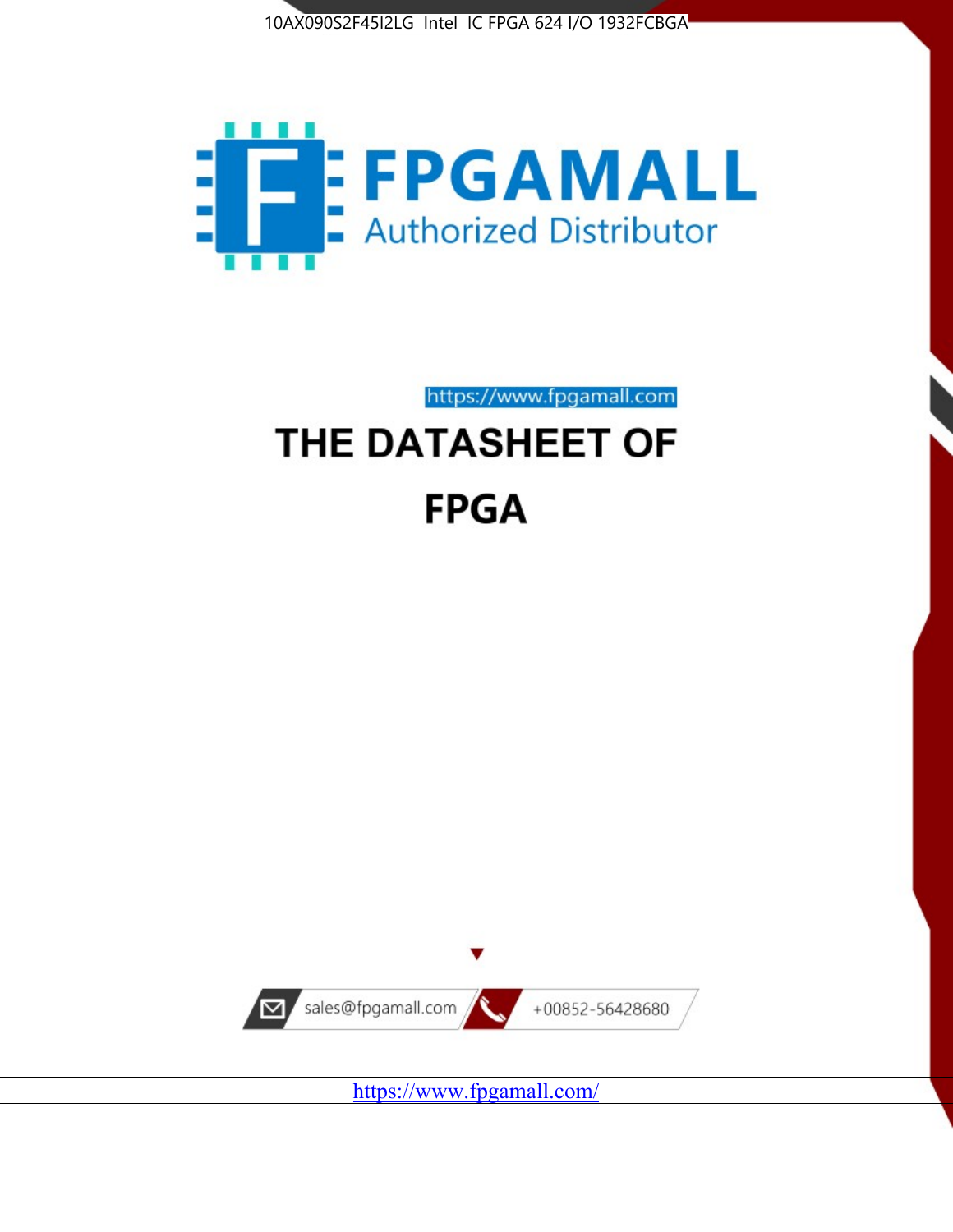10AX090S2F45I2LG Intel IC FPGA 624 I/O 1932FCBGA



# **Intel® Arria® 10 Device Overview**



**A10-OVERVIEW | 2018.12.06** Latest document on the web: **[PDF](https://www.intel.com/content/dam/www/programmable/us/en/pdfs/literature/hb/arria-10/a10_overview.pdf)** | **[HTML](https://www.intel.com/content/www/us/en/programmable/documentation/sam1403480274650.html)**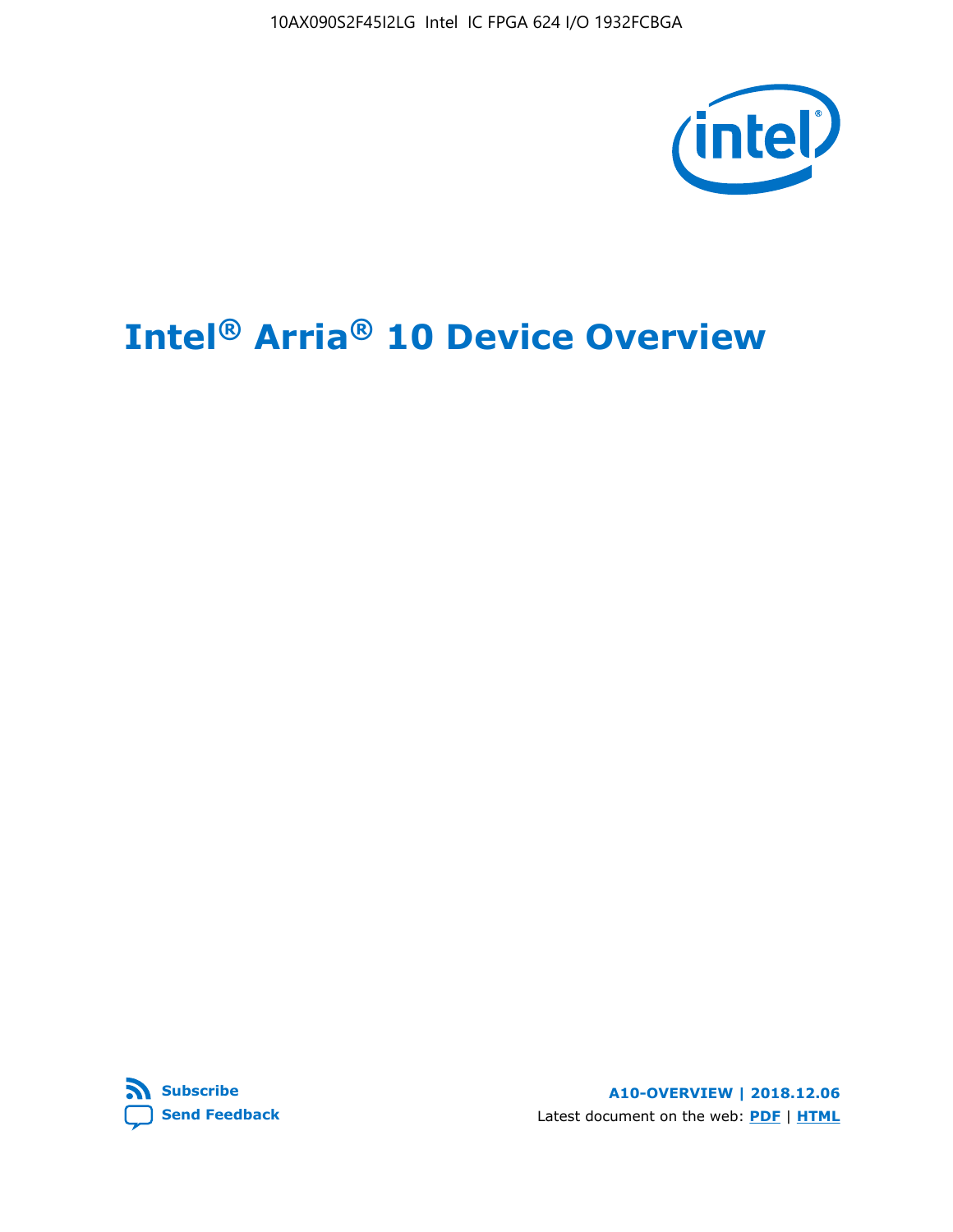

**Contents** 

# **Contents**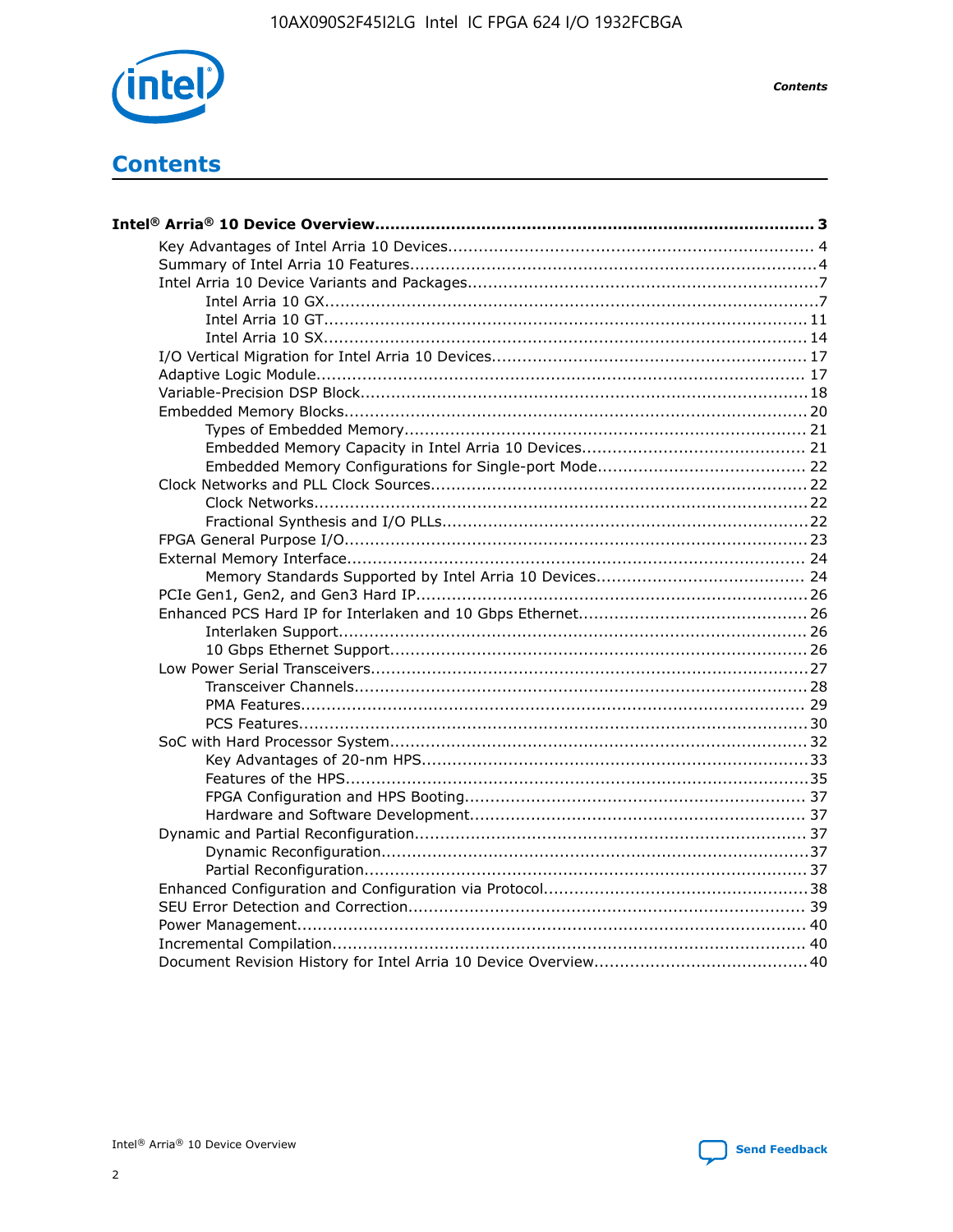**A10-OVERVIEW | 2018.12.06**

**[Send Feedback](mailto:FPGAtechdocfeedback@intel.com?subject=Feedback%20on%20Intel%20Arria%2010%20Device%20Overview%20(A10-OVERVIEW%202018.12.06)&body=We%20appreciate%20your%20feedback.%20In%20your%20comments,%20also%20specify%20the%20page%20number%20or%20paragraph.%20Thank%20you.)**



# **Intel® Arria® 10 Device Overview**

The Intel<sup>®</sup> Arria<sup>®</sup> 10 device family consists of high-performance and power-efficient 20 nm mid-range FPGAs and SoCs.

Intel Arria 10 device family delivers:

- Higher performance than the previous generation of mid-range and high-end FPGAs.
- Power efficiency attained through a comprehensive set of power-saving technologies.

The Intel Arria 10 devices are ideal for high performance, power-sensitive, midrange applications in diverse markets.

| <b>Market</b>         | <b>Applications</b>                                                                                               |
|-----------------------|-------------------------------------------------------------------------------------------------------------------|
| Wireless              | Channel and switch cards in remote radio heads<br>٠<br>Mobile backhaul<br>٠                                       |
| Wireline              | 40G/100G muxponders and transponders<br>٠<br>100G line cards<br>٠<br><b>Bridging</b><br>٠<br>Aggregation<br>٠     |
| <b>Broadcast</b>      | Studio switches<br>٠<br>Servers and transport<br>٠<br>Videoconferencing<br>٠<br>Professional audio and video<br>٠ |
| Computing and Storage | Flash cache<br>٠<br>Cloud computing servers<br>٠<br>Server acceleration<br>٠                                      |
| Medical               | Diagnostic scanners<br>٠<br>Diagnostic imaging<br>٠                                                               |
| Military              | Missile guidance and control<br>٠<br>Radar<br>٠<br>Electronic warfare<br>٠<br>Secure communications<br>٠          |

#### **Table 1. Sample Markets and Ideal Applications for Intel Arria 10 Devices**

#### **Related Information**

- [Intel Arria 10 Device Handbook: Known Issues](http://www.altera.com/support/kdb/solutions/rd07302013_646.html) Lists the planned updates to the *Intel Arria 10 Device Handbook* chapters.
- [Intel Arria 10 GX/GT Device Errata and Design Recommendations](https://www.intel.com/content/www/us/en/programmable/documentation/agz1493851706374.html#yqz1494433888646)
- [Intel Arria 10 SX Device Errata and Design Recommendations](https://www.intel.com/content/www/us/en/programmable/documentation/cru1462832385668.html#cru1462832558642)

Intel Corporation. All rights reserved. Intel, the Intel logo, Altera, Arria, Cyclone, Enpirion, MAX, Nios, Quartus and Stratix words and logos are trademarks of Intel Corporation or its subsidiaries in the U.S. and/or other countries. Intel warrants performance of its FPGA and semiconductor products to current specifications in accordance with Intel's standard warranty, but reserves the right to make changes to any products and services at any time without notice. Intel assumes no responsibility or liability arising out of the application or use of any information, product, or service described herein except as expressly agreed to in writing by Intel. Intel customers are advised to obtain the latest version of device specifications before relying on any published information and before placing orders for products or services. \*Other names and brands may be claimed as the property of others.

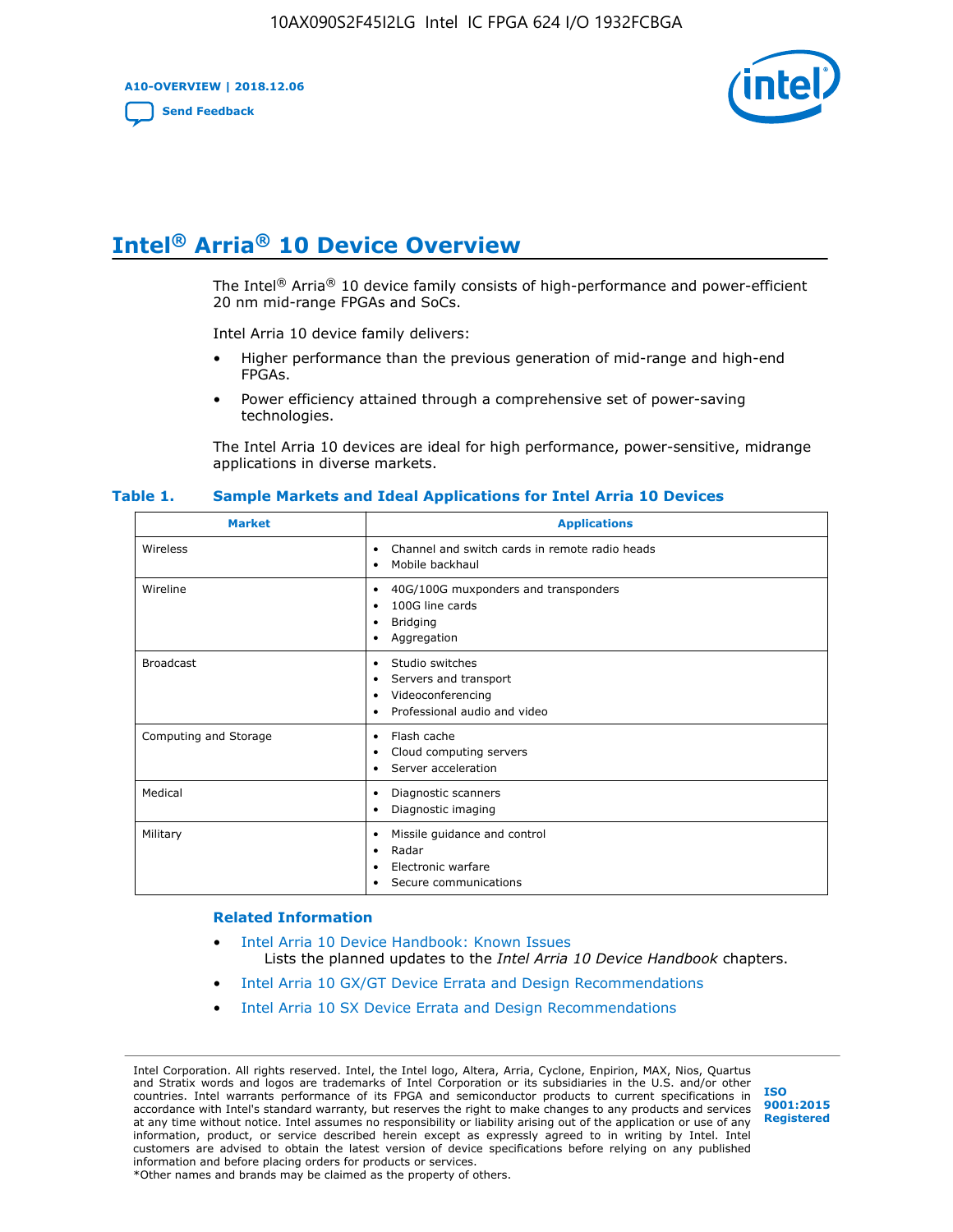

# **Key Advantages of Intel Arria 10 Devices**

# **Table 2. Key Advantages of the Intel Arria 10 Device Family**

| <b>Advantage</b>                                                                                          | <b>Supporting Feature</b>                                                                                                                                                                                                                                                                                                |
|-----------------------------------------------------------------------------------------------------------|--------------------------------------------------------------------------------------------------------------------------------------------------------------------------------------------------------------------------------------------------------------------------------------------------------------------------|
| Enhanced core architecture                                                                                | Built on TSMC's 20 nm process technology<br>٠<br>60% higher performance than the previous generation of mid-range FPGAs<br>٠<br>15% higher performance than the fastest previous-generation FPGA<br>٠                                                                                                                    |
| High-bandwidth integrated<br>transceivers                                                                 | Short-reach rates up to 25.8 Gigabits per second (Gbps)<br>٠<br>Backplane capability up to 12.5 Gbps<br>٠<br>Integrated 10GBASE-KR and 40GBASE-KR4 Forward Error Correction (FEC)<br>٠                                                                                                                                   |
| Improved logic integration and<br>hard IP blocks                                                          | 8-input adaptive logic module (ALM)<br>٠<br>Up to 65.6 megabits (Mb) of embedded memory<br>٠<br>Variable-precision digital signal processing (DSP) blocks<br>Fractional synthesis phase-locked loops (PLLs)<br>Hard PCI Express Gen3 IP blocks<br>Hard memory controllers and PHY up to 2,400 Megabits per second (Mbps) |
| Second generation hard<br>processor system (HPS) with<br>integrated ARM* Cortex*-A9*<br>MPCore* processor | Tight integration of a dual-core ARM Cortex-A9 MPCore processor, hard IP, and an<br>٠<br>FPGA in a single Intel Arria 10 system-on-a-chip (SoC)<br>Supports over 128 Gbps peak bandwidth with integrated data coherency between<br>$\bullet$<br>the processor and the FPGA fabric                                        |
| Advanced power savings                                                                                    | Comprehensive set of advanced power saving features<br>٠<br>Power-optimized MultiTrack routing and core architecture<br>٠<br>Up to 40% lower power compared to previous generation of mid-range FPGAs<br>٠<br>Up to 60% lower power compared to previous generation of high-end FPGAs                                    |

# **Summary of Intel Arria 10 Features**

## **Table 3. Summary of Features for Intel Arria 10 Devices**

| <b>Feature</b>                  | <b>Description</b>                                                                                                                                                                                                                                                                                                                                                                                       |
|---------------------------------|----------------------------------------------------------------------------------------------------------------------------------------------------------------------------------------------------------------------------------------------------------------------------------------------------------------------------------------------------------------------------------------------------------|
| Technology                      | TSMC's 20-nm SoC process technology<br>٠<br>Allows operation at a lower $V_{\text{CC}}$ level of 0.82 V instead of the 0.9 V standard $V_{\text{CC}}$ core voltage                                                                                                                                                                                                                                       |
| Packaging                       | 1.0 mm ball-pitch Fineline BGA packaging<br>0.8 mm ball-pitch Ultra Fineline BGA packaging<br>Multiple devices with identical package footprints for seamless migration between different<br><b>FPGA</b> densities<br>Devices with compatible package footprints allow migration to next generation high-end<br>Stratix $\mathcal{R}$ 10 devices<br>RoHS, leaded $(1)$ , and lead-free (Pb-free) options |
| High-performance<br>FPGA fabric | Enhanced 8-input ALM with four registers<br>٠<br>Improved multi-track routing architecture to reduce congestion and improve compilation time<br>Hierarchical core clocking architecture<br>Fine-grained partial reconfiguration                                                                                                                                                                          |
| Internal memory<br>blocks       | M20K-20-Kb memory blocks with hard error correction code (ECC)<br>Memory logic array block (MLAB)-640-bit memory                                                                                                                                                                                                                                                                                         |
|                                 | continued                                                                                                                                                                                                                                                                                                                                                                                                |



<sup>(1)</sup> Contact Intel for availability.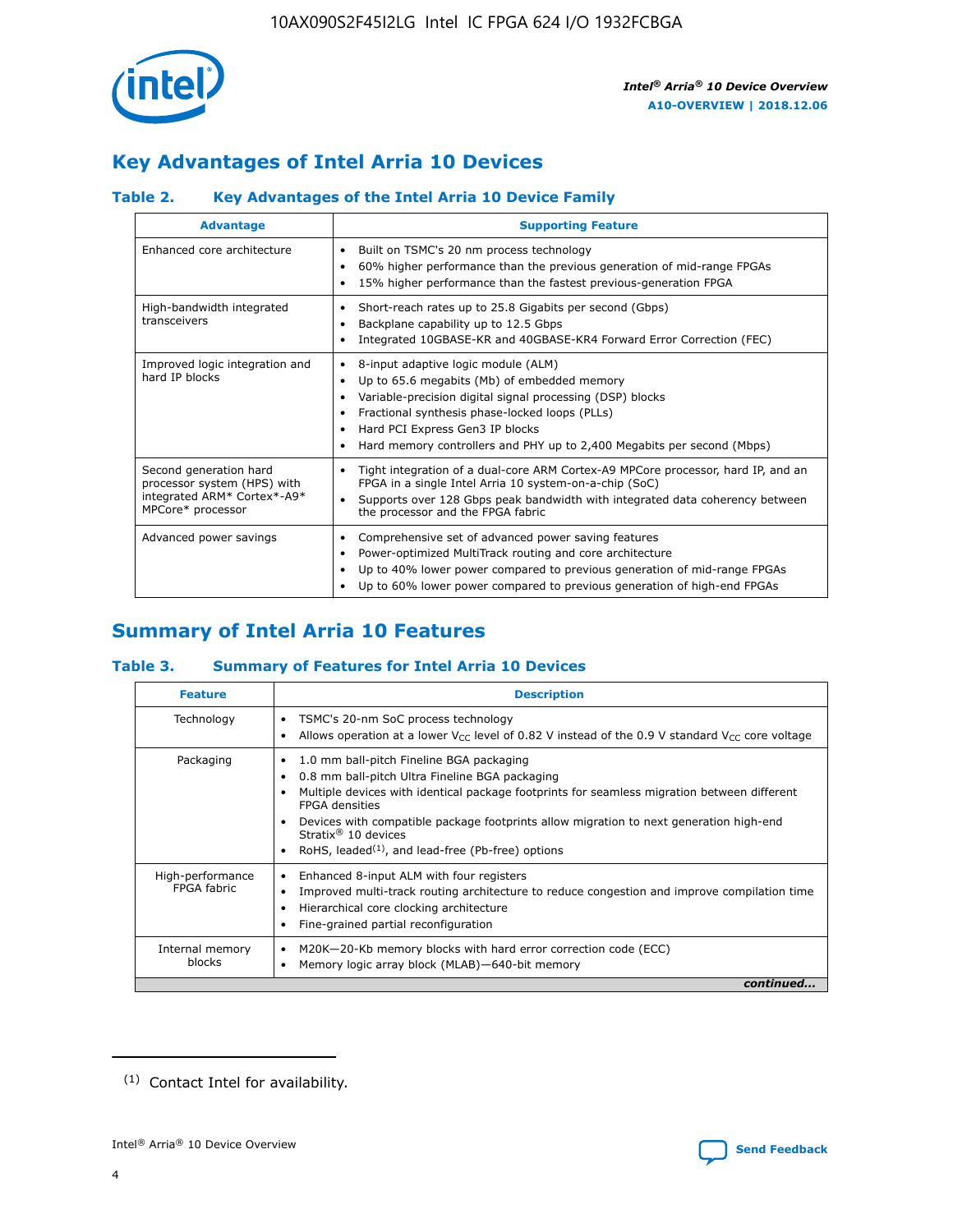r



| <b>Feature</b>                         |                                                                                                                                                                                                                                                                           | <b>Description</b>                                                                                                                                                                                                                                                                                                                                                                                                                                                                                                                                                                                                                                                                                                                                                                                                                                               |  |  |  |  |
|----------------------------------------|---------------------------------------------------------------------------------------------------------------------------------------------------------------------------------------------------------------------------------------------------------------------------|------------------------------------------------------------------------------------------------------------------------------------------------------------------------------------------------------------------------------------------------------------------------------------------------------------------------------------------------------------------------------------------------------------------------------------------------------------------------------------------------------------------------------------------------------------------------------------------------------------------------------------------------------------------------------------------------------------------------------------------------------------------------------------------------------------------------------------------------------------------|--|--|--|--|
| Embedded Hard IP<br>blocks             | Variable-precision DSP                                                                                                                                                                                                                                                    | Native support for signal processing precision levels from $18 \times 19$ to<br>$\bullet$<br>54 x 54<br>Native support for 27 x 27 multiplier mode<br>$\bullet$<br>64-bit accumulator and cascade for systolic finite impulse responses<br>(FIRs)<br>Internal coefficient memory banks<br>$\bullet$<br>Preadder/subtractor for improved efficiency<br>Additional pipeline register to increase performance and reduce<br>power<br>Supports floating point arithmetic:<br>- Perform multiplication, addition, subtraction, multiply-add,<br>multiply-subtract, and complex multiplication.<br>- Supports multiplication with accumulation capability, cascade<br>summation, and cascade subtraction capability.<br>- Dynamic accumulator reset control.<br>- Support direct vector dot and complex multiplication chaining<br>multiply floating point DSP blocks. |  |  |  |  |
|                                        | Memory controller                                                                                                                                                                                                                                                         | DDR4, DDR3, and DDR3L                                                                                                                                                                                                                                                                                                                                                                                                                                                                                                                                                                                                                                                                                                                                                                                                                                            |  |  |  |  |
|                                        | PCI Express*                                                                                                                                                                                                                                                              | PCI Express (PCIe*) Gen3 (x1, x2, x4, or x8), Gen2 (x1, x2, x4, or x8)<br>and Gen1 (x1, x2, x4, or x8) hard IP with complete protocol stack,<br>endpoint, and root port                                                                                                                                                                                                                                                                                                                                                                                                                                                                                                                                                                                                                                                                                          |  |  |  |  |
|                                        | Transceiver I/O                                                                                                                                                                                                                                                           | 10GBASE-KR/40GBASE-KR4 Forward Error Correction (FEC)<br>PCS hard IPs that support:<br>- 10-Gbps Ethernet (10GbE)<br>- PCIe PIPE interface<br>- Interlaken<br>- Gbps Ethernet (GbE)<br>- Common Public Radio Interface (CPRI) with deterministic latency<br>support<br>- Gigabit-capable passive optical network (GPON) with fast lock-<br>time support<br>13.5G JESD204b<br>$\bullet$<br>8B/10B, 64B/66B, 64B/67B encoders and decoders<br>Custom mode support for proprietary protocols                                                                                                                                                                                                                                                                                                                                                                        |  |  |  |  |
| Core clock networks                    | $\bullet$                                                                                                                                                                                                                                                                 | Up to 800 MHz fabric clocking, depending on the application:<br>- 667 MHz external memory interface clocking with 2,400 Mbps DDR4 interface<br>- 800 MHz LVDS interface clocking with 1,600 Mbps LVDS interface<br>Global, regional, and peripheral clock networks<br>Clock networks that are not used can be gated to reduce dynamic power                                                                                                                                                                                                                                                                                                                                                                                                                                                                                                                      |  |  |  |  |
| Phase-locked loops<br>(PLLs)           | High-resolution fractional synthesis PLLs:<br>$\bullet$<br>Integer PLLs:<br>- Adjacent to general purpose I/Os                                                                                                                                                            | - Precision clock synthesis, clock delay compensation, and zero delay buffering (ZDB)<br>- Support integer mode and fractional mode<br>- Fractional mode support with third-order delta-sigma modulation<br>- Support external memory and LVDS interfaces                                                                                                                                                                                                                                                                                                                                                                                                                                                                                                                                                                                                        |  |  |  |  |
| FPGA General-purpose<br>$I/Os$ (GPIOs) | On-chip termination (OCT)<br>٠<br>$\bullet$                                                                                                                                                                                                                               | 1.6 Gbps LVDS-every pair can be configured as receiver or transmitter<br>1.2 V to 3.0 V single-ended LVTTL/LVCMOS interfacing                                                                                                                                                                                                                                                                                                                                                                                                                                                                                                                                                                                                                                                                                                                                    |  |  |  |  |
| <b>External Memory</b><br>Interface    | Hard memory controller- DDR4, DDR3, and DDR3L support<br>$\bullet$<br>$-$ DDR4-speeds up to 1,200 MHz/2,400 Mbps<br>- DDR3-speeds up to 1,067 MHz/2,133 Mbps<br>Soft memory controller—provides support for RLDRAM $3^{(2)}$ , QDR IV $^{(2)}$ , and QDR II+<br>continued |                                                                                                                                                                                                                                                                                                                                                                                                                                                                                                                                                                                                                                                                                                                                                                                                                                                                  |  |  |  |  |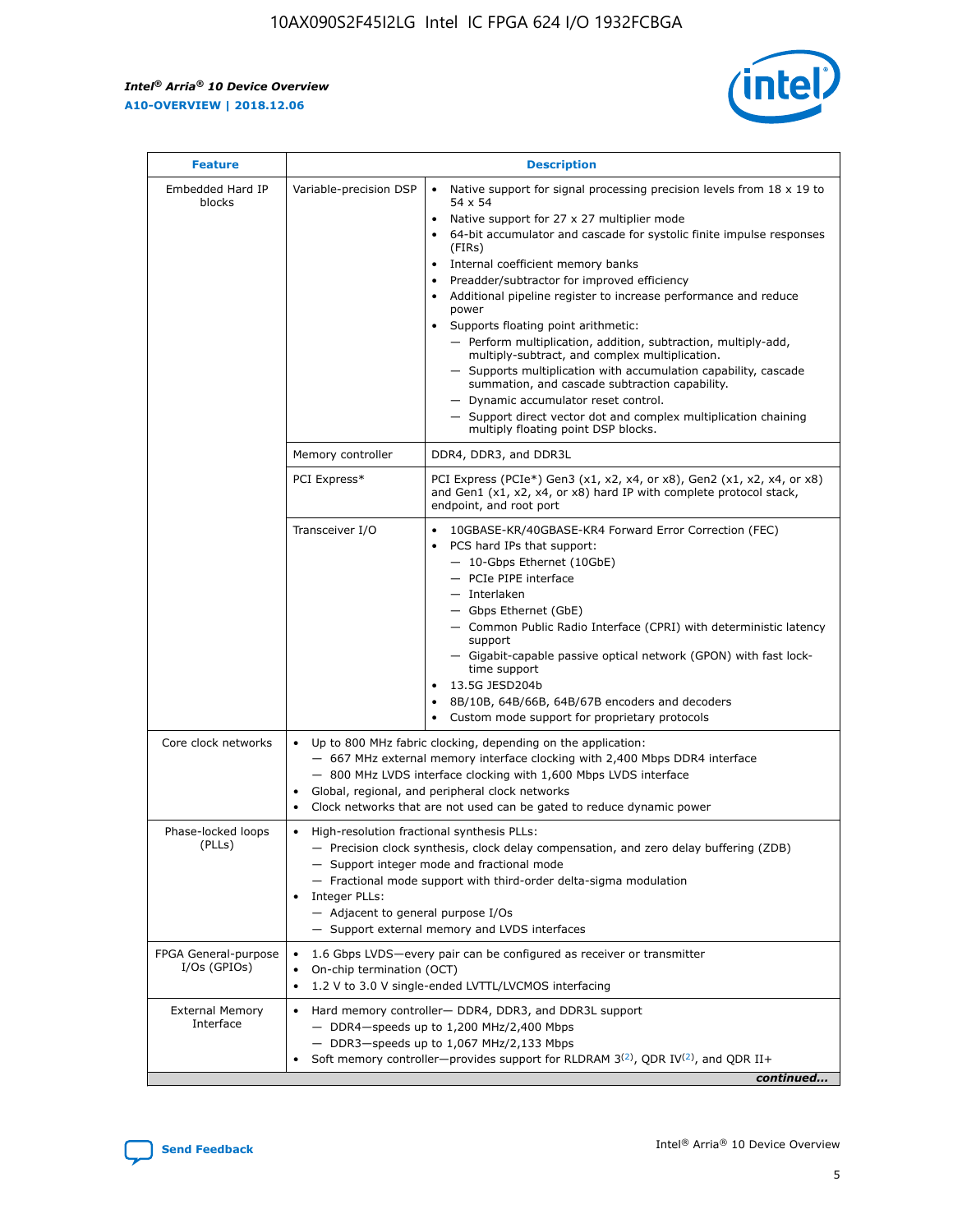

| <b>Feature</b>                                    | <b>Description</b>                                                                                                                                                                                                                                                                                                                                                                                                                                                                                                                                                                                                                           |
|---------------------------------------------------|----------------------------------------------------------------------------------------------------------------------------------------------------------------------------------------------------------------------------------------------------------------------------------------------------------------------------------------------------------------------------------------------------------------------------------------------------------------------------------------------------------------------------------------------------------------------------------------------------------------------------------------------|
| Low-power serial<br>transceivers                  | • Continuous operating range:<br>- Intel Arria 10 GX-1 Gbps to 17.4 Gbps<br>- Intel Arria 10 GT-1 Gbps to 25.8 Gbps<br>Backplane support:<br>$-$ Intel Arria 10 GX-up to 12.5<br>$-$ Intel Arria 10 GT-up to 12.5<br>Extended range down to 125 Mbps with oversampling<br>ATX transmit PLLs with user-configurable fractional synthesis capability<br>Electronic Dispersion Compensation (EDC) support for XFP, SFP+, QSFP, and CFP optical<br>module<br>• Adaptive linear and decision feedback equalization<br>Transmitter pre-emphasis and de-emphasis<br>$\bullet$<br>Dynamic partial reconfiguration of individual transceiver channels |
| <b>HPS</b><br>(Intel Arria 10 SX<br>devices only) | Dual-core ARM Cortex-A9 MPCore processor-1.2 GHz CPU with<br>Processor and system<br>$\bullet$<br>1.5 GHz overdrive capability<br>256 KB on-chip RAM and 64 KB on-chip ROM<br>System peripherals-general-purpose timers, watchdog timers, direct<br>memory access (DMA) controller, FPGA configuration manager, and<br>clock and reset managers<br>Security features-anti-tamper, secure boot, Advanced Encryption<br>$\bullet$<br>Standard (AES) and authentication (SHA)<br>ARM CoreSight* JTAG debug access port, trace port, and on-chip<br>trace storage                                                                                |
|                                                   | <b>External interfaces</b><br>Hard memory interface-Hard memory controller (2,400 Mbps DDR4,<br>$\bullet$<br>and 2,133 Mbps DDR3), Quad serial peripheral interface (QSPI) flash<br>controller, NAND flash controller, direct memory access (DMA)<br>controller, Secure Digital/MultiMediaCard (SD/MMC) controller<br>Communication interface-10/100/1000 Ethernet media access<br>$\bullet$<br>control (MAC), USB On-The-GO (OTG) controllers, I <sup>2</sup> C controllers,<br>UART 16550, serial peripheral interface (SPI), and up to 62<br>HPS GPIO interfaces (48 direct-share I/Os)                                                   |
|                                                   | High-performance ARM AMBA* AXI bus bridges that support<br>Interconnects to core<br>$\bullet$<br>simultaneous read and write<br>HPS-FPGA bridges-include the FPGA-to-HPS, HPS-to-FPGA, and<br>$\bullet$<br>lightweight HPS-to-FPGA bridges that allow the FPGA fabric to issue<br>transactions to slaves in the HPS, and vice versa<br>Configuration bridge that allows HPS configuration manager to<br>configure the core logic via dedicated 32-bit configuration port<br>FPGA-to-HPS SDRAM controller bridge-provides configuration<br>interfaces for the multiport front end (MPFE) of the HPS SDRAM<br>controller                       |
| Configuration                                     | Tamper protection—comprehensive design protection to protect your valuable IP investments<br>Enhanced 256-bit advanced encryption standard (AES) design security with authentication<br>٠<br>Configuration via protocol (CvP) using PCIe Gen1, Gen2, or Gen3<br>continued                                                                                                                                                                                                                                                                                                                                                                    |

<sup>(2)</sup> Intel Arria 10 devices support this external memory interface using hard PHY with soft memory controller.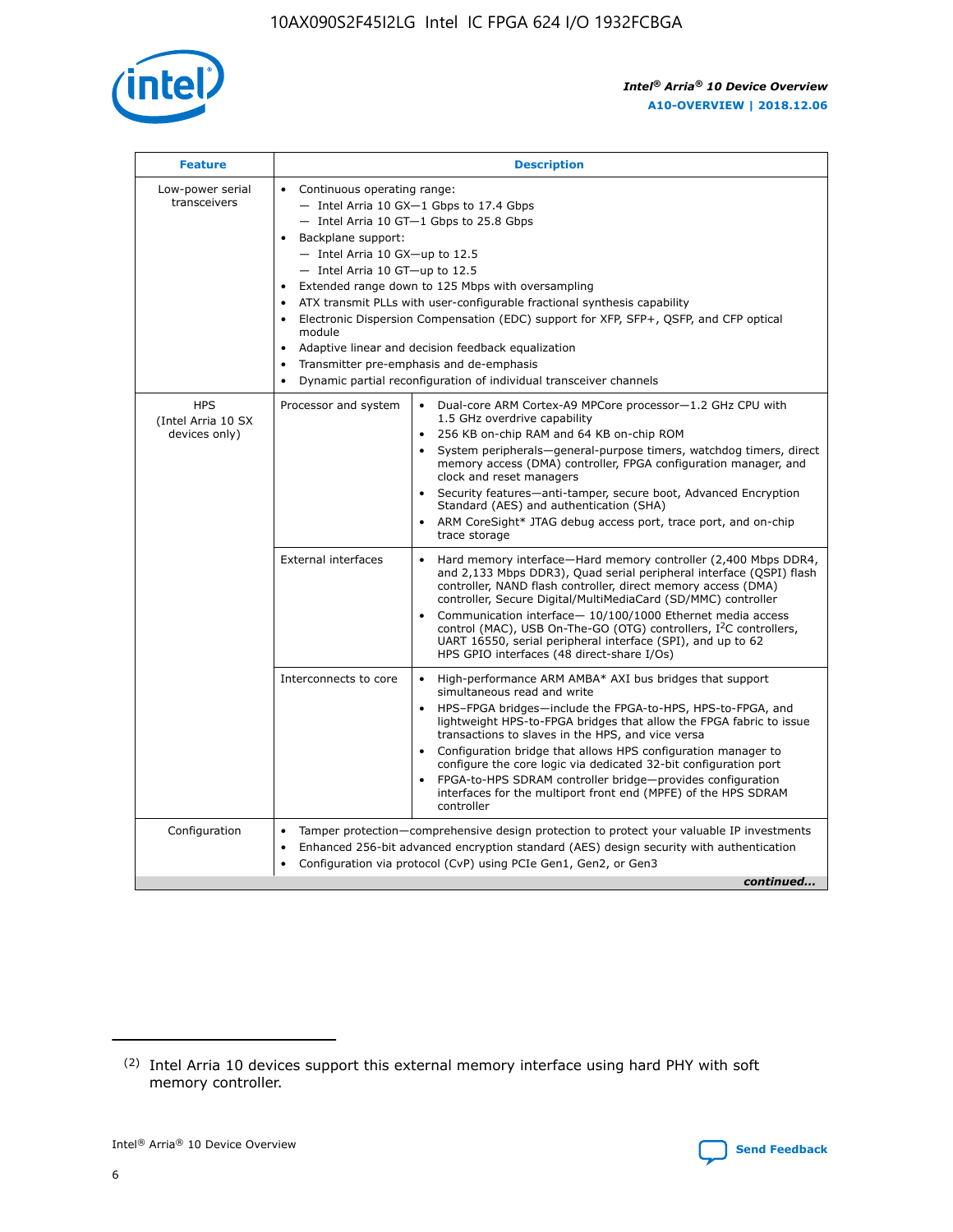

| <b>Feature</b>     | <b>Description</b>                                                                                                                                                                                                            |
|--------------------|-------------------------------------------------------------------------------------------------------------------------------------------------------------------------------------------------------------------------------|
|                    | Dynamic reconfiguration of the transceivers and PLLs<br>Fine-grained partial reconfiguration of the core fabric<br>Active Serial x4 Interface<br>$\bullet$                                                                    |
| Power management   | SmartVID<br>Low static power device options<br>Programmable Power Technology<br>Intel Quartus <sup>®</sup> Prime integrated power analysis                                                                                    |
| Software and tools | Intel Quartus Prime design suite<br>Transceiver toolkit<br>$\bullet$<br>Platform Designer system integration tool<br>DSP Builder for Intel FPGAs<br>OpenCL <sup>"</sup> support<br>Intel SoC FPGA Embedded Design Suite (EDS) |

# **Related Information**

#### [Intel Arria 10 Transceiver PHY Overview](https://www.intel.com/content/www/us/en/programmable/documentation/nik1398707230472.html#nik1398706768037) Provides details on Intel Arria 10 transceivers.

# **Intel Arria 10 Device Variants and Packages**

## **Table 4. Device Variants for the Intel Arria 10 Device Family**

| <b>Variant</b>    | <b>Description</b>                                                                                                                                                                                                     |
|-------------------|------------------------------------------------------------------------------------------------------------------------------------------------------------------------------------------------------------------------|
| Intel Arria 10 GX | FPGA featuring 17.4 Gbps transceivers for short reach applications with 12.5 backplane driving<br>capability.                                                                                                          |
| Intel Arria 10 GT | FPGA featuring:<br>17.4 Gbps transceivers for short reach applications with 12.5 backplane driving capability.<br>25.8 Gbps transceivers for supporting CAUI-4 and CEI-25G applications with CFP2 and CFP4<br>modules. |
| Intel Arria 10 SX | SoC integrating ARM-based HPS and FPGA featuring 17.4 Gbps transceivers for short reach<br>applications with 12.5 backplane driving capability.                                                                        |

# **Intel Arria 10 GX**

This section provides the available options, maximum resource counts, and package plan for the Intel Arria 10 GX devices.

The information in this section is correct at the time of publication. For the latest information and to get more details, refer to the Intel FPGA Product Selector.

## **Related Information**

#### [Intel FPGA Product Selector](http://www.altera.com/products/selector/psg-selector.html) Provides the latest information on Intel products.

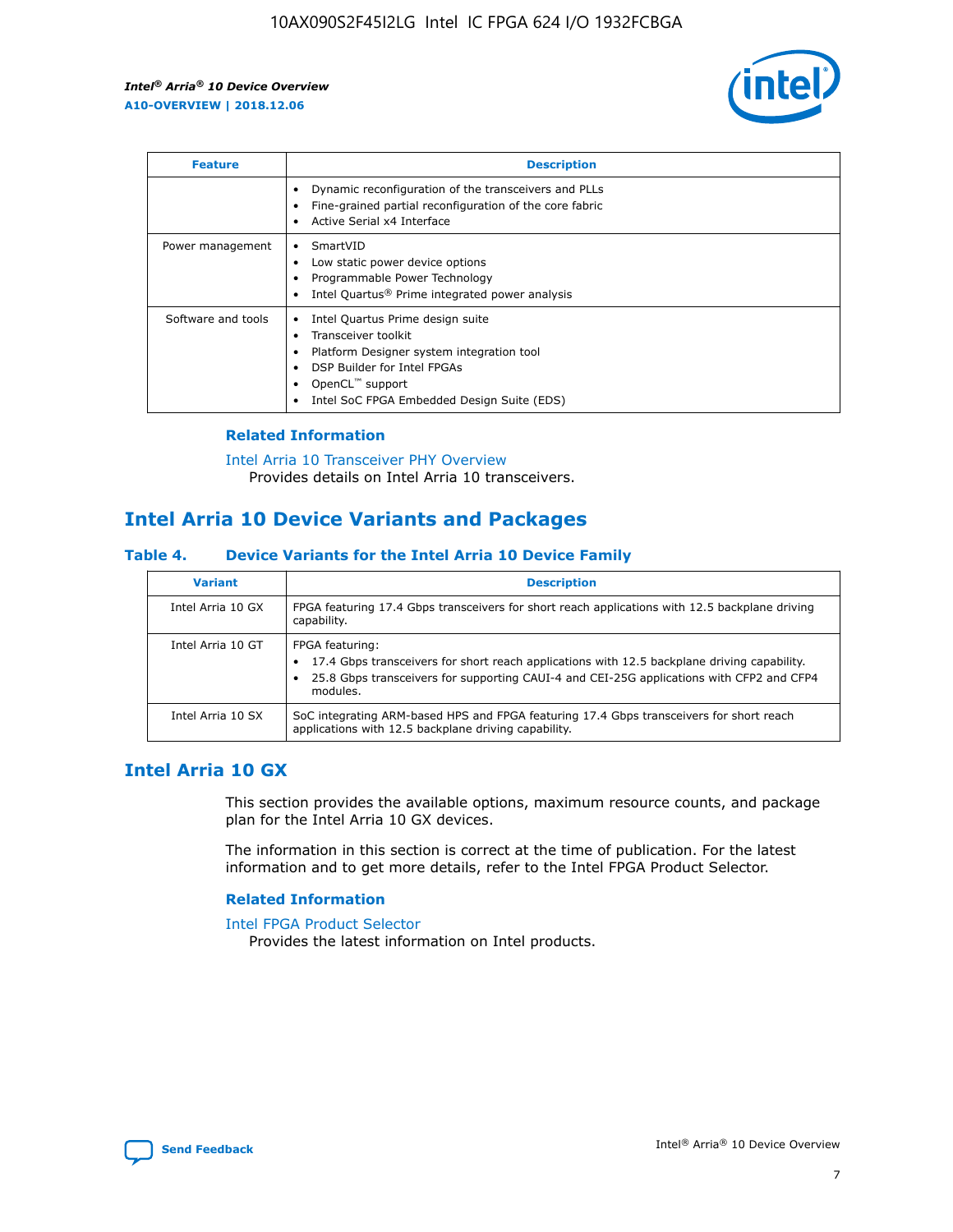

# **Available Options**





#### **Related Information**

[Transceiver Performance for Intel Arria 10 GX/SX Devices](https://www.intel.com/content/www/us/en/programmable/documentation/mcn1413182292568.html#mcn1413213965502) Provides more information about the transceiver speed grade.

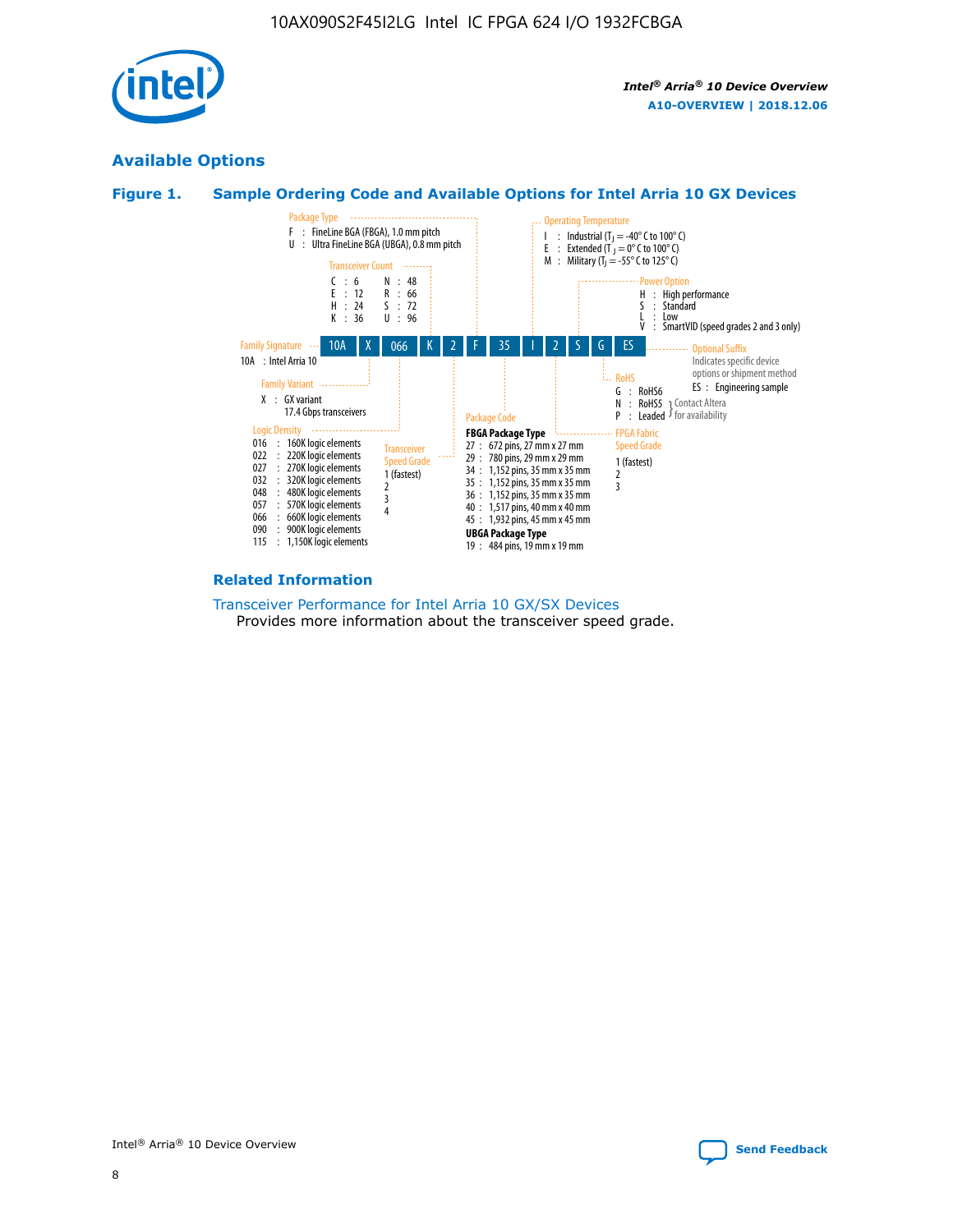

# **Maximum Resources**

#### **Table 5. Maximum Resource Counts for Intel Arria 10 GX Devices (GX 160, GX 220, GX 270, GX 320, and GX 480)**

| <b>Resource</b>              |                         | <b>Product Line</b> |                                                 |                    |         |                |  |  |  |
|------------------------------|-------------------------|---------------------|-------------------------------------------------|--------------------|---------|----------------|--|--|--|
|                              |                         | <b>GX 160</b>       | <b>GX 220</b><br><b>GX 270</b><br><b>GX 320</b> |                    |         | <b>GX 480</b>  |  |  |  |
| Logic Elements (LE) (K)      |                         | 160                 | 220<br>320<br>270                               |                    |         | 480            |  |  |  |
| <b>ALM</b>                   |                         | 61,510              | 80,330                                          | 101,620            | 119,900 | 183,590        |  |  |  |
| Register                     |                         | 246,040             | 321,320                                         | 406,480<br>479,600 |         | 734,360        |  |  |  |
| Memory (Kb)                  | M <sub>20</sub> K       | 8,800               | 11,740                                          | 15,000             | 17,820  | 28,620         |  |  |  |
|                              | <b>MLAB</b>             | 1,050               | 1,690<br>2,452<br>2,727                         |                    |         | 4,164          |  |  |  |
| Variable-precision DSP Block |                         | 156                 | 192                                             | 830                | 985     | 1,368          |  |  |  |
| 18 x 19 Multiplier           |                         | 312                 | 384                                             | 1,970<br>1,660     |         | 2,736          |  |  |  |
| PLL                          | Fractional<br>Synthesis | 6                   | 6                                               | 8                  | 8       | 12             |  |  |  |
|                              | I/O                     | 6                   | 6                                               | 8                  | 8       | 12             |  |  |  |
| 17.4 Gbps Transceiver        |                         | 12                  | 12                                              | 24                 | 24      | 36             |  |  |  |
| GPIO <sup>(3)</sup>          |                         | 288                 | 288                                             | 384                | 384     |                |  |  |  |
| LVDS Pair $(4)$              |                         | 120                 | 120                                             | 168                | 168     | 222            |  |  |  |
| PCIe Hard IP Block           |                         | 1                   | $\mathbf{1}$                                    | 2                  | 2       | $\overline{2}$ |  |  |  |
| Hard Memory Controller       |                         | 6                   | 6                                               | 8                  | 8       | 12             |  |  |  |

<sup>(4)</sup> Each LVDS I/O pair can be used as differential input or output.



<sup>(3)</sup> The number of GPIOs does not include transceiver I/Os. In the Intel Quartus Prime software, the number of user I/Os includes transceiver I/Os.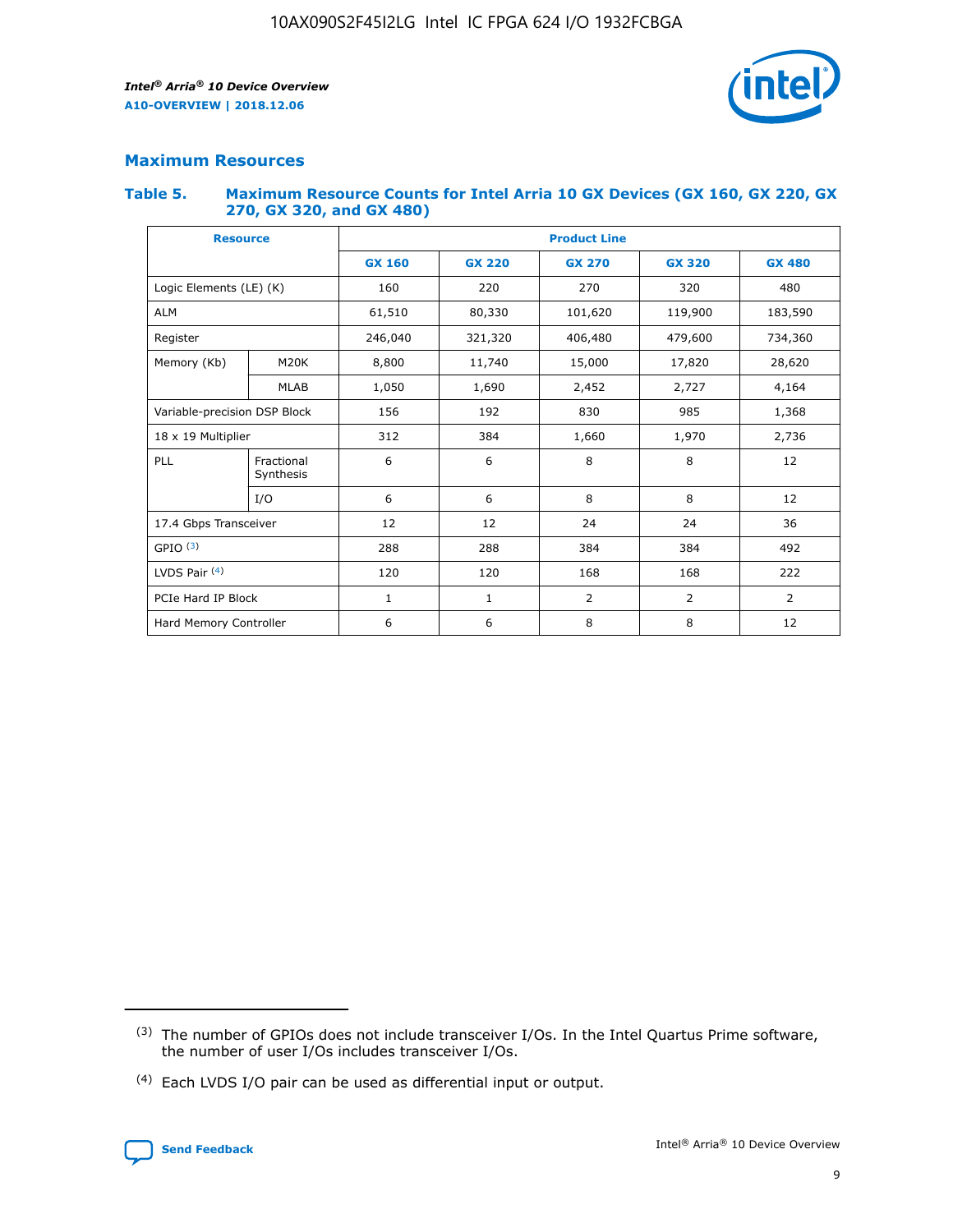

## **Table 6. Maximum Resource Counts for Intel Arria 10 GX Devices (GX 570, GX 660, GX 900, and GX 1150)**

|                              | <b>Resource</b>         | <b>Product Line</b> |                |                |                |  |  |  |
|------------------------------|-------------------------|---------------------|----------------|----------------|----------------|--|--|--|
|                              |                         | <b>GX 570</b>       | <b>GX 660</b>  | <b>GX 900</b>  | <b>GX 1150</b> |  |  |  |
| Logic Elements (LE) (K)      |                         | 570                 | 660            | 900            | 1,150          |  |  |  |
| <b>ALM</b>                   |                         | 217,080             | 251,680        | 339,620        | 427,200        |  |  |  |
| Register                     |                         | 868,320             | 1,006,720      |                | 1,708,800      |  |  |  |
| Memory (Kb)                  | <b>M20K</b>             | 36,000              | 42,620         | 48,460         | 54,260         |  |  |  |
|                              | <b>MLAB</b>             | 5,096               | 5,788          | 9,386          | 12,984         |  |  |  |
| Variable-precision DSP Block |                         | 1,523               | 1,687          | 1,518          | 1,518          |  |  |  |
| $18 \times 19$ Multiplier    |                         | 3,046               | 3,374          | 3,036          | 3,036          |  |  |  |
| PLL                          | Fractional<br>Synthesis | 16                  | 16             | 32             | 32             |  |  |  |
|                              | I/O                     | 16                  | 16             | 16             | 16             |  |  |  |
| 17.4 Gbps Transceiver        |                         | 48                  | 48<br>96       |                | 96             |  |  |  |
| GPIO <sup>(3)</sup>          |                         | 696                 | 696            | 768            | 768            |  |  |  |
| LVDS Pair $(4)$              |                         | 324                 | 324            | 384            | 384            |  |  |  |
| PCIe Hard IP Block           |                         | 2                   | $\overline{2}$ | $\overline{4}$ | 4              |  |  |  |
| Hard Memory Controller       |                         | 16                  | 16             | 16             | 16             |  |  |  |

# **Package Plan**

# **Table 7. Package Plan for Intel Arria 10 GX Devices (U19, F27, and F29)**

Refer to I/O and High Speed I/O in Intel Arria 10 Devices chapter for the number of 3 V I/O, LVDS I/O, and LVDS channels in each device package.

| <b>Product Line</b> | U <sub>19</sub><br>$(19 \text{ mm} \times 19 \text{ mm})$<br>484-pin UBGA) |          |             |         | <b>F27</b><br>(27 mm × 27 mm,<br>672-pin FBGA) |             | <b>F29</b><br>(29 mm × 29 mm,<br>780-pin FBGA) |          |             |  |
|---------------------|----------------------------------------------------------------------------|----------|-------------|---------|------------------------------------------------|-------------|------------------------------------------------|----------|-------------|--|
|                     | 3 V I/O                                                                    | LVDS I/O | <b>XCVR</b> | 3 V I/O | <b>LVDS I/O</b>                                | <b>XCVR</b> | 3 V I/O                                        | LVDS I/O | <b>XCVR</b> |  |
| GX 160              | 48                                                                         | 192      | 6           | 48      | 192                                            | 12          | 48                                             | 240      | 12          |  |
| GX 220              | 48                                                                         | 192      | 6           | 48      | 192                                            | 12          | 48                                             | 240      | 12          |  |
| GX 270              |                                                                            |          |             | 48      | 192                                            | 12          | 48                                             | 312      | 12          |  |
| GX 320              |                                                                            |          |             | 48      | 192                                            | 12          | 48                                             | 312      | 12          |  |
| GX 480              |                                                                            |          |             |         |                                                |             | 48                                             | 312      | 12          |  |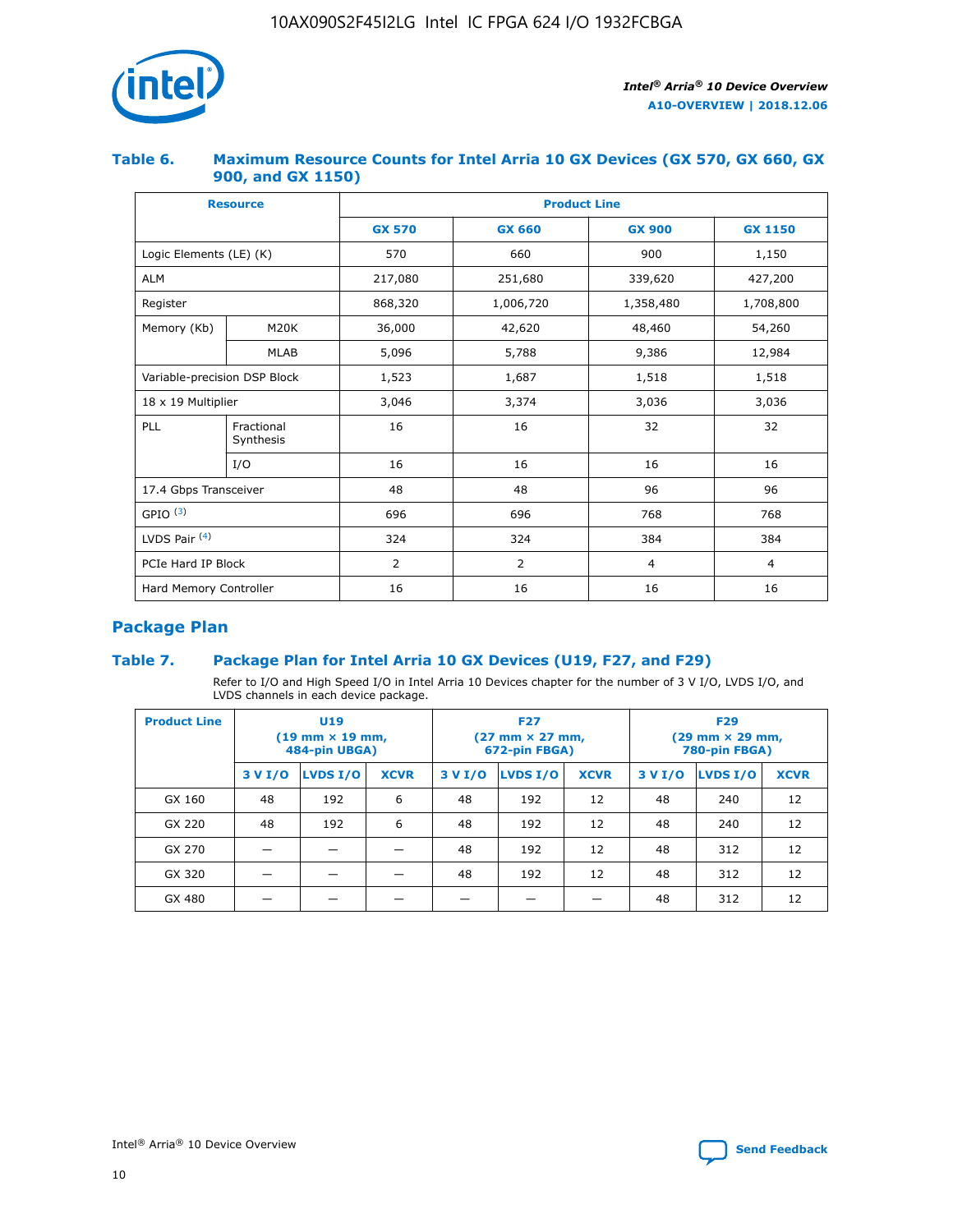

#### **Table 8. Package Plan for Intel Arria 10 GX Devices (F34, F35, NF40, and KF40)**

Refer to I/O and High Speed I/O in Intel Arria 10 Devices chapter for the number of 3 V I/O, LVDS I/O, and LVDS channels in each device package.

| <b>Product Line</b> | <b>F34</b><br>$(35 \text{ mm} \times 35 \text{ mm})$<br><b>1152-pin FBGA)</b> |                    | <b>F35</b><br>$(35 \text{ mm} \times 35 \text{ mm})$<br><b>1152-pin FBGA)</b> |           | <b>KF40</b><br>$(40$ mm $\times$ 40 mm,<br><b>1517-pin FBGA)</b> |             |           | <b>NF40</b><br>$(40 \text{ mm} \times 40 \text{ mm})$<br>1517-pin FBGA) |             |           |                    |             |
|---------------------|-------------------------------------------------------------------------------|--------------------|-------------------------------------------------------------------------------|-----------|------------------------------------------------------------------|-------------|-----------|-------------------------------------------------------------------------|-------------|-----------|--------------------|-------------|
|                     | 3V<br>I/O                                                                     | <b>LVDS</b><br>I/O | <b>XCVR</b>                                                                   | 3V<br>I/O | <b>LVDS</b><br>I/O                                               | <b>XCVR</b> | 3V<br>I/O | <b>LVDS</b><br>I/O                                                      | <b>XCVR</b> | 3V<br>I/O | <b>LVDS</b><br>I/O | <b>XCVR</b> |
| GX 270              | 48                                                                            | 336                | 24                                                                            | 48        | 336                                                              | 24          |           |                                                                         |             |           |                    |             |
| GX 320              | 48                                                                            | 336                | 24                                                                            | 48        | 336                                                              | 24          |           |                                                                         |             |           |                    |             |
| GX 480              | 48                                                                            | 444                | 24                                                                            | 48        | 348                                                              | 36          |           |                                                                         |             |           |                    |             |
| GX 570              | 48                                                                            | 444                | 24                                                                            | 48        | 348                                                              | 36          | 96        | 600                                                                     | 36          | 48        | 540                | 48          |
| GX 660              | 48                                                                            | 444                | 24                                                                            | 48        | 348                                                              | 36          | 96        | 600                                                                     | 36          | 48        | 540                | 48          |
| GX 900              |                                                                               | 504                | 24                                                                            | –         |                                                                  | -           |           |                                                                         |             |           | 600                | 48          |
| GX 1150             |                                                                               | 504                | 24                                                                            |           |                                                                  |             |           |                                                                         |             |           | 600                | 48          |

#### **Table 9. Package Plan for Intel Arria 10 GX Devices (RF40, NF45, SF45, and UF45)**

Refer to I/O and High Speed I/O in Intel Arria 10 Devices chapter for the number of 3 V I/O, LVDS I/O, and LVDS channels in each device package.

| <b>Product Line</b> | <b>RF40</b><br>$(40$ mm $\times$ 40 mm,<br>1517-pin FBGA) |                    |             | <b>NF45</b><br>$(45 \text{ mm} \times 45 \text{ mm})$<br><b>1932-pin FBGA)</b> |                    |             | <b>SF45</b><br>$(45 \text{ mm} \times 45 \text{ mm})$<br><b>1932-pin FBGA)</b> |                    |             | <b>UF45</b><br>$(45 \text{ mm} \times 45 \text{ mm})$<br><b>1932-pin FBGA)</b> |                    |             |
|---------------------|-----------------------------------------------------------|--------------------|-------------|--------------------------------------------------------------------------------|--------------------|-------------|--------------------------------------------------------------------------------|--------------------|-------------|--------------------------------------------------------------------------------|--------------------|-------------|
|                     | 3V<br>I/O                                                 | <b>LVDS</b><br>I/O | <b>XCVR</b> | 3 V<br>I/O                                                                     | <b>LVDS</b><br>I/O | <b>XCVR</b> | 3 V<br>I/O                                                                     | <b>LVDS</b><br>I/O | <b>XCVR</b> | 3V<br>I/O                                                                      | <b>LVDS</b><br>I/O | <b>XCVR</b> |
| GX 900              |                                                           | 342                | 66          | _                                                                              | 768                | 48          |                                                                                | 624                | 72          |                                                                                | 480                | 96          |
| GX 1150             |                                                           | 342                | 66          | _                                                                              | 768                | 48          |                                                                                | 624                | 72          |                                                                                | 480                | 96          |

## **Related Information**

[I/O and High-Speed Differential I/O Interfaces in Intel Arria 10 Devices chapter, Intel](https://www.intel.com/content/www/us/en/programmable/documentation/sam1403482614086.html#sam1403482030321) [Arria 10 Device Handbook](https://www.intel.com/content/www/us/en/programmable/documentation/sam1403482614086.html#sam1403482030321)

Provides the number of 3 V and LVDS I/Os, and LVDS channels for each Intel Arria 10 device package.

# **Intel Arria 10 GT**

This section provides the available options, maximum resource counts, and package plan for the Intel Arria 10 GT devices.

The information in this section is correct at the time of publication. For the latest information and to get more details, refer to the Intel FPGA Product Selector.

#### **Related Information**

#### [Intel FPGA Product Selector](http://www.altera.com/products/selector/psg-selector.html)

Provides the latest information on Intel products.

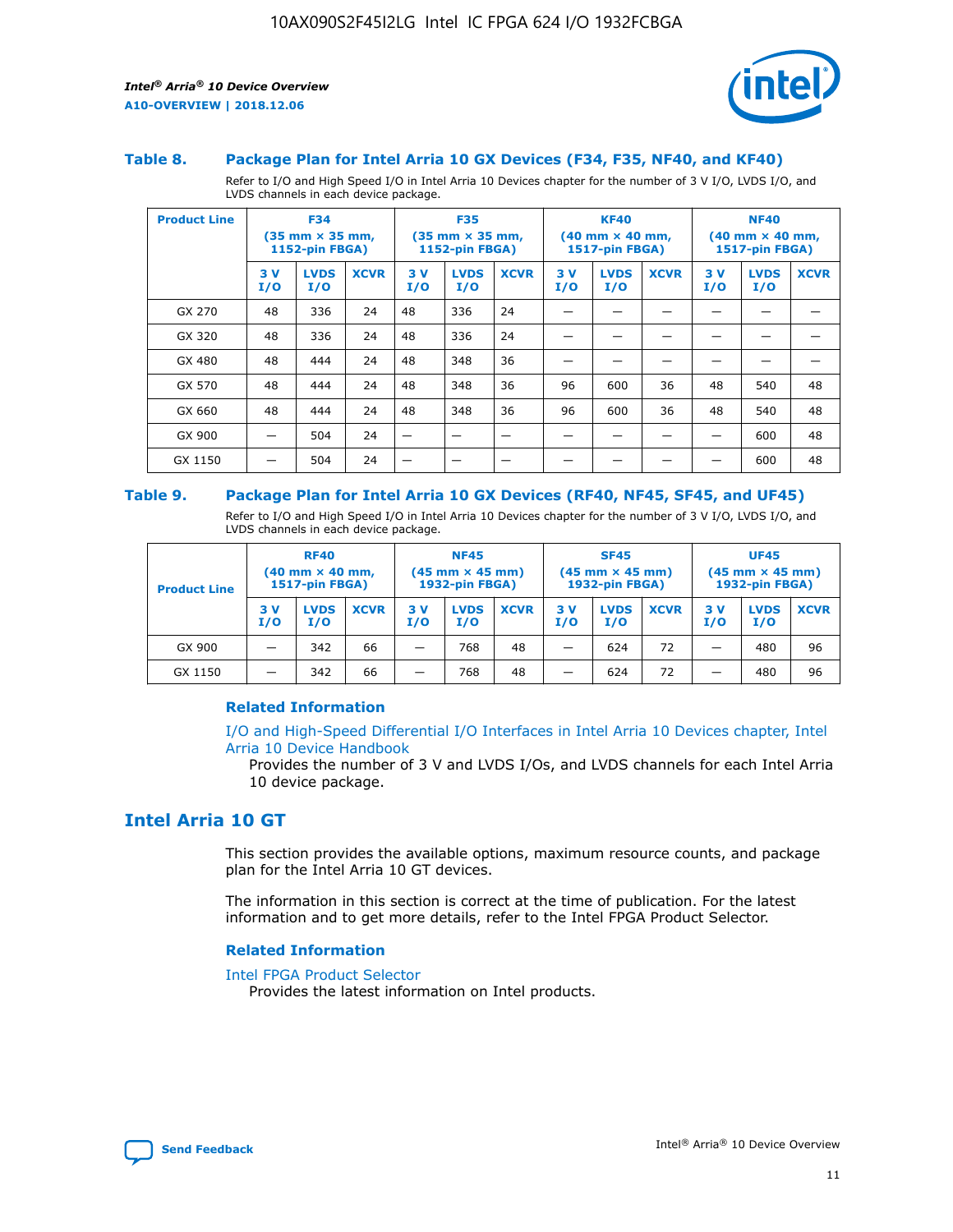

# **Available Options**

# **Figure 2. Sample Ordering Code and Available Options for Intel Arria 10 GT Devices**

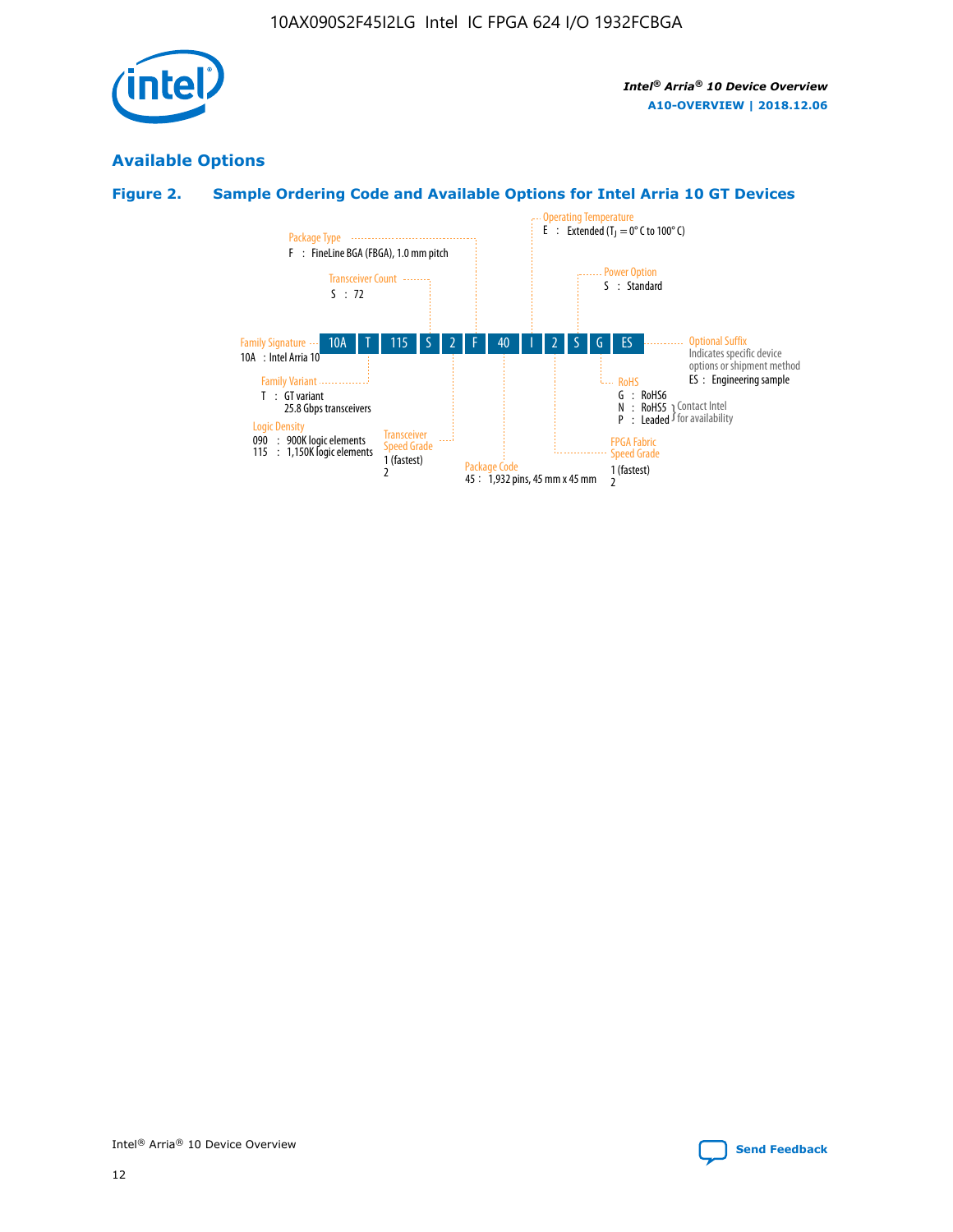

# **Maximum Resources**

#### **Table 10. Maximum Resource Counts for Intel Arria 10 GT Devices**

|                              | <b>Resource</b>      | <b>Product Line</b> |                |  |
|------------------------------|----------------------|---------------------|----------------|--|
|                              |                      | <b>GT 900</b>       | GT 1150        |  |
| Logic Elements (LE) (K)      |                      | 900                 | 1,150          |  |
| <b>ALM</b>                   |                      | 339,620             | 427,200        |  |
| Register                     |                      | 1,358,480           | 1,708,800      |  |
| Memory (Kb)                  | M20K                 | 48,460              | 54,260         |  |
|                              | <b>MLAB</b>          | 9,386               | 12,984         |  |
| Variable-precision DSP Block |                      | 1,518               | 1,518          |  |
| 18 x 19 Multiplier           |                      | 3,036               | 3,036          |  |
| PLL                          | Fractional Synthesis | 32                  | 32             |  |
|                              | I/O                  | 16                  | 16             |  |
| Transceiver                  | 17.4 Gbps            | 72(5)               | 72(5)          |  |
|                              | 25.8 Gbps            | 6                   | 6              |  |
| GPIO <sup>(6)</sup>          |                      | 624                 | 624            |  |
| LVDS Pair $(7)$              |                      | 312                 | 312            |  |
| PCIe Hard IP Block           |                      | $\overline{4}$      | $\overline{4}$ |  |
| Hard Memory Controller       |                      | 16                  | 16             |  |

#### **Related Information**

#### [Intel Arria 10 GT Channel Usage](https://www.intel.com/content/www/us/en/programmable/documentation/nik1398707230472.html#nik1398707008178)

Configuring GT/GX channels in Intel Arria 10 GT devices.

## **Package Plan**

## **Table 11. Package Plan for Intel Arria 10 GT Devices**

Refer to I/O and High Speed I/O in Intel Arria 10 Devices chapter for the number of 3 V I/O, LVDS I/O, and LVDS channels in each device package.

| <b>Product Line</b> | <b>SF45</b><br>(45 mm × 45 mm, 1932-pin FBGA) |                 |             |  |  |  |
|---------------------|-----------------------------------------------|-----------------|-------------|--|--|--|
|                     | 3 V I/O                                       | <b>LVDS I/O</b> | <b>XCVR</b> |  |  |  |
| GT 900              |                                               | 624             | 72          |  |  |  |
| GT 1150             |                                               | 624             | 72          |  |  |  |

<sup>(7)</sup> Each LVDS I/O pair can be used as differential input or output.



 $(5)$  If all 6 GT channels are in use, 12 of the GX channels are not usable.

<sup>(6)</sup> The number of GPIOs does not include transceiver I/Os. In the Intel Quartus Prime software, the number of user I/Os includes transceiver I/Os.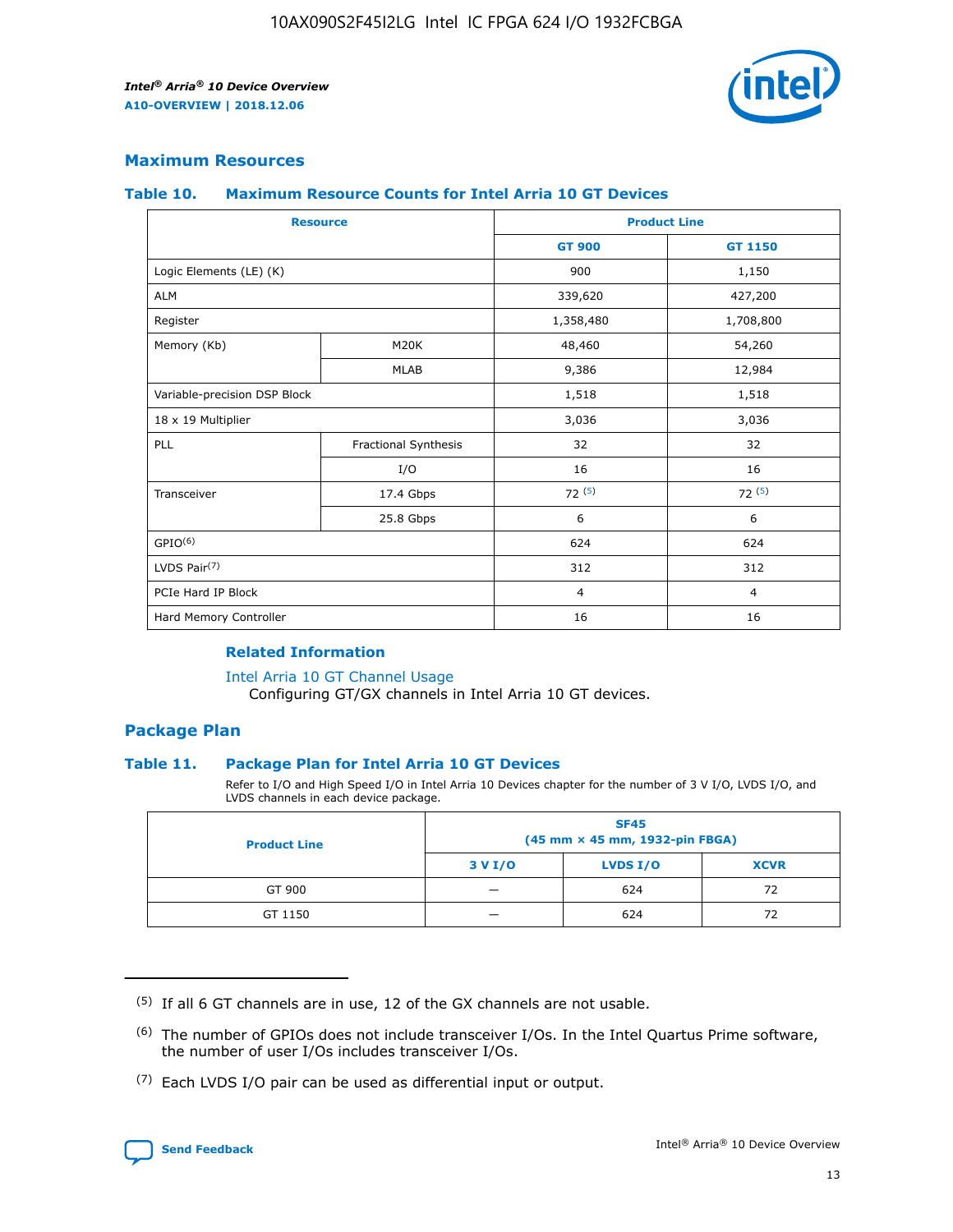

#### **Related Information**

[I/O and High-Speed Differential I/O Interfaces in Intel Arria 10 Devices chapter, Intel](https://www.intel.com/content/www/us/en/programmable/documentation/sam1403482614086.html#sam1403482030321) [Arria 10 Device Handbook](https://www.intel.com/content/www/us/en/programmable/documentation/sam1403482614086.html#sam1403482030321)

Provides the number of 3 V and LVDS I/Os, and LVDS channels for each Intel Arria 10 device package.

# **Intel Arria 10 SX**

This section provides the available options, maximum resource counts, and package plan for the Intel Arria 10 SX devices.

The information in this section is correct at the time of publication. For the latest information and to get more details, refer to the Intel FPGA Product Selector.

#### **Related Information**

[Intel FPGA Product Selector](http://www.altera.com/products/selector/psg-selector.html) Provides the latest information on Intel products.

#### **Available Options**

#### **Figure 3. Sample Ordering Code and Available Options for Intel Arria 10 SX Devices**



#### **Related Information**

[Transceiver Performance for Intel Arria 10 GX/SX Devices](https://www.intel.com/content/www/us/en/programmable/documentation/mcn1413182292568.html#mcn1413213965502) Provides more information about the transceiver speed grade.

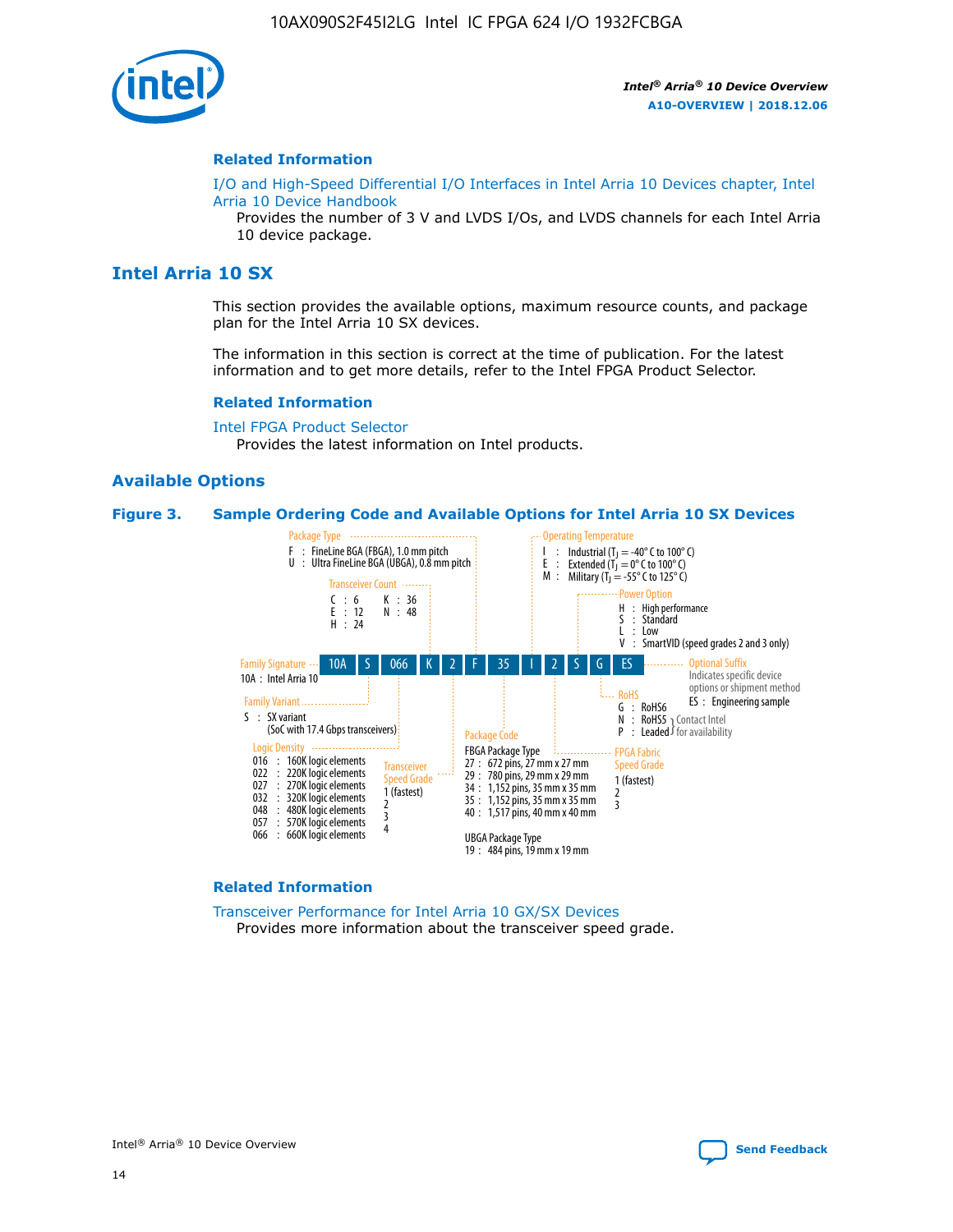

# **Maximum Resources**

#### **Table 12. Maximum Resource Counts for Intel Arria 10 SX Devices**

|                                   | <b>Resource</b>         | <b>Product Line</b> |               |                |                |                |                |                |  |  |  |
|-----------------------------------|-------------------------|---------------------|---------------|----------------|----------------|----------------|----------------|----------------|--|--|--|
|                                   |                         | <b>SX 160</b>       | <b>SX 220</b> | <b>SX 270</b>  | <b>SX 320</b>  | <b>SX 480</b>  | <b>SX 570</b>  | <b>SX 660</b>  |  |  |  |
| Logic Elements (LE) (K)           |                         | 160                 | 220           | 270            | 320            | 480            | 570            | 660            |  |  |  |
| <b>ALM</b>                        |                         | 61,510              | 80,330        | 101,620        | 119,900        | 183,590        | 217,080        | 251,680        |  |  |  |
| Register                          |                         | 246,040             | 321,320       | 406,480        | 479,600        | 734,360        | 868,320        | 1,006,720      |  |  |  |
| Memory (Kb)                       | M <sub>20</sub> K       | 8,800               | 11,740        | 15,000         | 17,820         | 28,620         | 36,000         | 42,620         |  |  |  |
|                                   | <b>MLAB</b>             | 1,050               | 1,690         | 2,452          | 2,727          | 4,164          | 5,096          | 5,788          |  |  |  |
| Variable-precision DSP Block      |                         | 156                 | 192           | 830            | 985            | 1,368          | 1,523          | 1,687          |  |  |  |
| 18 x 19 Multiplier                |                         | 312                 | 384           | 1,660          | 1,970          | 2,736          | 3,046          | 3,374          |  |  |  |
| <b>PLL</b>                        | Fractional<br>Synthesis | 6                   | 6             | 8              | 8              | 12             | 16             | 16             |  |  |  |
|                                   | I/O                     | 6                   | 6             | 8              | 8              | 12             | 16             | 16             |  |  |  |
| 17.4 Gbps Transceiver             |                         | 12                  | 12            | 24             | 24             | 36             | 48             | 48             |  |  |  |
| GPIO <sup>(8)</sup>               |                         | 288                 | 288           | 384            | 384            | 492            | 696            | 696            |  |  |  |
| LVDS Pair $(9)$                   |                         | 120                 | 120           | 168            | 168            | 174            | 324            | 324            |  |  |  |
| PCIe Hard IP Block                |                         | $\mathbf{1}$        | $\mathbf{1}$  | $\overline{2}$ | $\overline{2}$ | $\overline{2}$ | $\overline{2}$ | $\overline{2}$ |  |  |  |
| Hard Memory Controller            |                         | 6                   | 6             | 8              | 8              | 12             | 16             | 16             |  |  |  |
| ARM Cortex-A9 MPCore<br>Processor |                         | Yes                 | Yes           | Yes            | Yes            | Yes            | Yes            | Yes            |  |  |  |

# **Package Plan**

## **Table 13. Package Plan for Intel Arria 10 SX Devices (U19, F27, F29, and F34)**

Refer to I/O and High Speed I/O in Intel Arria 10 Devices chapter for the number of 3 V I/O, LVDS I/O, and LVDS channels in each device package.

| <b>Product Line</b> | <b>U19</b><br>$(19 \text{ mm} \times 19 \text{ mm})$<br>484-pin UBGA) |                    | <b>F27</b><br>$(27 \text{ mm} \times 27 \text{ mm})$<br>672-pin FBGA) |           | <b>F29</b><br>$(29$ mm $\times$ 29 mm,<br>780-pin FBGA) |             |            | <b>F34</b><br>$(35 \text{ mm} \times 35 \text{ mm})$<br>1152-pin FBGA) |             |           |                    |             |
|---------------------|-----------------------------------------------------------------------|--------------------|-----------------------------------------------------------------------|-----------|---------------------------------------------------------|-------------|------------|------------------------------------------------------------------------|-------------|-----------|--------------------|-------------|
|                     | 3V<br>I/O                                                             | <b>LVDS</b><br>I/O | <b>XCVR</b>                                                           | 3V<br>I/O | <b>LVDS</b><br>I/O                                      | <b>XCVR</b> | 3 V<br>I/O | <b>LVDS</b><br>I/O                                                     | <b>XCVR</b> | 3V<br>I/O | <b>LVDS</b><br>I/O | <b>XCVR</b> |
| SX 160              | 48                                                                    | 144                | 6                                                                     | 48        | 192                                                     | 12          | 48         | 240                                                                    | 12          | –         |                    |             |
| SX 220              | 48                                                                    | 144                | 6                                                                     | 48        | 192                                                     | 12          | 48         | 240                                                                    | 12          |           |                    |             |
| SX 270              |                                                                       |                    |                                                                       | 48        | 192                                                     | 12          | 48         | 312                                                                    | 12          | 48        | 336                | 24          |
| SX 320              |                                                                       |                    |                                                                       | 48        | 192                                                     | 12          | 48         | 312                                                                    | 12          | 48        | 336                | 24          |
|                     | continued                                                             |                    |                                                                       |           |                                                         |             |            |                                                                        |             |           |                    |             |

 $(8)$  The number of GPIOs does not include transceiver I/Os. In the Intel Quartus Prime software, the number of user I/Os includes transceiver I/Os.

 $(9)$  Each LVDS I/O pair can be used as differential input or output.

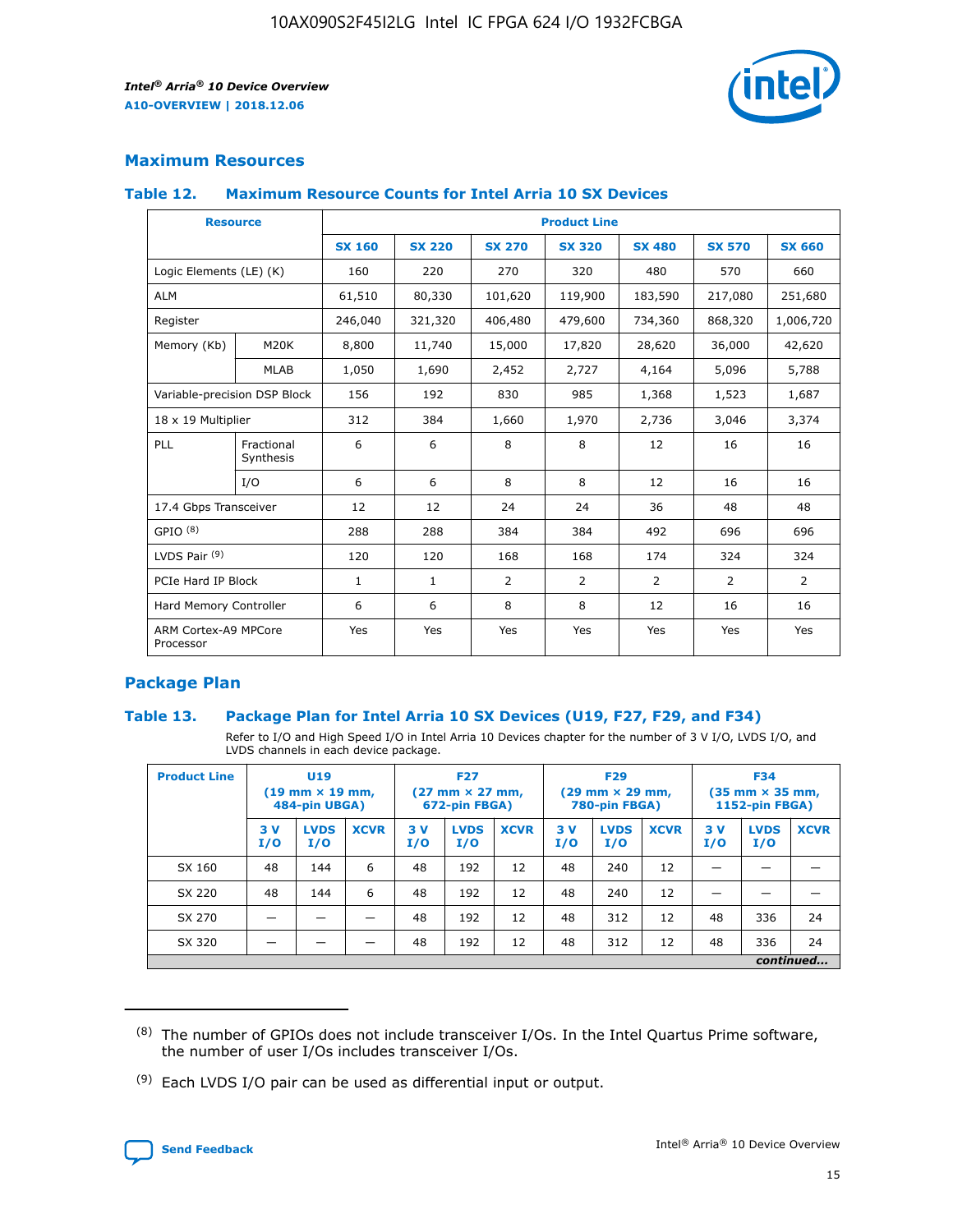

| <b>Product Line</b> | U <sub>19</sub><br>$(19 \text{ mm} \times 19 \text{ mm})$<br>484-pin UBGA) |                    | <b>F27</b><br>$(27 \text{ mm} \times 27 \text{ mm})$<br>672-pin FBGA) |           | <b>F29</b><br>$(29$ mm $\times$ 29 mm,<br>780-pin FBGA) |             |           | <b>F34</b><br>$(35$ mm $\times$ 35 mm,<br><b>1152-pin FBGA)</b> |             |            |                    |             |
|---------------------|----------------------------------------------------------------------------|--------------------|-----------------------------------------------------------------------|-----------|---------------------------------------------------------|-------------|-----------|-----------------------------------------------------------------|-------------|------------|--------------------|-------------|
|                     | 3 V<br>I/O                                                                 | <b>LVDS</b><br>I/O | <b>XCVR</b>                                                           | 3V<br>I/O | <b>LVDS</b><br>I/O                                      | <b>XCVR</b> | 3V<br>I/O | <b>LVDS</b><br>I/O                                              | <b>XCVR</b> | 3 V<br>I/O | <b>LVDS</b><br>I/O | <b>XCVR</b> |
| SX 480              |                                                                            |                    |                                                                       |           |                                                         |             | 48        | 312                                                             | 12          | 48         | 444                | 24          |
| SX 570              |                                                                            |                    |                                                                       |           |                                                         |             |           |                                                                 |             | 48         | 444                | 24          |
| SX 660              |                                                                            |                    |                                                                       |           |                                                         |             |           |                                                                 |             | 48         | 444                | 24          |

## **Table 14. Package Plan for Intel Arria 10 SX Devices (F35, KF40, and NF40)**

Refer to I/O and High Speed I/O in Intel Arria 10 Devices chapter for the number of 3 V I/O, LVDS I/O, and LVDS channels in each device package.

| <b>Product Line</b> | <b>F35</b><br>$(35 \text{ mm} \times 35 \text{ mm})$<br><b>1152-pin FBGA)</b> |          |             |                                           | <b>KF40</b><br>(40 mm × 40 mm,<br>1517-pin FBGA) |    | <b>NF40</b><br>$(40 \text{ mm} \times 40 \text{ mm})$<br>1517-pin FBGA) |          |             |  |
|---------------------|-------------------------------------------------------------------------------|----------|-------------|-------------------------------------------|--------------------------------------------------|----|-------------------------------------------------------------------------|----------|-------------|--|
|                     | 3 V I/O                                                                       | LVDS I/O | <b>XCVR</b> | <b>LVDS I/O</b><br><b>XCVR</b><br>3 V I/O |                                                  |    | 3 V I/O                                                                 | LVDS I/O | <b>XCVR</b> |  |
| SX 270              | 48                                                                            | 336      | 24          |                                           |                                                  |    |                                                                         |          |             |  |
| SX 320              | 48                                                                            | 336      | 24          |                                           |                                                  |    |                                                                         |          |             |  |
| SX 480              | 48                                                                            | 348      | 36          |                                           |                                                  |    |                                                                         |          |             |  |
| SX 570              | 48                                                                            | 348      | 36          | 96                                        | 600                                              | 36 | 48                                                                      | 540      | 48          |  |
| SX 660              | 48                                                                            | 348      | 36          | 96                                        | 600                                              | 36 | 48                                                                      | 540      | 48          |  |

# **Related Information**

[I/O and High-Speed Differential I/O Interfaces in Intel Arria 10 Devices chapter, Intel](https://www.intel.com/content/www/us/en/programmable/documentation/sam1403482614086.html#sam1403482030321) [Arria 10 Device Handbook](https://www.intel.com/content/www/us/en/programmable/documentation/sam1403482614086.html#sam1403482030321)

Provides the number of 3 V and LVDS I/Os, and LVDS channels for each Intel Arria 10 device package.

Intel<sup>®</sup> Arria<sup>®</sup> 10 Device Overview **[Send Feedback](mailto:FPGAtechdocfeedback@intel.com?subject=Feedback%20on%20Intel%20Arria%2010%20Device%20Overview%20(A10-OVERVIEW%202018.12.06)&body=We%20appreciate%20your%20feedback.%20In%20your%20comments,%20also%20specify%20the%20page%20number%20or%20paragraph.%20Thank%20you.)** Send Feedback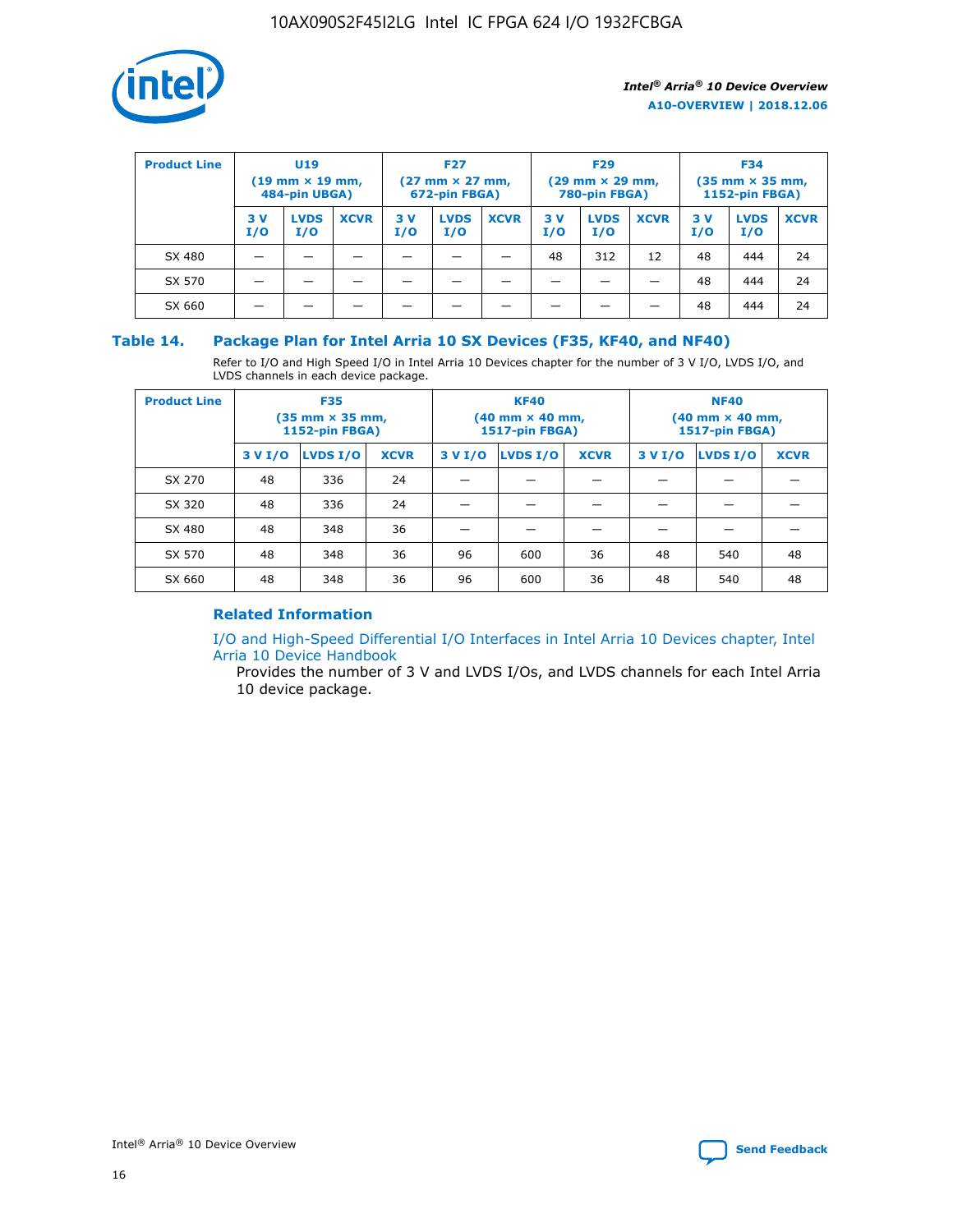

# **I/O Vertical Migration for Intel Arria 10 Devices**

#### **Figure 4. Migration Capability Across Intel Arria 10 Product Lines**

- The arrows indicate the migration paths. The devices included in each vertical migration path are shaded. Devices with fewer resources in the same path have lighter shades.
- To achieve the full I/O migration across product lines in the same migration path, restrict I/Os and transceivers usage to match the product line with the lowest I/O and transceiver counts.
- An LVDS I/O bank in the source device may be mapped to a 3 V I/O bank in the target device. To use memory interface clock frequency higher than 533 MHz, assign external memory interface pins only to banks that are LVDS I/O in both devices.
- There may be nominal 0.15 mm package height difference between some product lines in the same package type.
	- **Variant Product Line Package U19 F27 F29 F34 F35 KF40 NF40 RF40 NF45 SF45 UF45** Intel® Arria® 10 GX GX 160 GX 220 GX 270 GX 320 GX 480 GX 570 GX 660 GX 900 GX 1150 Intel Arria 10 GT GT 900 GT 1150 Intel Arria 10 SX SX 160 SX 220 SX 270 SX 320 SX 480 SX 570 SX 660
- Some migration paths are not shown in the Intel Quartus Prime software **Pin Migration View**.

*Note:* To verify the pin migration compatibility, use the **Pin Migration View** window in the Intel Quartus Prime software Pin Planner.

# **Adaptive Logic Module**

Intel Arria 10 devices use a 20 nm ALM as the basic building block of the logic fabric.

The ALM architecture is the same as the previous generation FPGAs, allowing for efficient implementation of logic functions and easy conversion of IP between the device generations.

The ALM, as shown in following figure, uses an 8-input fracturable look-up table (LUT) with four dedicated registers to help improve timing closure in register-rich designs and achieve an even higher design packing capability than the traditional two-register per LUT architecture.

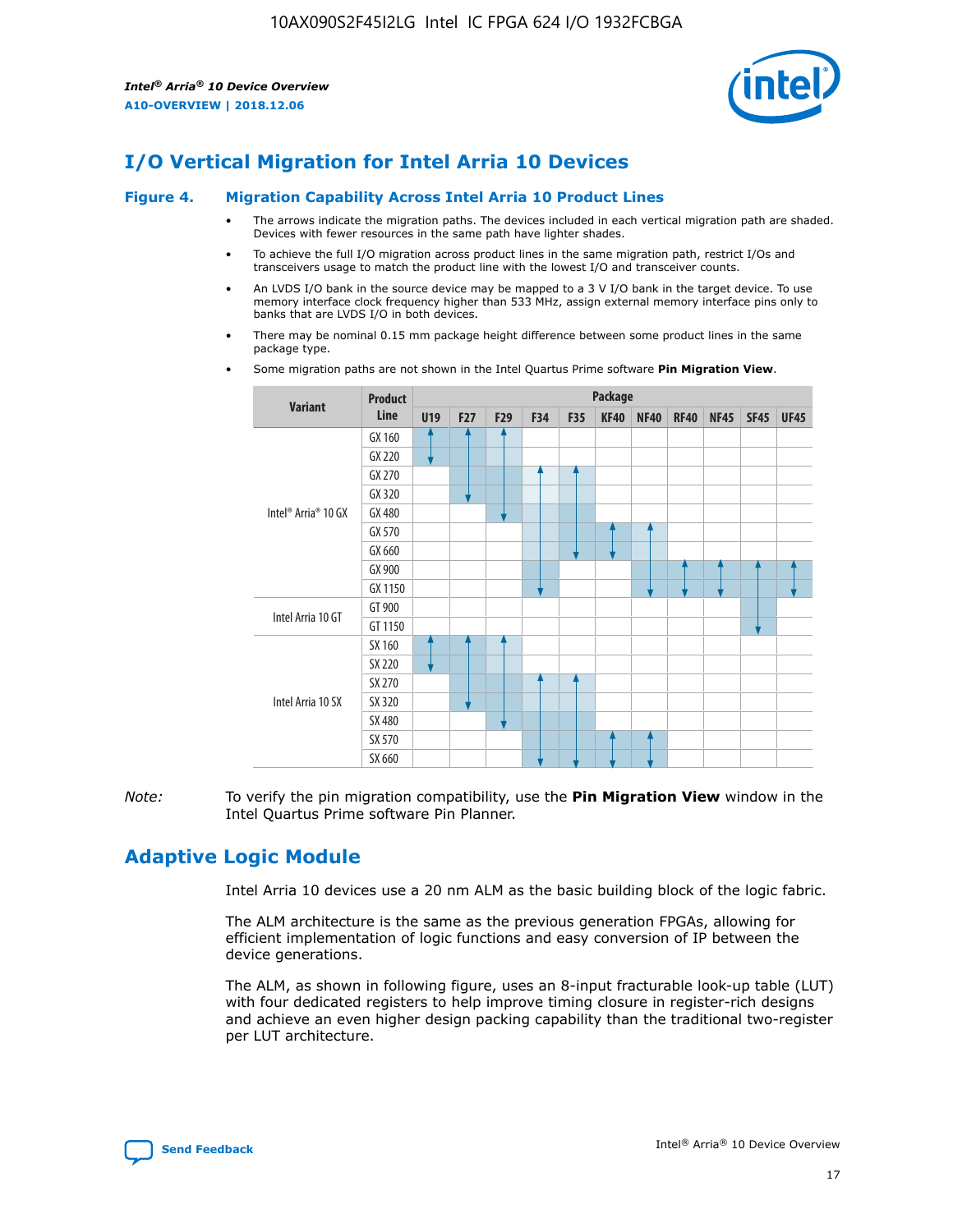

**Figure 5. ALM for Intel Arria 10 Devices**



The Intel Quartus Prime software optimizes your design according to the ALM logic structure and automatically maps legacy designs into the Intel Arria 10 ALM architecture.

# **Variable-Precision DSP Block**

The Intel Arria 10 variable precision DSP blocks support fixed-point arithmetic and floating-point arithmetic.

Features for fixed-point arithmetic:

- High-performance, power-optimized, and fully registered multiplication operations
- 18-bit and 27-bit word lengths
- Two 18 x 19 multipliers or one 27 x 27 multiplier per DSP block
- Built-in addition, subtraction, and 64-bit double accumulation register to combine multiplication results
- Cascading 19-bit or 27-bit when pre-adder is disabled and cascading 18-bit when pre-adder is used to form the tap-delay line for filtering applications
- Cascading 64-bit output bus to propagate output results from one block to the next block without external logic support
- Hard pre-adder supported in 19-bit and 27-bit modes for symmetric filters
- Internal coefficient register bank in both 18-bit and 27-bit modes for filter implementation
- 18-bit and 27-bit systolic finite impulse response (FIR) filters with distributed output adder
- Biased rounding support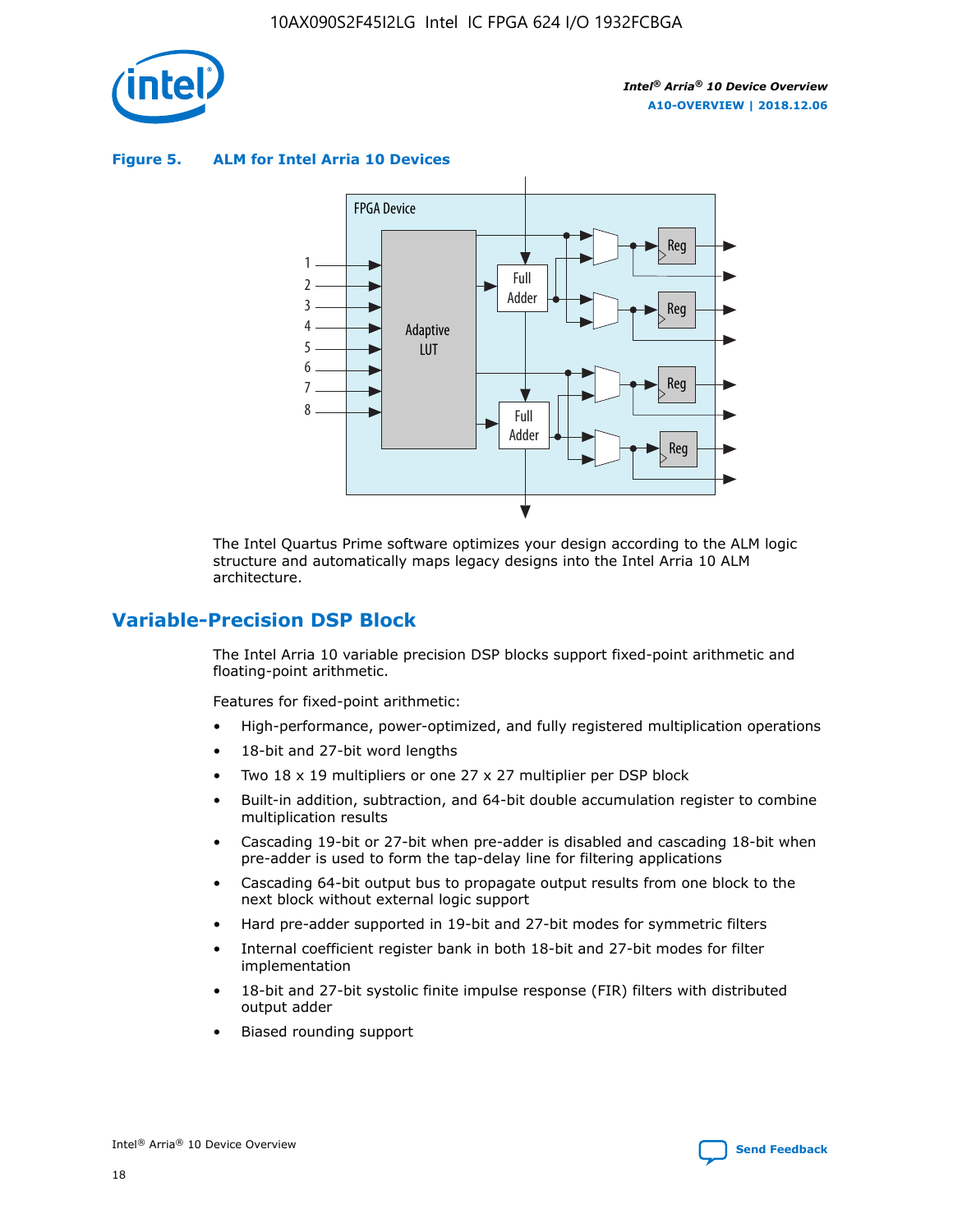

Features for floating-point arithmetic:

- A completely hardened architecture that supports multiplication, addition, subtraction, multiply-add, and multiply-subtract
- Multiplication with accumulation capability and a dynamic accumulator reset control
- Multiplication with cascade summation capability
- Multiplication with cascade subtraction capability
- Complex multiplication
- Direct vector dot product
- Systolic FIR filter

## **Table 15. Variable-Precision DSP Block Configurations for Intel Arria 10 Devices**

| <b>Usage Example</b>                                       | <b>Multiplier Size (Bit)</b>    | <b>DSP Block Resources</b> |
|------------------------------------------------------------|---------------------------------|----------------------------|
| Medium precision fixed point                               | Two 18 x 19                     |                            |
| High precision fixed or Single precision<br>floating point | One 27 x 27                     |                            |
| Fixed point FFTs                                           | One 19 x 36 with external adder |                            |
| Very high precision fixed point                            | One 36 x 36 with external adder |                            |
| Double precision floating point                            | One 54 x 54 with external adder | 4                          |

#### **Table 16. Resources for Fixed-Point Arithmetic in Intel Arria 10 Devices**

The table lists the variable-precision DSP resources by bit precision for each Intel Arria 10 device.

| <b>Variant</b>  | <b>Product Line</b> | <b>Variable-</b><br>precision<br><b>DSP Block</b> | <b>Independent Input and Output</b><br><b>Multiplications Operator</b> |                                     | 18 x 19<br><b>Multiplier</b><br><b>Adder Sum</b> | $18 \times 18$<br><b>Multiplier</b><br><b>Adder</b> |
|-----------------|---------------------|---------------------------------------------------|------------------------------------------------------------------------|-------------------------------------|--------------------------------------------------|-----------------------------------------------------|
|                 |                     |                                                   | 18 x 19<br><b>Multiplier</b>                                           | $27 \times 27$<br><b>Multiplier</b> | <b>Mode</b>                                      | <b>Summed with</b><br>36 bit Input                  |
| AIntel Arria 10 | GX 160              | 156                                               | 312                                                                    | 156                                 | 156                                              | 156                                                 |
| GX              | GX 220              | 192                                               | 384                                                                    | 192                                 | 192                                              | 192                                                 |
|                 | GX 270              | 830                                               | 1,660                                                                  | 830                                 | 830                                              | 830                                                 |
|                 | GX 320              | 984                                               | 1,968                                                                  | 984                                 | 984                                              | 984                                                 |
|                 | GX 480              | 1,368                                             | 2,736                                                                  | 1,368                               | 1,368                                            | 1,368                                               |
|                 | GX 570              | 1,523                                             | 3,046                                                                  | 1,523                               | 1,523                                            | 1,523                                               |
|                 | GX 660              | 1,687                                             | 3,374                                                                  | 1,687                               | 1,687                                            | 1,687                                               |
|                 | GX 900              | 1,518                                             | 3,036                                                                  | 1,518                               | 1,518                                            | 1,518                                               |
|                 | GX 1150             | 1,518                                             | 3,036                                                                  | 1,518                               | 1,518                                            | 1,518                                               |
| Intel Arria 10  | GT 900              | 1,518                                             | 3,036                                                                  | 1,518                               | 1,518                                            | 1,518                                               |
| GT              | GT 1150             | 1,518                                             | 3,036                                                                  | 1,518                               | 1,518                                            | 1,518                                               |
| Intel Arria 10  | SX 160              | 156                                               | 312                                                                    | 156                                 | 156                                              | 156                                                 |
| <b>SX</b>       | SX 220              | 192                                               | 384                                                                    | 192                                 | 192                                              | 192                                                 |
|                 | SX 270              | 830                                               | 1,660                                                                  | 830                                 | 830                                              | 830                                                 |
|                 |                     |                                                   |                                                                        |                                     |                                                  | continued                                           |

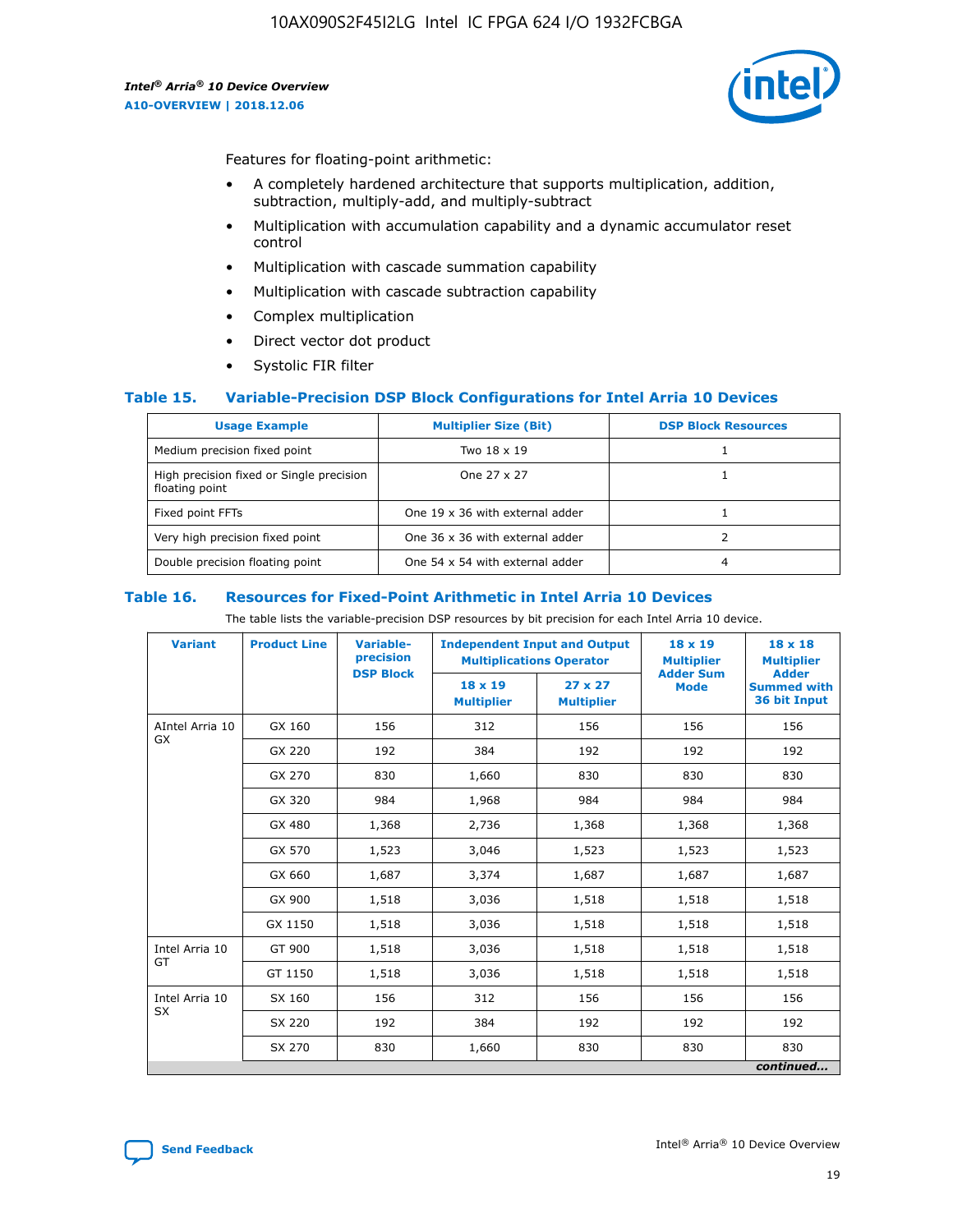

| <b>Variant</b> | <b>Product Line</b> | Variable-<br>precision | <b>Multiplications Operator</b>     | <b>Independent Input and Output</b> | $18 \times 19$<br><b>Multiplier</b> | $18 \times 18$<br><b>Multiplier</b><br><b>Adder</b> |  |
|----------------|---------------------|------------------------|-------------------------------------|-------------------------------------|-------------------------------------|-----------------------------------------------------|--|
|                |                     | <b>DSP Block</b>       | $18 \times 19$<br><b>Multiplier</b> | $27 \times 27$<br><b>Multiplier</b> | <b>Adder Sum</b><br><b>Mode</b>     | <b>Summed with</b><br>36 bit Input                  |  |
|                | SX 320              | 984                    | 1,968                               | 984                                 | 984                                 | 984                                                 |  |
|                | SX 480              | 1,368                  | 2,736                               | 1,368                               | 1,368                               | 1,368                                               |  |
|                | SX 570              | 1,523                  | 3,046                               | 1,523                               | 1,523                               | 1,523                                               |  |
|                | SX 660              | 1,687                  | 3,374                               | 1,687                               | 1,687                               | 1,687                                               |  |

# **Table 17. Resources for Floating-Point Arithmetic in Intel Arria 10 Devices**

The table lists the variable-precision DSP resources by bit precision for each Intel Arria 10 device.

| <b>Variant</b> | <b>Product Line</b> | <b>Variable-</b><br>precision<br><b>DSP Block</b> | <b>Single</b><br><b>Precision</b><br><b>Floating-Point</b><br><b>Multiplication</b><br><b>Mode</b> | <b>Single-Precision</b><br><b>Floating-Point</b><br><b>Adder Mode</b> | Single-<br><b>Precision</b><br><b>Floating-Point</b><br><b>Multiply</b><br><b>Accumulate</b><br><b>Mode</b> | <b>Peak</b><br><b>Giga Floating-</b><br><b>Point</b><br><b>Operations</b><br>per Second<br>(GFLOPs) |
|----------------|---------------------|---------------------------------------------------|----------------------------------------------------------------------------------------------------|-----------------------------------------------------------------------|-------------------------------------------------------------------------------------------------------------|-----------------------------------------------------------------------------------------------------|
| Intel Arria 10 | GX 160              | 156                                               | 156                                                                                                | 156                                                                   | 156                                                                                                         | 140                                                                                                 |
| GX             | GX 220              | 192                                               | 192                                                                                                | 192                                                                   | 192                                                                                                         | 173                                                                                                 |
|                | GX 270              | 830                                               | 830                                                                                                | 830                                                                   | 830                                                                                                         | 747                                                                                                 |
|                | GX 320              | 984                                               | 984                                                                                                | 984                                                                   | 984                                                                                                         | 886                                                                                                 |
|                | GX 480              | 1,369                                             | 1,368                                                                                              | 1,368                                                                 | 1,368                                                                                                       | 1,231                                                                                               |
|                | GX 570              | 1,523                                             | 1,523                                                                                              | 1,523                                                                 | 1,523                                                                                                       | 1,371                                                                                               |
|                | GX 660              | 1,687                                             | 1,687                                                                                              | 1,687                                                                 | 1,687                                                                                                       | 1,518                                                                                               |
|                | GX 900              | 1,518                                             | 1,518                                                                                              | 1,518                                                                 | 1,518                                                                                                       | 1,366                                                                                               |
|                | GX 1150             | 1,518                                             | 1,518                                                                                              | 1,518                                                                 | 1,518                                                                                                       | 1,366                                                                                               |
| Intel Arria 10 | GT 900              | 1,518                                             | 1,518                                                                                              | 1,518                                                                 | 1,518                                                                                                       | 1,366                                                                                               |
| GT             | GT 1150             | 1,518                                             | 1,518                                                                                              | 1,518                                                                 | 1,518                                                                                                       | 1,366                                                                                               |
| Intel Arria 10 | SX 160              | 156                                               | 156                                                                                                | 156                                                                   | 156                                                                                                         | 140                                                                                                 |
| SX             | SX 220              | 192                                               | 192                                                                                                | 192                                                                   | 192                                                                                                         | 173                                                                                                 |
|                | SX 270              | 830                                               | 830                                                                                                | 830                                                                   | 830                                                                                                         | 747                                                                                                 |
|                | SX 320              | 984                                               | 984                                                                                                | 984                                                                   | 984                                                                                                         | 886                                                                                                 |
|                | SX 480              | 1,369                                             | 1,368                                                                                              | 1,368                                                                 | 1,368                                                                                                       | 1,231                                                                                               |
|                | SX 570              | 1,523                                             | 1,523                                                                                              | 1,523                                                                 | 1,523                                                                                                       | 1,371                                                                                               |
|                | SX 660              | 1,687                                             | 1,687                                                                                              | 1,687                                                                 | 1,687                                                                                                       | 1,518                                                                                               |

# **Embedded Memory Blocks**

The embedded memory blocks in the devices are flexible and designed to provide an optimal amount of small- and large-sized memory arrays to fit your design requirements.

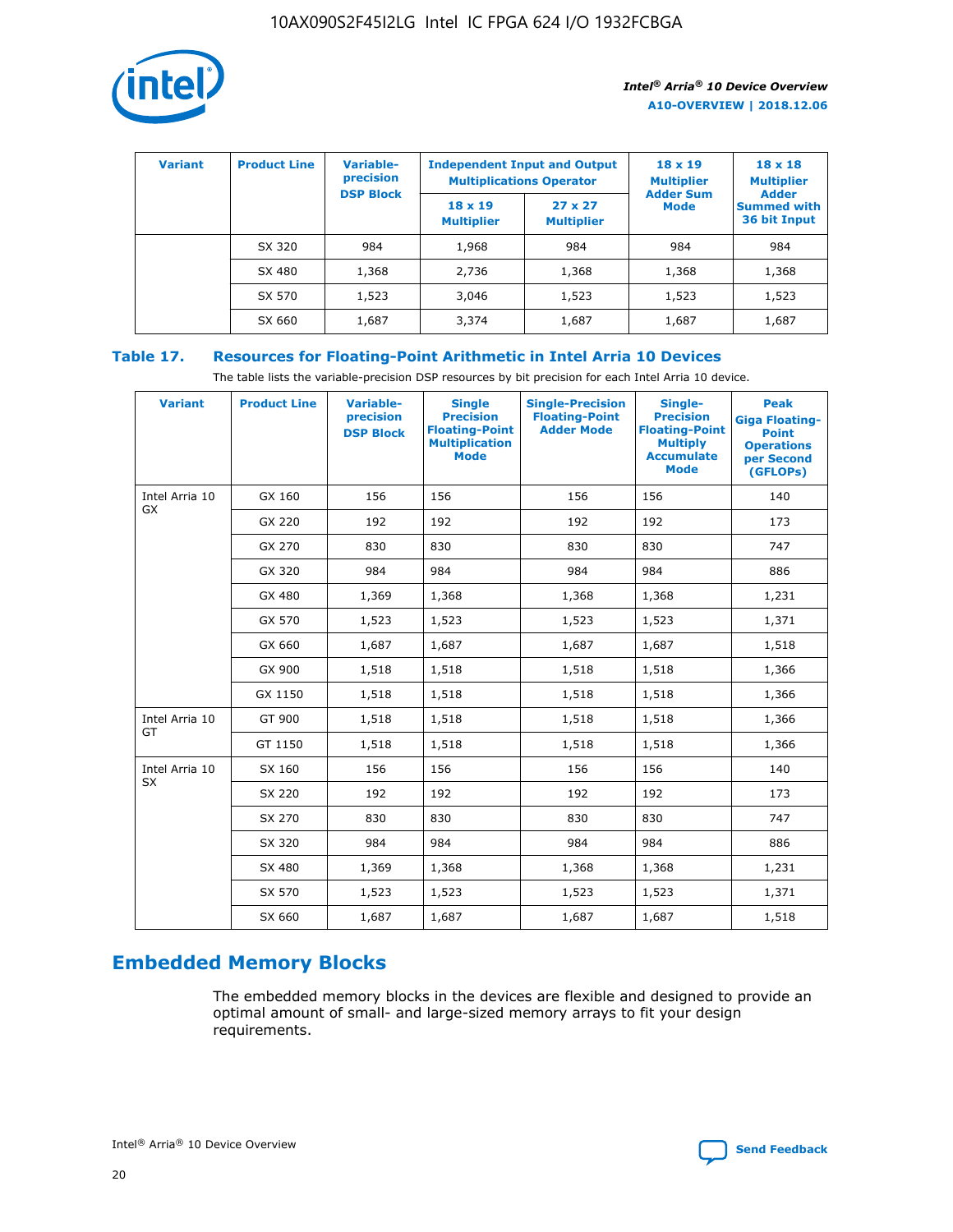

# **Types of Embedded Memory**

The Intel Arria 10 devices contain two types of memory blocks:

- 20 Kb M20K blocks—blocks of dedicated memory resources. The M20K blocks are ideal for larger memory arrays while still providing a large number of independent ports.
- 640 bit memory logic array blocks (MLABs)—enhanced memory blocks that are configured from dual-purpose logic array blocks (LABs). The MLABs are ideal for wide and shallow memory arrays. The MLABs are optimized for implementation of shift registers for digital signal processing (DSP) applications, wide and shallow FIFO buffers, and filter delay lines. Each MLAB is made up of ten adaptive logic modules (ALMs). In the Intel Arria 10 devices, you can configure these ALMs as ten 32 x 2 blocks, giving you one 32 x 20 simple dual-port SRAM block per MLAB.

# **Embedded Memory Capacity in Intel Arria 10 Devices**

|                   | <b>Product</b> |              | <b>M20K</b>         | <b>MLAB</b>  |                     | <b>Total RAM Bit</b> |
|-------------------|----------------|--------------|---------------------|--------------|---------------------|----------------------|
| <b>Variant</b>    | <b>Line</b>    | <b>Block</b> | <b>RAM Bit (Kb)</b> | <b>Block</b> | <b>RAM Bit (Kb)</b> | (Kb)                 |
| Intel Arria 10 GX | GX 160         | 440          | 8,800               | 1,680        | 1,050               | 9,850                |
|                   | GX 220         | 587          | 11,740              | 2,703        | 1,690               | 13,430               |
|                   | GX 270         | 750          | 15,000              | 3,922        | 2,452               | 17,452               |
|                   | GX 320         | 891          | 17,820              | 4,363        | 2,727               | 20,547               |
|                   | GX 480         | 1,431        | 28,620              | 6,662        | 4,164               | 32,784               |
|                   | GX 570         | 1,800        | 36,000              | 8,153        | 5,096               | 41,096               |
|                   | GX 660         | 2,131        | 42,620              | 9,260        | 5,788               | 48,408               |
|                   | GX 900         | 2,423        | 48,460              | 15,017       | 9,386               | 57,846               |
|                   | GX 1150        | 2,713        | 54,260              | 20,774       | 12,984              | 67,244               |
| Intel Arria 10 GT | GT 900         | 2,423        | 48,460              | 15,017       | 9,386               | 57,846               |
|                   | GT 1150        | 2,713        | 54,260              | 20,774       | 12,984              | 67,244               |
| Intel Arria 10 SX | SX 160         | 440          | 8,800               | 1,680        | 1,050               | 9,850                |
|                   | SX 220         | 587          | 11,740              | 2,703        | 1,690               | 13,430               |
|                   | SX 270         | 750          | 15,000              | 3,922        | 2,452               | 17,452               |
|                   | SX 320         | 891          | 17,820              | 4,363        | 2,727               | 20,547               |
|                   | SX 480         | 1,431        | 28,620              | 6,662        | 4,164               | 32,784               |
|                   | SX 570         | 1,800        | 36,000              | 8,153        | 5,096               | 41,096               |
|                   | SX 660         | 2,131        | 42,620              | 9,260        | 5,788               | 48,408               |

#### **Table 18. Embedded Memory Capacity and Distribution in Intel Arria 10 Devices**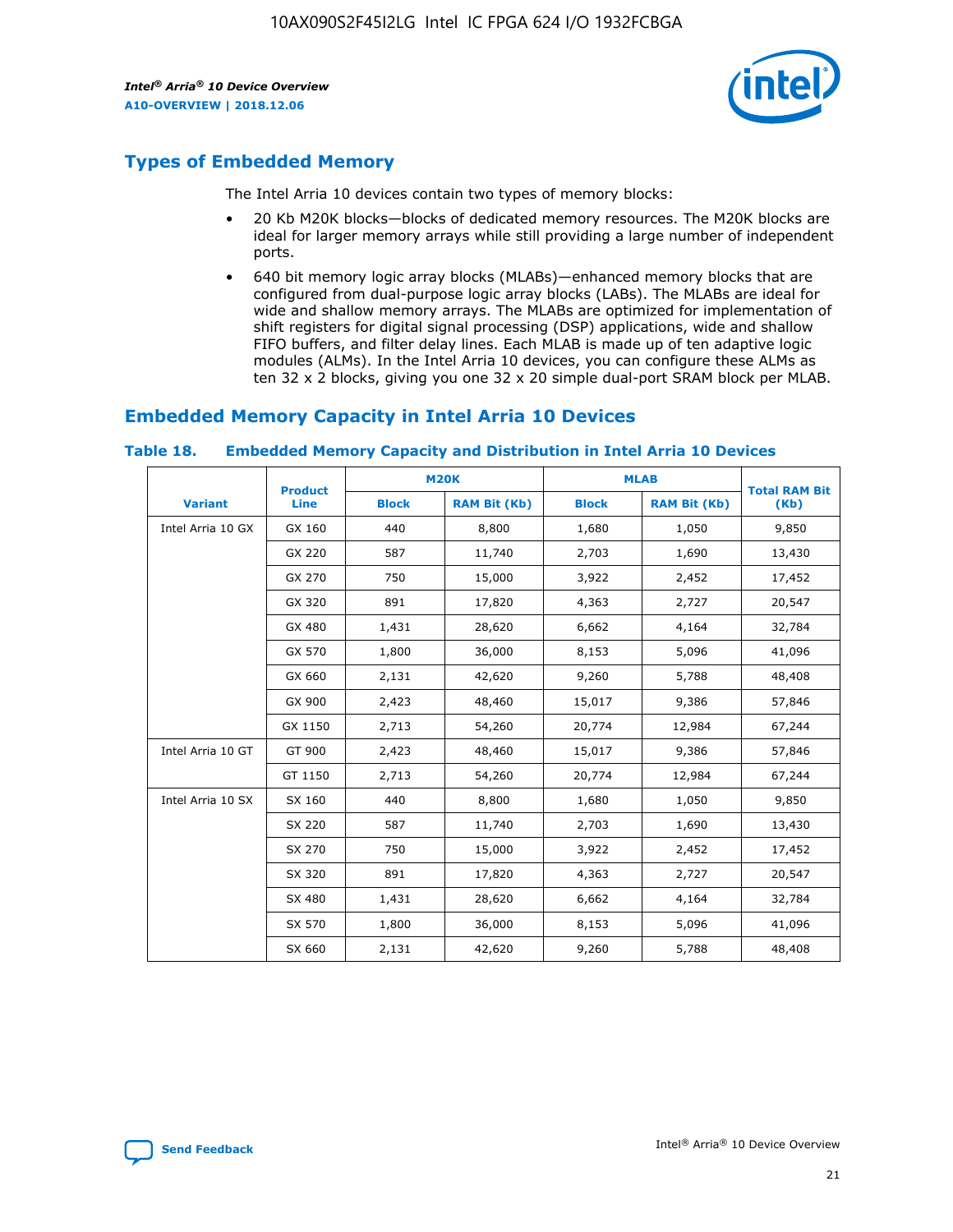

# **Embedded Memory Configurations for Single-port Mode**

#### **Table 19. Single-port Embedded Memory Configurations for Intel Arria 10 Devices**

This table lists the maximum configurations supported for single-port RAM and ROM modes.

| <b>Memory Block</b> | Depth (bits) | <b>Programmable Width</b> |
|---------------------|--------------|---------------------------|
| MLAB                | 32           | x16, x18, or x20          |
|                     | 64(10)       | x8, x9, x10               |
| M20K                | 512          | x40, x32                  |
|                     | 1K           | x20, x16                  |
|                     | 2K           | x10, x8                   |
|                     | 4K           | x5, x4                    |
|                     | 8K           | x2                        |
|                     | 16K          | x1                        |

# **Clock Networks and PLL Clock Sources**

The clock network architecture is based on Intel's global, regional, and peripheral clock structure. This clock structure is supported by dedicated clock input pins, fractional clock synthesis PLLs, and integer I/O PLLs.

# **Clock Networks**

The Intel Arria 10 core clock networks are capable of up to 800 MHz fabric operation across the full industrial temperature range. For the external memory interface, the clock network supports the hard memory controller with speeds up to 2,400 Mbps in a quarter-rate transfer.

To reduce power consumption, the Intel Quartus Prime software identifies all unused sections of the clock network and powers them down.

# **Fractional Synthesis and I/O PLLs**

Intel Arria 10 devices contain up to 32 fractional synthesis PLLs and up to 16 I/O PLLs that are available for both specific and general purpose uses in the core:

- Fractional synthesis PLLs—located in the column adjacent to the transceiver blocks
- I/O PLLs—located in each bank of the 48 I/Os

# **Fractional Synthesis PLLs**

You can use the fractional synthesis PLLs to:

- Reduce the number of oscillators that are required on your board
- Reduce the number of clock pins that are used in the device by synthesizing multiple clock frequencies from a single reference clock source

<sup>(10)</sup> Supported through software emulation and consumes additional MLAB blocks.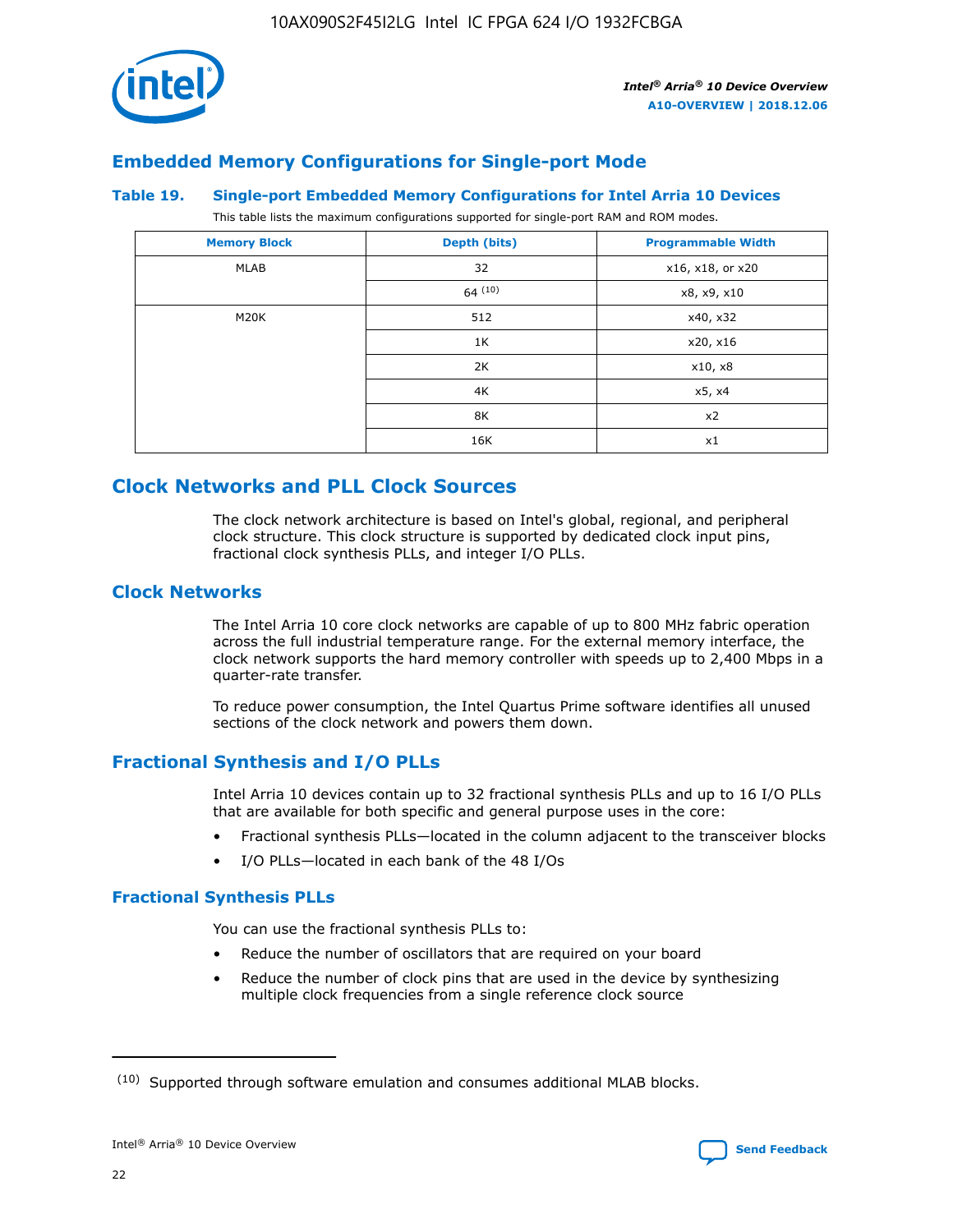

The fractional synthesis PLLs support the following features:

- Reference clock frequency synthesis for transceiver CMU and Advanced Transmit (ATX) PLLs
- Clock network delay compensation
- Zero-delay buffering
- Direct transmit clocking for transceivers
- Independently configurable into two modes:
	- Conventional integer mode equivalent to the general purpose PLL
	- Enhanced fractional mode with third order delta-sigma modulation
- PLL cascading

# **I/O PLLs**

The integer mode I/O PLLs are located in each bank of 48 I/Os. You can use the I/O PLLs to simplify the design of external memory and high-speed LVDS interfaces.

In each I/O bank, the I/O PLLs are adjacent to the hard memory controllers and LVDS SERDES. Because these PLLs are tightly coupled with the I/Os that need to use them, it makes it easier to close timing.

You can use the I/O PLLs for general purpose applications in the core such as clock network delay compensation and zero-delay buffering.

Intel Arria 10 devices support PLL-to-PLL cascading.

# **FPGA General Purpose I/O**

Intel Arria 10 devices offer highly configurable GPIOs. Each I/O bank contains 48 general purpose I/Os and a high-efficiency hard memory controller.

The following list describes the features of the GPIOs:

- Consist of 3 V I/Os for high-voltage application and LVDS I/Os for differential signaling
	- Up to two 3 V I/O banks, available in some devices, that support up to 3 V I/O standards
	- LVDS I/O banks that support up to 1.8 V I/O standards
- Support a wide range of single-ended and differential I/O interfaces
- LVDS speeds up to 1.6 Gbps
- Each LVDS pair of pins has differential input and output buffers, allowing you to configure the LVDS direction for each pair.
- Programmable bus hold and weak pull-up
- Programmable differential output voltage  $(V_{OD})$  and programmable pre-emphasis

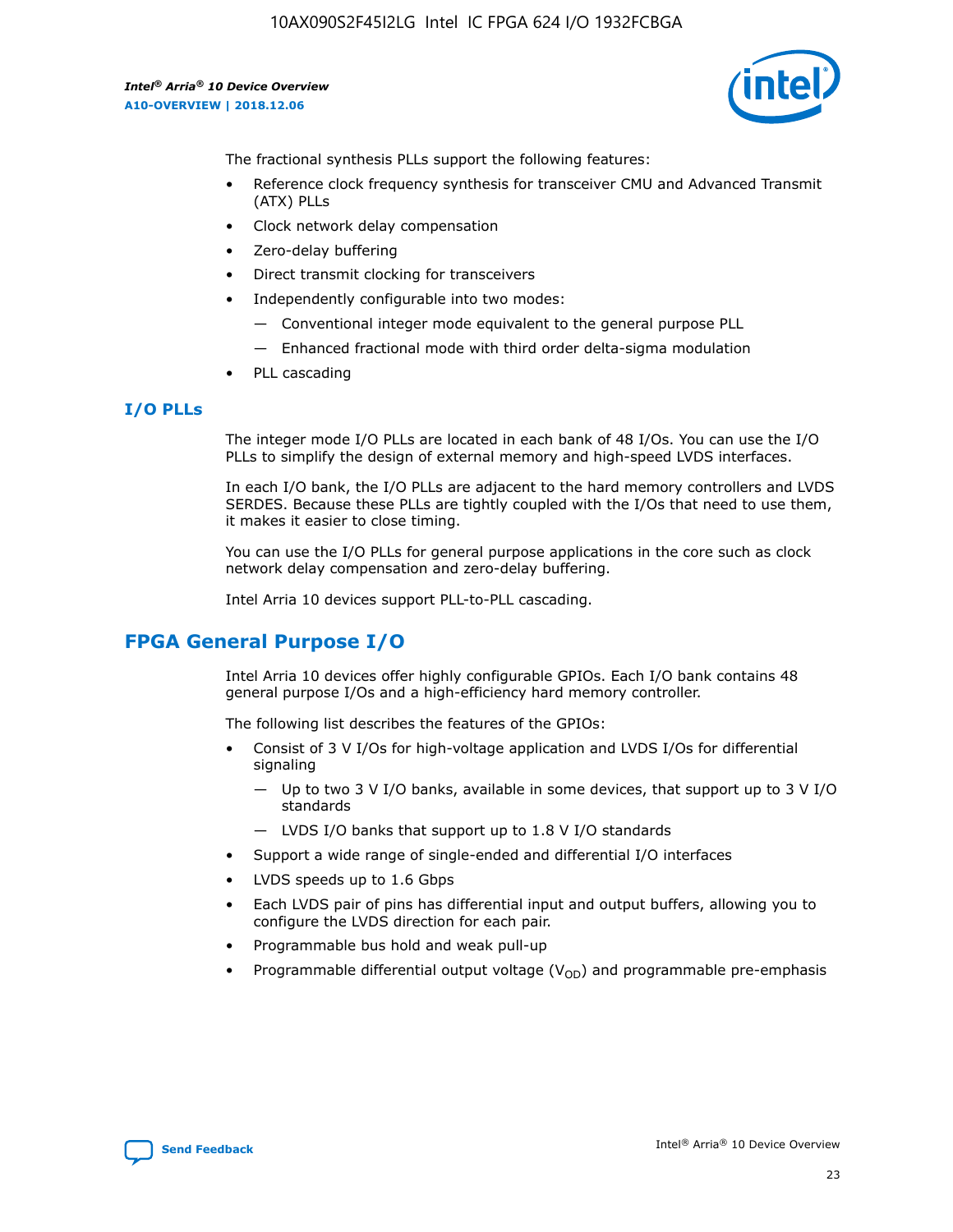

- Series (R<sub>S</sub>) and parallel (R<sub>T</sub>) on-chip termination (OCT) for all I/O banks with OCT calibration to limit the termination impedance variation
- On-chip dynamic termination that has the ability to swap between series and parallel termination, depending on whether there is read or write on a common bus for signal integrity
- Easy timing closure support using the hard read FIFO in the input register path, and delay-locked loop (DLL) delay chain with fine and coarse architecture

# **External Memory Interface**

Intel Arria 10 devices offer massive external memory bandwidth, with up to seven 32 bit DDR4 memory interfaces running at up to 2,400 Mbps. This bandwidth provides additional ease of design, lower power, and resource efficiencies of hardened highperformance memory controllers.

The memory interface within Intel Arria 10 FPGAs and SoCs delivers the highest performance and ease of use. You can configure up to a maximum width of 144 bits when using the hard or soft memory controllers. If required, you can bypass the hard memory controller and use a soft controller implemented in the user logic.

Each I/O contains a hardened DDR read/write path (PHY) capable of performing key memory interface functionality such as read/write leveling, FIFO buffering to lower latency and improve margin, timing calibration, and on-chip termination.

The timing calibration is aided by the inclusion of hard microcontrollers based on Intel's Nios® II technology, specifically tailored to control the calibration of multiple memory interfaces. This calibration allows the Intel Arria 10 device to compensate for any changes in process, voltage, or temperature either within the Intel Arria 10 device itself, or within the external memory device. The advanced calibration algorithms ensure maximum bandwidth and robust timing margin across all operating conditions.

In addition to parallel memory interfaces, Intel Arria 10 devices support serial memory technologies such as the Hybrid Memory Cube (HMC). The HMC is supported by the Intel Arria 10 high-speed serial transceivers which connect up to four HMC links, with each link running at data rates up to 15 Gbps.

## **Related Information**

#### [External Memory Interface Spec Estimator](http://www.altera.com/technology/memory/estimator/mem-emif-index.html)

Provides a parametric tool that allows you to find and compare the performance of the supported external memory interfaces in IntelFPGAs.

# **Memory Standards Supported by Intel Arria 10 Devices**

The I/Os are designed to provide high performance support for existing and emerging external memory standards.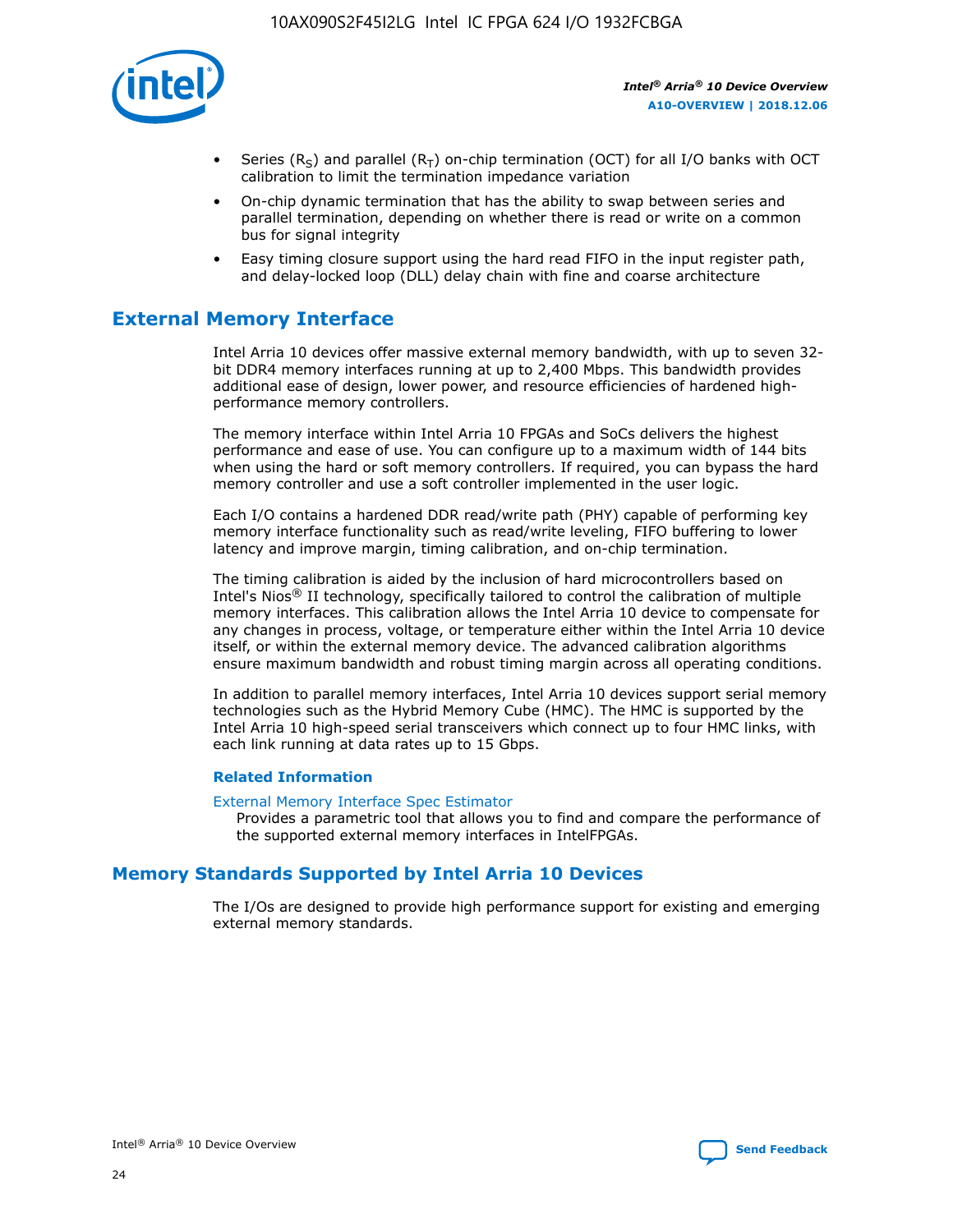

#### **Table 20. Memory Standards Supported by the Hard Memory Controller**

This table lists the overall capability of the hard memory controller. For specific details, refer to the External Memory Interface Spec Estimator and Intel Arria 10 Device Datasheet.

| <b>Memory Standard</b> | <b>Rate Support</b> | <b>Ping Pong PHY Support</b> | <b>Maximum Frequency</b><br>(MHz) |
|------------------------|---------------------|------------------------------|-----------------------------------|
| <b>DDR4 SDRAM</b>      | Quarter rate        | Yes                          | 1,067                             |
|                        |                     |                              | 1,200                             |
| DDR3 SDRAM             | Half rate           | Yes                          | 533                               |
|                        |                     |                              | 667                               |
|                        | Quarter rate        | Yes                          | 1,067                             |
|                        |                     |                              | 1,067                             |
| <b>DDR3L SDRAM</b>     | Half rate           | Yes                          | 533                               |
|                        |                     |                              | 667                               |
|                        | Quarter rate        | Yes                          | 933                               |
|                        |                     |                              | 933                               |
| LPDDR3 SDRAM           | Half rate           |                              | 533                               |
|                        | Quarter rate        |                              | 800                               |

## **Table 21. Memory Standards Supported by the Soft Memory Controller**

| <b>Memory Standard</b>      | <b>Rate Support</b> | <b>Maximum Frequency</b><br>(MHz) |
|-----------------------------|---------------------|-----------------------------------|
| <b>RLDRAM 3 (11)</b>        | Quarter rate        | 1,200                             |
| ODR IV SRAM <sup>(11)</sup> | Quarter rate        | 1,067                             |
| <b>ODR II SRAM</b>          | Full rate           | 333                               |
|                             | Half rate           | 633                               |
| <b>ODR II+ SRAM</b>         | Full rate           | 333                               |
|                             | Half rate           | 633                               |
| <b>ODR II+ Xtreme SRAM</b>  | Full rate           | 333                               |
|                             | Half rate           | 633                               |

#### **Table 22. Memory Standards Supported by the HPS Hard Memory Controller**

The hard processor system (HPS) is available in Intel Arria 10 SoC devices only.

| <b>Memory Standard</b> | <b>Rate Support</b> | <b>Maximum Frequency</b><br>(MHz) |
|------------------------|---------------------|-----------------------------------|
| <b>DDR4 SDRAM</b>      | Half rate           | 1,200                             |
| <b>DDR3 SDRAM</b>      | Half rate           | 1,067                             |
| <b>DDR3L SDRAM</b>     | Half rate           | 933                               |

<sup>(11)</sup> Intel Arria 10 devices support this external memory interface using hard PHY with soft memory controller.

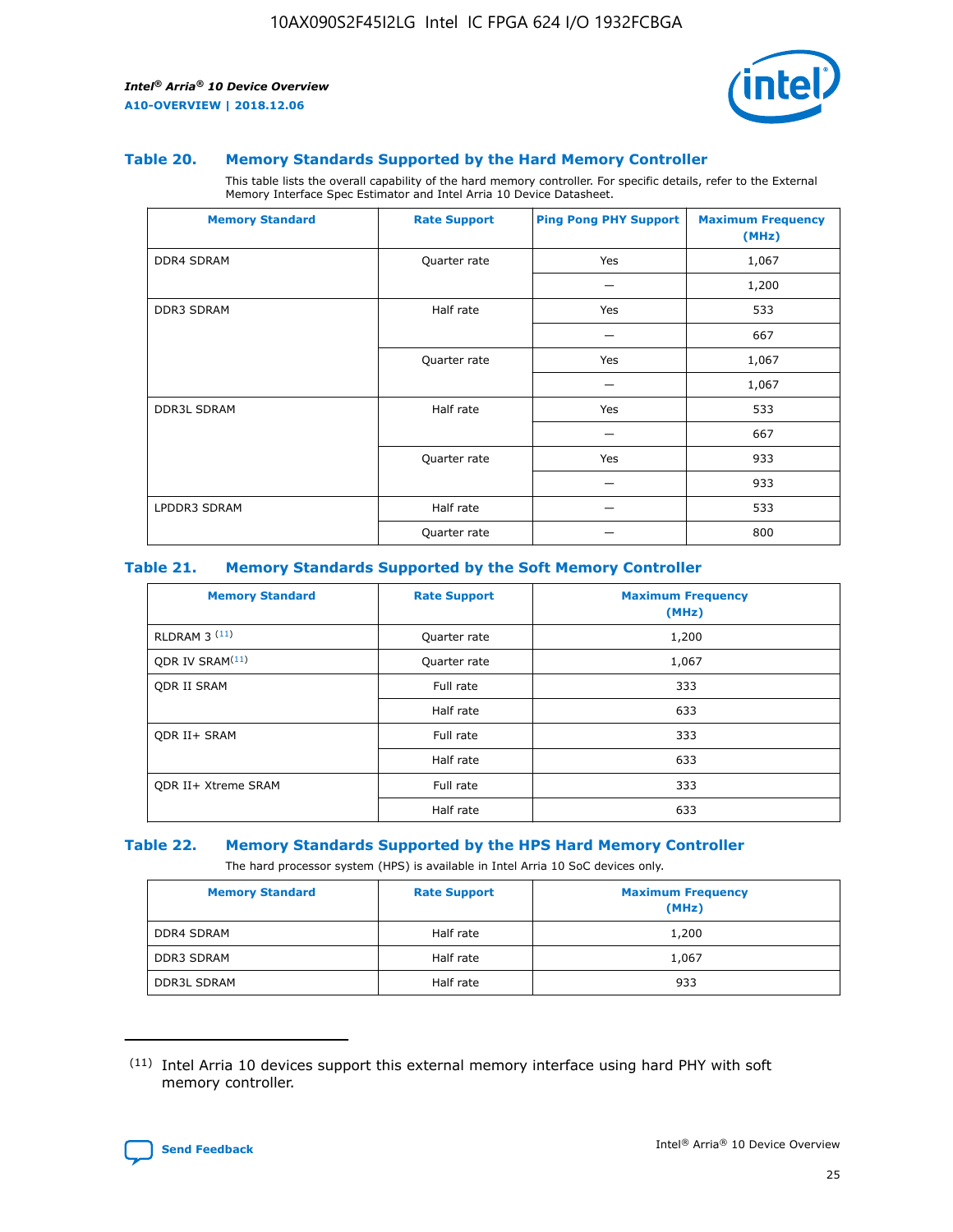

## **Related Information**

#### [Intel Arria 10 Device Datasheet](https://www.intel.com/content/www/us/en/programmable/documentation/mcn1413182292568.html#mcn1413182153340)

Lists the memory interface performance according to memory interface standards, rank or chip select configurations, and Intel Arria 10 device speed grades.

# **PCIe Gen1, Gen2, and Gen3 Hard IP**

Intel Arria 10 devices contain PCIe hard IP that is designed for performance and ease-of-use:

- Includes all layers of the PCIe stack—transaction, data link and physical layers.
- Supports PCIe Gen3, Gen2, and Gen1 Endpoint and Root Port in x1, x2, x4, or x8 lane configuration.
- Operates independently from the core logic—optional configuration via protocol (CvP) allows the PCIe link to power up and complete link training in less than 100 ms while the Intel Arria 10 device completes loading the programming file for the rest of the FPGA.
- Provides added functionality that makes it easier to support emerging features such as Single Root I/O Virtualization (SR-IOV) and optional protocol extensions.
- Provides improved end-to-end datapath protection using ECC.
- Supports FPGA configuration via protocol (CvP) using PCIe at Gen3, Gen2, or Gen1 speed.

#### **Related Information**

PCS Features on page 30

# **Enhanced PCS Hard IP for Interlaken and 10 Gbps Ethernet**

# **Interlaken Support**

The Intel Arria 10 enhanced PCS hard IP provides integrated Interlaken PCS supporting rates up to 25.8 Gbps per lane.

The Interlaken PCS is based on the proven functionality of the PCS developed for Intel's previous generation FPGAs, which demonstrated interoperability with Interlaken ASSP vendors and third-party IP suppliers. The Interlaken PCS is present in every transceiver channel in Intel Arria 10 devices.

## **Related Information**

PCS Features on page 30

# **10 Gbps Ethernet Support**

The Intel Arria 10 enhanced PCS hard IP supports 10GBASE-R PCS compliant with IEEE 802.3 10 Gbps Ethernet (10GbE). The integrated hard IP support for 10GbE and the 10 Gbps transceivers save external PHY cost, board space, and system power.

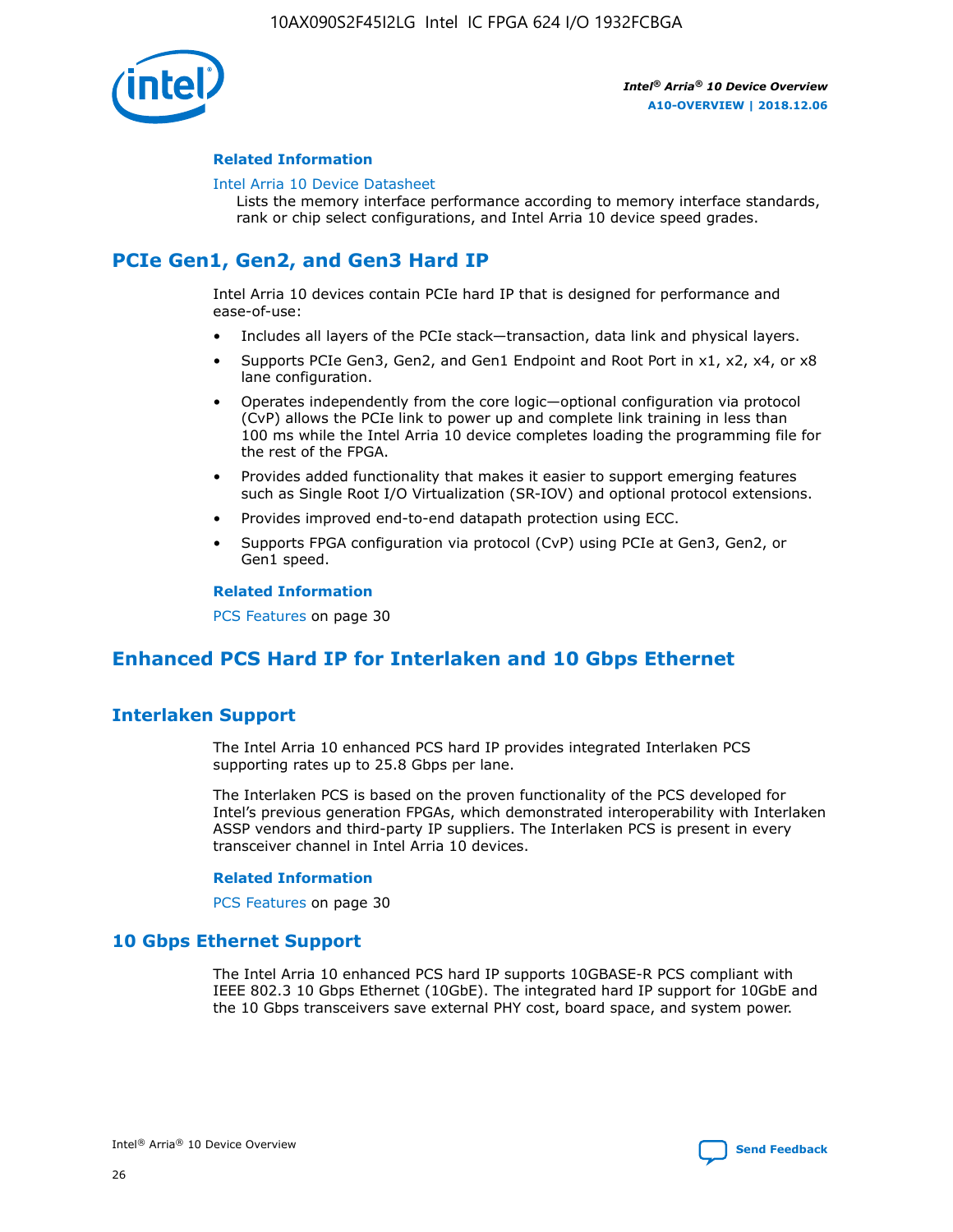

The scalable hard IP supports multiple independent 10GbE ports while using a single PLL for all the 10GBASE-R PCS instantiations, which saves on core logic resources and clock networks:

- Simplifies multiport 10GbE systems compared to XAUI interfaces that require an external XAUI-to-10G PHY.
- Incorporates Electronic Dispersion Compensation (EDC), which enables direct connection to standard 10 Gbps XFP and SFP+ pluggable optical modules.
- Supports backplane Ethernet applications and includes a hard 10GBASE-KR Forward Error Correction (FEC) circuit that you can use for 10 Gbps and 40 Gbps applications.

The 10 Gbps Ethernet PCS hard IP and 10GBASE-KR FEC are present in every transceiver channel.

#### **Related Information**

PCS Features on page 30

# **Low Power Serial Transceivers**

Intel Arria 10 FPGAs and SoCs include lowest power transceivers that deliver high bandwidth, throughput and low latency.

Intel Arria 10 devices deliver the industry's lowest power consumption per transceiver channel:

- 12.5 Gbps transceivers at as low as 242 mW
- 10 Gbps transceivers at as low as 168 mW
- 6 Gbps transceivers at as low as 117 mW

Intel Arria 10 transceivers support various data rates according to application:

- Chip-to-chip and chip-to-module applications—from 1 Gbps up to 25.8 Gbps
- Long reach and backplane applications—from 1 Gbps up to 12.5 with advanced adaptive equalization
- Critical power sensitive applications—from 1 Gbps up to 11.3 Gbps using lower power modes

The combination of 20 nm process technology and architectural advances provide the following benefits:

- Significant reduction in die area and power consumption
- Increase of up to two times in transceiver I/O density compared to previous generation devices while maintaining optimal signal integrity
- Up to 72 total transceiver channels—you can configure up to 6 of these channels to run as fast as 25.8 Gbps
- All channels feature continuous data rate support up to the maximum rated speed

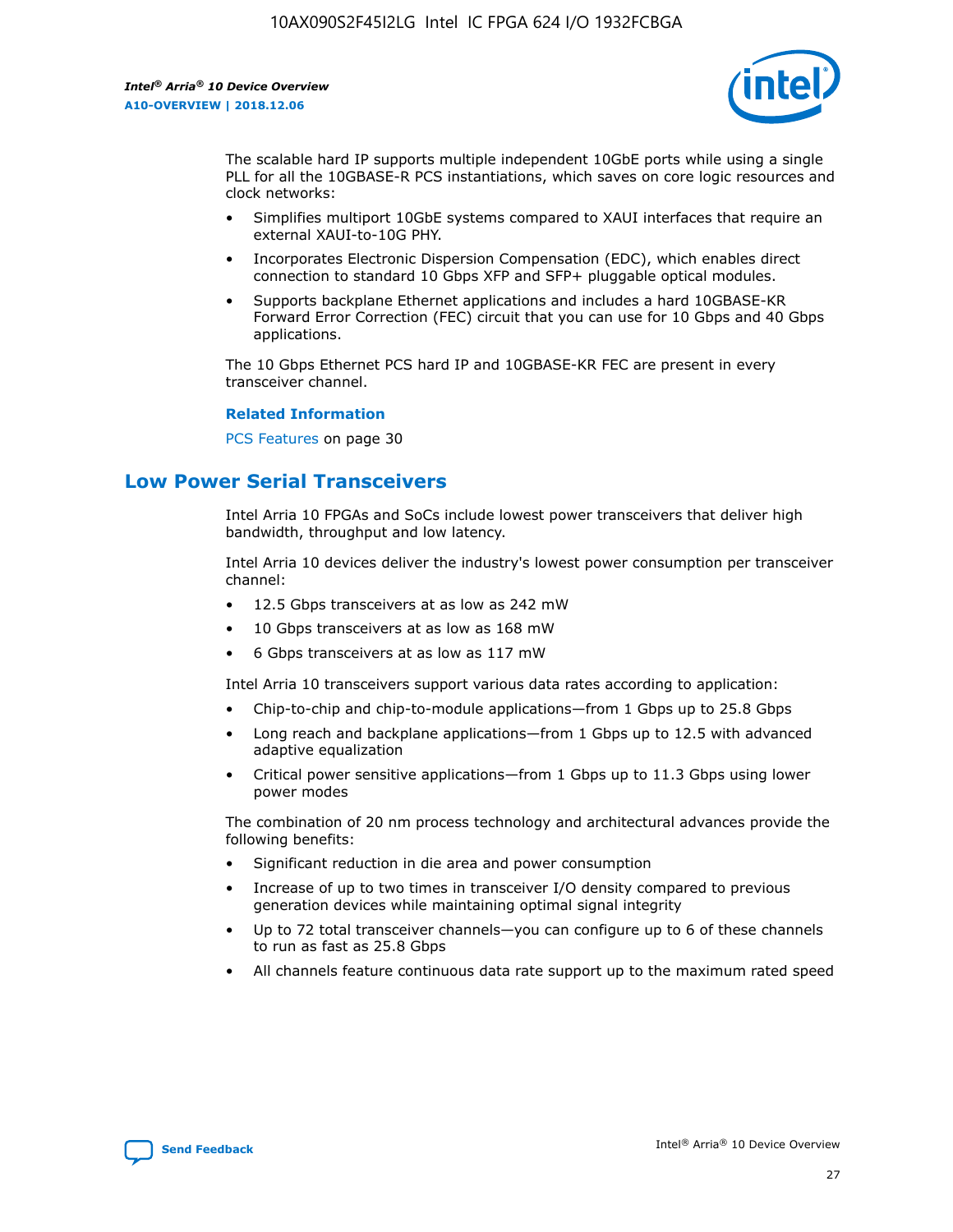



## **Figure 6. Intel Arria 10 Transceiver Block Architecture**

# **Transceiver Channels**

All transceiver channels feature a dedicated Physical Medium Attachment (PMA) and a hardened Physical Coding Sublayer (PCS).

- The PMA provides primary interfacing capabilities to physical channels.
- The PCS typically handles encoding/decoding, word alignment, and other preprocessing functions before transferring data to the FPGA core fabric.

A transceiver channel consists of a PMA and a PCS block. Most transceiver banks have 6 channels. There are some transceiver banks that contain only 3 channels.

A wide variety of bonded and non-bonded data rate configurations is possible using a highly configurable clock distribution network. Up to 80 independent transceiver data rates can be configured.

The following figures are graphical representations of top views of the silicon die, which correspond to reverse views for flip chip packages. Different Intel Arria 10 devices may have different floorplans than the ones shown in the figures.

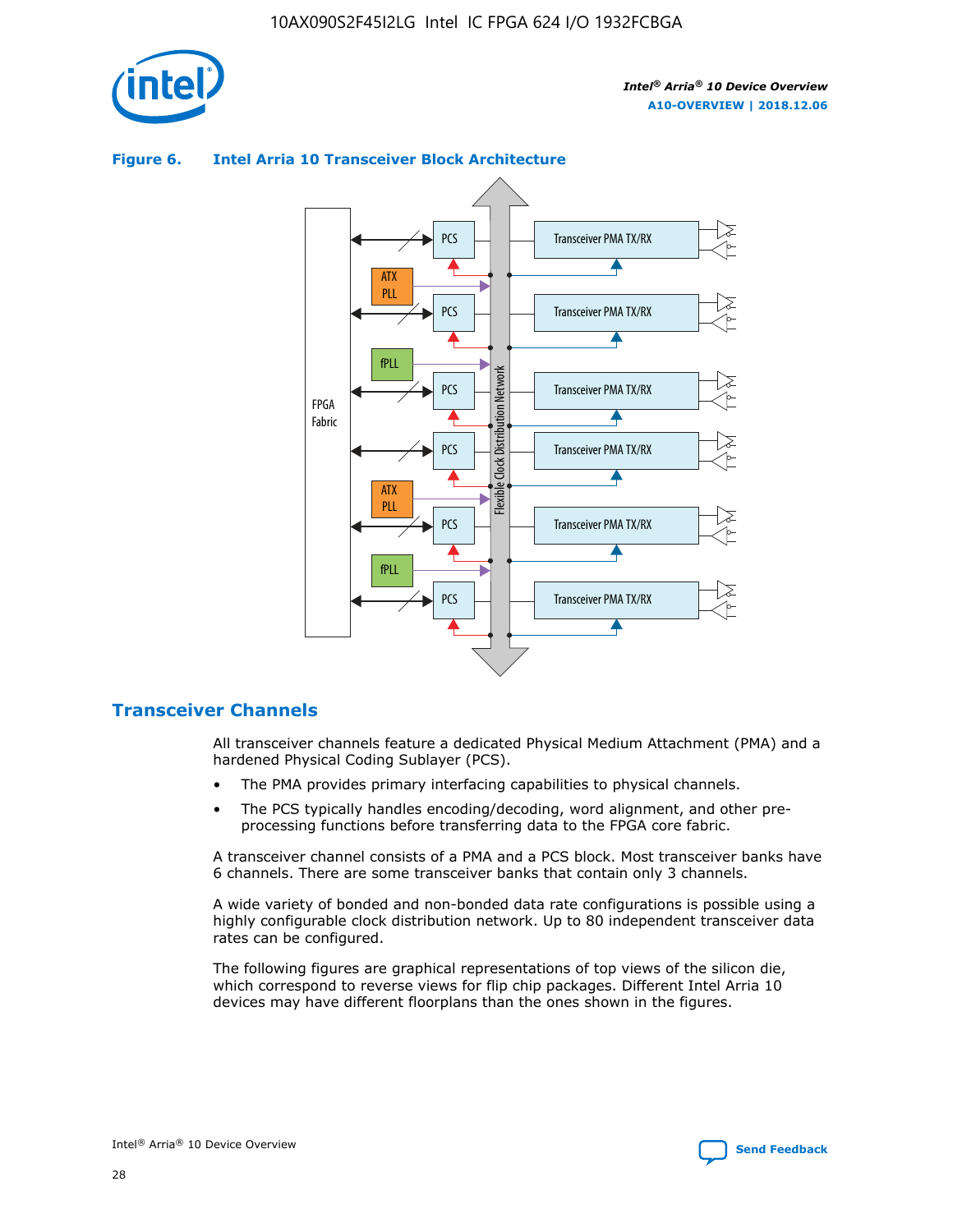

## **Figure 7. Device Chip Overview for Intel Arria 10 GX and GT Devices**



M20K Internal Memory Blocks Core Logic Fabric Transceiver Channels Hard IP Per Transceiver: Standard PCS and Enhanced PCS Hard IPs PCI Express Gen3 Hard IP Fractional PLLs M20K Internal Memory Blocks PCI Express Gen3 Hard IP Variable Precision DSP Blocks I/O PLLs Hard Memory Controllers, General-Purpose I/O Cells, LVDS Hard Processor Subsystem, Dual-Core ARM Cortex A9 M20K Internal Memory Blocks Variable Precision DSP Blocks M20K Internal Memory Blocks Core Logic Fabric I/O PLLs Hard Memory Controllers, General-Purpose I/O Cells, LVDS M20K Internal Memory Blocks Variable Precision DSP Blocks M20K Internal Memory Blocks Transceiver Channels Hard IP Per Transceiver: Standard PCS and Enhanced PCS Hard IPs PCI Express Gen3 Hard IP Fractional PLLs PCI Express Gen3 Hard IP Hard PCS Hard PCS Hard PCS Hard PCS Hard PCS Hard PCS Hard PCS Hard PCS Transceiver PMA Transceiver PMA Transceiver PMA Transceiver PMA Transceiver PMA Transceiver PMA Unused transceiver chann can be used as additional transceiver transmit PLLs Transceiver PMA Transceiver PMA Transceiver Clock Networks ATX (LC) **Transmit** PLL fPLL ATX (LC) Transmi PLL fPLL ATX (LC) **Transmit** PLL

# **PMA Features**

Intel Arria 10 transceivers provide exceptional signal integrity at data rates up to 25.8 Gbps. Clocking options include ultra-low jitter ATX PLLs (LC tank based), clock multiplier unit (CMU) PLLs, and fractional PLLs.

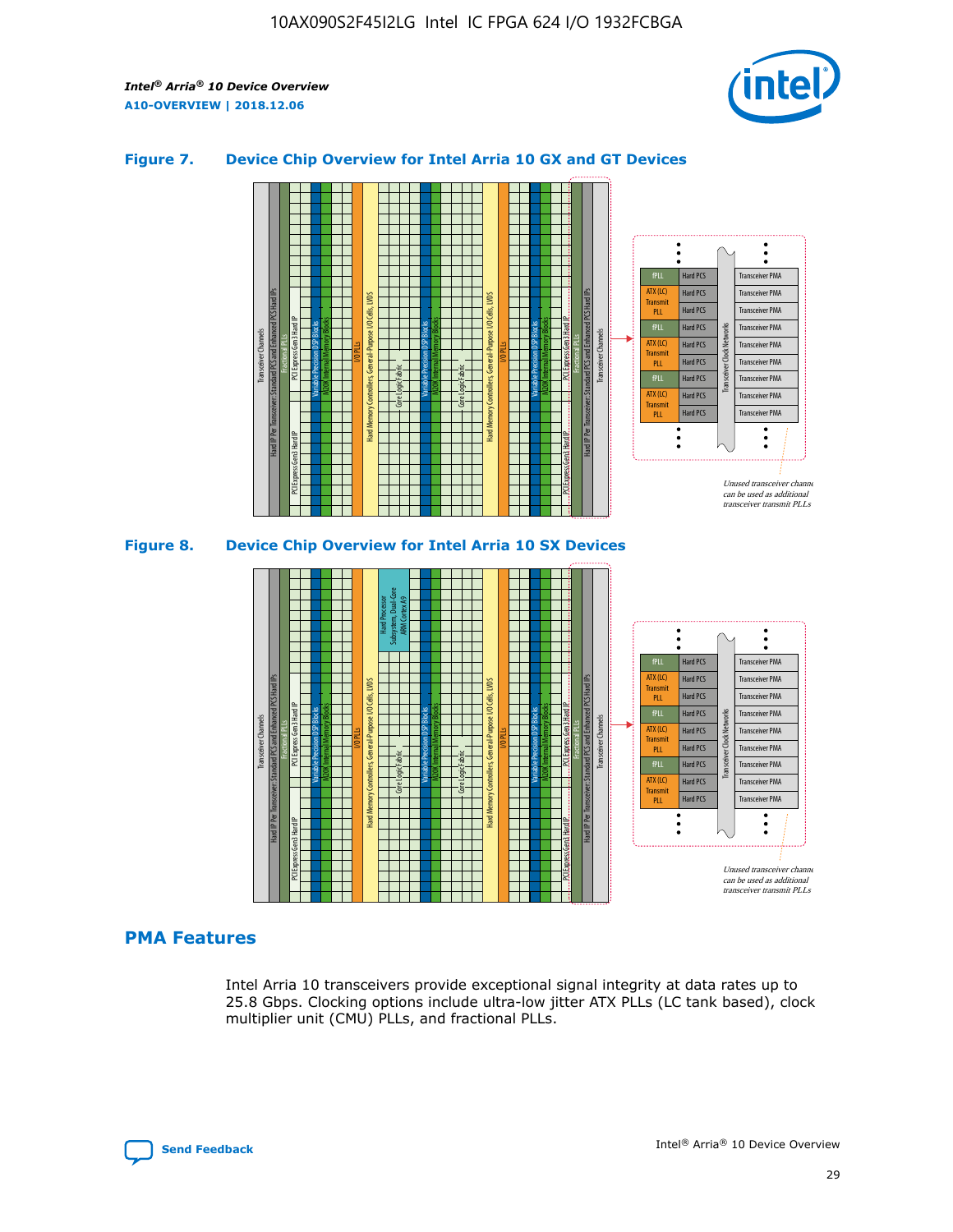

Each transceiver channel contains a channel PLL that can be used as the CMU PLL or clock data recovery (CDR) PLL. In CDR mode, the channel PLL recovers the receiver clock and data in the transceiver channel. Up to 80 independent data rates can be configured on a single Intel Arria 10 device.

# **Table 23. PMA Features of the Transceivers in Intel Arria 10 Devices**

| <b>Feature</b>                                             | <b>Capability</b>                                                                                                                                                                                                             |
|------------------------------------------------------------|-------------------------------------------------------------------------------------------------------------------------------------------------------------------------------------------------------------------------------|
| Chip-to-Chip Data Rates                                    | 1 Gbps to 17.4 Gbps (Intel Arria 10 GX devices)<br>1 Gbps to 25.8 Gbps (Intel Arria 10 GT devices)                                                                                                                            |
| Backplane Support                                          | Drive backplanes at data rates up to 12.5 Gbps                                                                                                                                                                                |
| <b>Optical Module Support</b>                              | SFP+/SFP, XFP, CXP, OSFP/QSFP28, CFP/CFP2/CFP4                                                                                                                                                                                |
| Cable Driving Support                                      | SFP+ Direct Attach, PCI Express over cable, eSATA                                                                                                                                                                             |
| Transmit Pre-Emphasis                                      | 4-tap transmit pre-emphasis and de-emphasis to compensate for system channel loss                                                                                                                                             |
| Continuous Time Linear<br>Equalizer (CTLE)                 | Dual mode, high-gain, and high-data rate, linear receive equalization to compensate for<br>system channel loss                                                                                                                |
| Decision Feedback Equalizer<br>(DFE)                       | 7-fixed and 4-floating tap DFE to equalize backplane channel loss in the presence of<br>crosstalk and noisy environments                                                                                                      |
| Variable Gain Amplifier                                    | Optimizes the signal amplitude prior to the CDR sampling and operates in fixed and<br>adaptive modes                                                                                                                          |
| Altera Digital Adaptive<br>Parametric Tuning (ADAPT)       | Fully digital adaptation engine to automatically adjust all link equalization parameters-<br>including CTLE, DFE, and variable gain amplifier blocks-that provide optimal link margin<br>without intervention from user logic |
| Precision Signal Integrity<br>Calibration Engine (PreSICE) | Hardened calibration controller to quickly calibrate all transceiver control parameters on<br>power-up, which provides the optimal signal integrity and jitter performance                                                    |
| Advanced Transmit (ATX)<br>PLL                             | Low jitter ATX (LC tank based) PLLs with continuous tuning range to cover a wide range of<br>standard and proprietary protocols                                                                                               |
| <b>Fractional PLLs</b>                                     | On-chip fractional frequency synthesizers to replace on-board crystal oscillators and reduce<br>system cost                                                                                                                   |
| Digitally Assisted Analog<br><b>CDR</b>                    | Superior jitter tolerance with fast lock time                                                                                                                                                                                 |
| Dynamic Partial<br>Reconfiguration                         | Allows independent control of the Avalon memory-mapped interface of each transceiver<br>channel for the highest transceiver flexibility                                                                                       |
| Multiple PCS-PMA and PCS-<br>PLD interface widths          | 8-, 10-, 16-, 20-, 32-, 40-, or 64-bit interface widths for flexibility of deserialization width,<br>encoding, and reduced latency                                                                                            |

# **PCS Features**

This table summarizes the Intel Arria 10 transceiver PCS features. You can use the transceiver PCS to support a wide range of protocols ranging from 1 Gbps to 25.8 Gbps.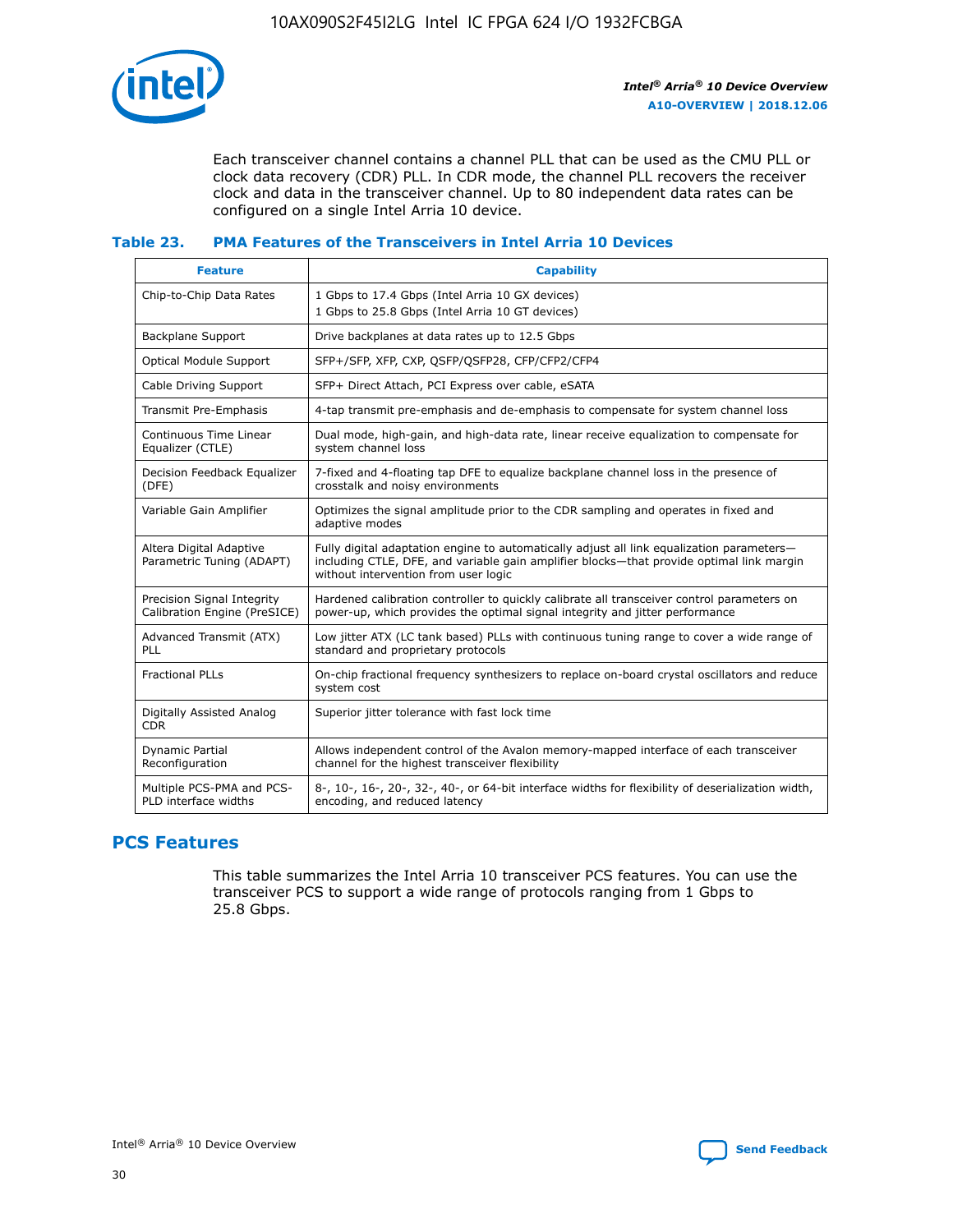

| <b>PCS</b>    | <b>Description</b>                                                                                                                                                                                                                                                                                                                                                                                             |
|---------------|----------------------------------------------------------------------------------------------------------------------------------------------------------------------------------------------------------------------------------------------------------------------------------------------------------------------------------------------------------------------------------------------------------------|
| Standard PCS  | Operates at a data rate up to 12 Gbps<br>Supports protocols such as PCI-Express, CPRI 4.2+, GigE, IEEE 1588 in Hard PCS<br>Implements other protocols using Basic/Custom (Standard PCS) transceiver<br>configuration rules.                                                                                                                                                                                    |
| Enhanced PCS  | Performs functions common to most serial data industry standards, such as word<br>alignment, encoding/decoding, and framing, before data is sent or received off-chip<br>through the PMA<br>• Handles data transfer to and from the FPGA fabric<br>Handles data transfer internally to and from the PMA<br>Provides frequency compensation<br>Performs channel bonding for multi-channel low skew applications |
| PCIe Gen3 PCS | Supports the seamless switching of Data and Clock between the Gen1, Gen2, and Gen3<br>data rates<br>Provides support for PIPE 3.0 features<br>Supports the PIPE interface with the Hard IP enabled, as well as with the Hard IP<br>bypassed                                                                                                                                                                    |

#### **Related Information**

- PCIe Gen1, Gen2, and Gen3 Hard IP on page 26
- Interlaken Support on page 26
- 10 Gbps Ethernet Support on page 26

# **PCS Protocol Support**

This table lists some of the protocols supported by the Intel Arria 10 transceiver PCS. For more information about the blocks in the transmitter and receiver data paths, refer to the related information.

| <b>Protocol</b>                                 | <b>Data Rate</b><br>(Gbps) | <b>Transceiver IP</b>       | <b>PCS Support</b>                      |
|-------------------------------------------------|----------------------------|-----------------------------|-----------------------------------------|
| PCIe Gen3 x1, x2, x4, x8                        | 8.0                        | Native PHY (PIPE)           | Standard PCS and PCIe<br>Gen3 PCS       |
| PCIe Gen2 x1, x2, x4, x8                        | 5.0                        | Native PHY (PIPE)           | <b>Standard PCS</b>                     |
| PCIe Gen1 x1, x2, x4, x8                        | 2.5                        | Native PHY (PIPE)           | Standard PCS                            |
| 1000BASE-X Gigabit Ethernet                     | 1.25                       | Native PHY                  | <b>Standard PCS</b>                     |
| 1000BASE-X Gigabit Ethernet with<br>IEEE 1588v2 | 1.25                       | Native PHY                  | Standard PCS                            |
| 10GBASE-R                                       | 10.3125                    | Native PHY                  | <b>Enhanced PCS</b>                     |
| 10GBASE-R with IEEE 1588v2                      | 10.3125                    | Native PHY                  | <b>Enhanced PCS</b>                     |
| 10GBASE-R with KR FEC                           | 10.3125                    | Native PHY                  | <b>Enhanced PCS</b>                     |
| 10GBASE-KR and 1000BASE-X                       | 10.3125                    | 1G/10GbE and 10GBASE-KR PHY | Standard PCS and<br><b>Enhanced PCS</b> |
| Interlaken (CEI-6G/11G)                         | 3.125 to 17.4              | Native PHY                  | <b>Enhanced PCS</b>                     |
| SFI-S/SFI-5.2                                   | 11.2                       | Native PHY                  | <b>Enhanced PCS</b>                     |
| $10G$ SDI                                       | 10.692                     | Native PHY                  | <b>Enhanced PCS</b>                     |
|                                                 |                            |                             | continued                               |

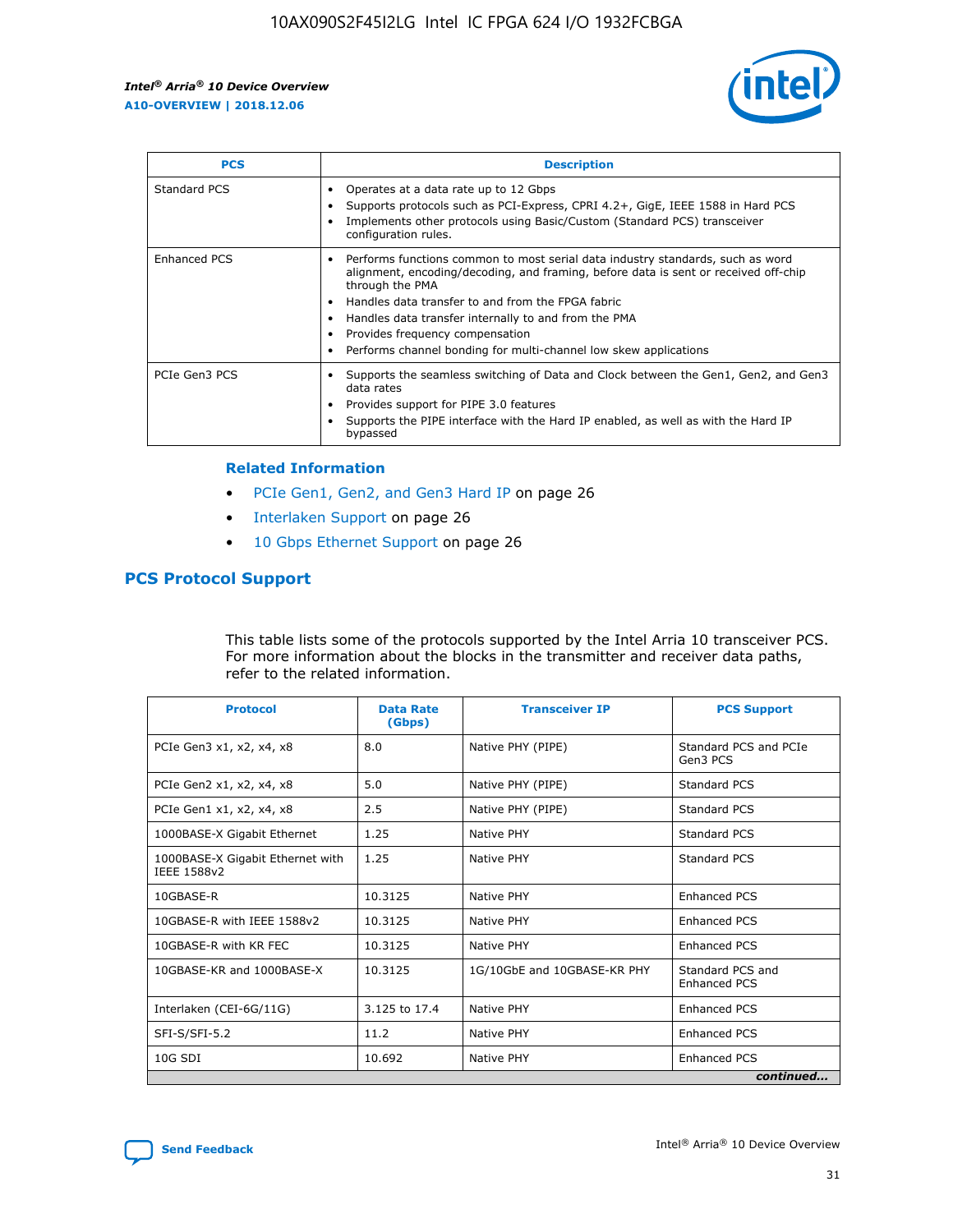

| <b>Protocol</b>      | <b>Data Rate</b><br>(Gbps) | <b>Transceiver IP</b> | <b>PCS Support</b> |
|----------------------|----------------------------|-----------------------|--------------------|
| CPRI 6.0 (64B/66B)   | 0.6144 to<br>10.1376       | Native PHY            | Enhanced PCS       |
| CPRI 4.2 (8B/10B)    | 0.6144 to<br>9.8304        | Native PHY            | Standard PCS       |
| OBSAI RP3 v4.2       | 0.6144 to 6.144            | Native PHY            | Standard PCS       |
| SD-SDI/HD-SDI/3G-SDI | $0.143(12)$ to<br>2.97     | Native PHY            | Standard PCS       |

# **Related Information**

#### [Intel Arria 10 Transceiver PHY User Guide](https://www.intel.com/content/www/us/en/programmable/documentation/nik1398707230472.html#nik1398707091164)

Provides more information about the supported transceiver protocols and PHY IP, the PMA architecture, and the standard, enhanced, and PCIe Gen3 PCS architecture.

# **SoC with Hard Processor System**

Each SoC device combines an FPGA fabric and a hard processor system (HPS) in a single device. This combination delivers the flexibility of programmable logic with the power and cost savings of hard IP in these ways:

- Reduces board space, system power, and bill of materials cost by eliminating a discrete embedded processor
- Allows you to differentiate the end product in both hardware and software, and to support virtually any interface standard
- Extends the product life and revenue through in-field hardware and software updates

 $(12)$  The 0.143 Gbps data rate is supported using oversampling of user logic that you must implement in the FPGA fabric.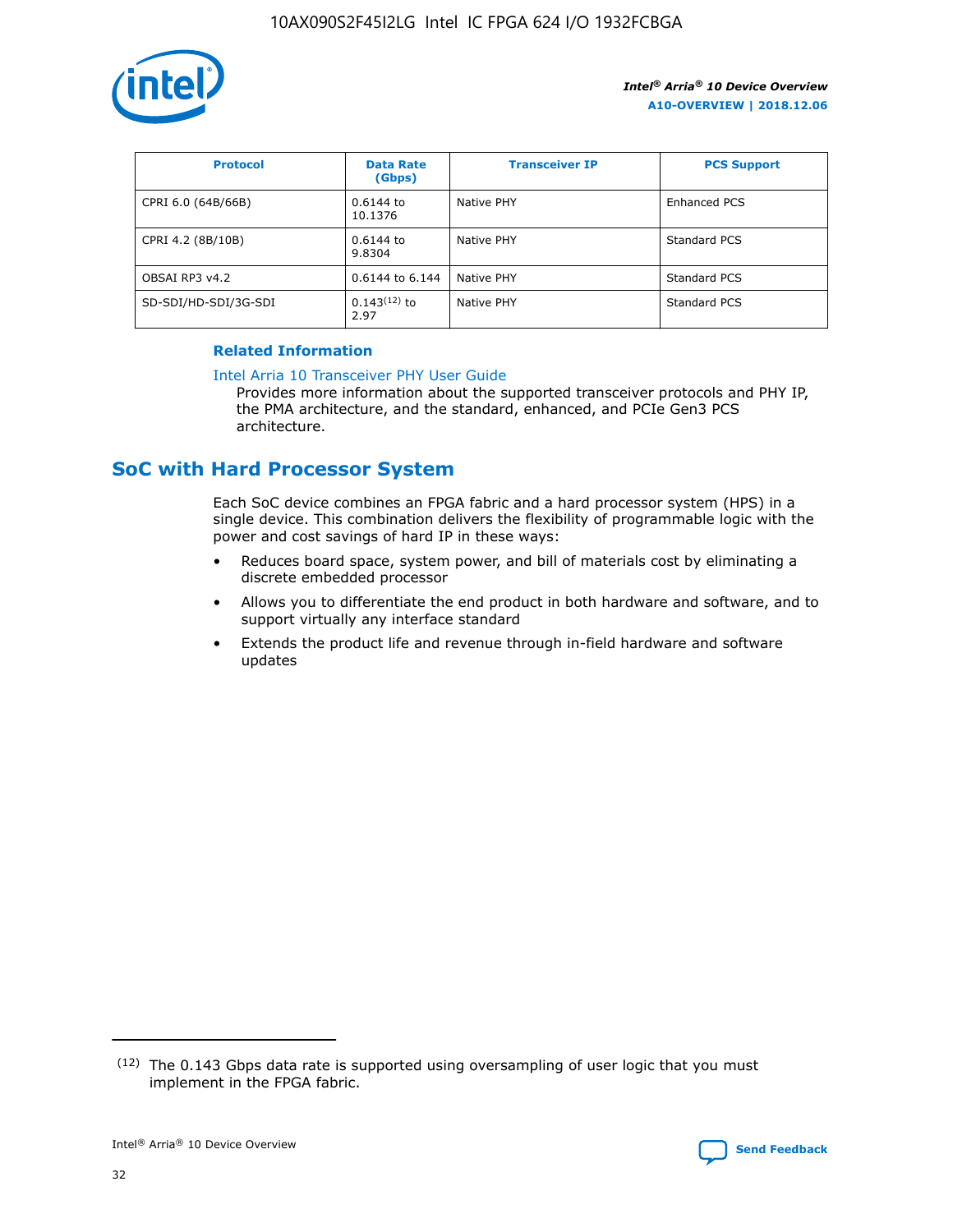

#### **Figure 9. HPS Block Diagram**

This figure shows a block diagram of the HPS with the dual ARM Cortex-A9 MPCore processor.



# **Key Advantages of 20-nm HPS**

The 20-nm HPS strikes a balance between enabling maximum software compatibility with 28-nm SoCs while still improving upon the 28-nm HPS architecture. These improvements address the requirements of the next generation target markets such as wireless and wireline communications, compute and storage equipment, broadcast and military in terms of performance, memory bandwidth, connectivity via backplane and security.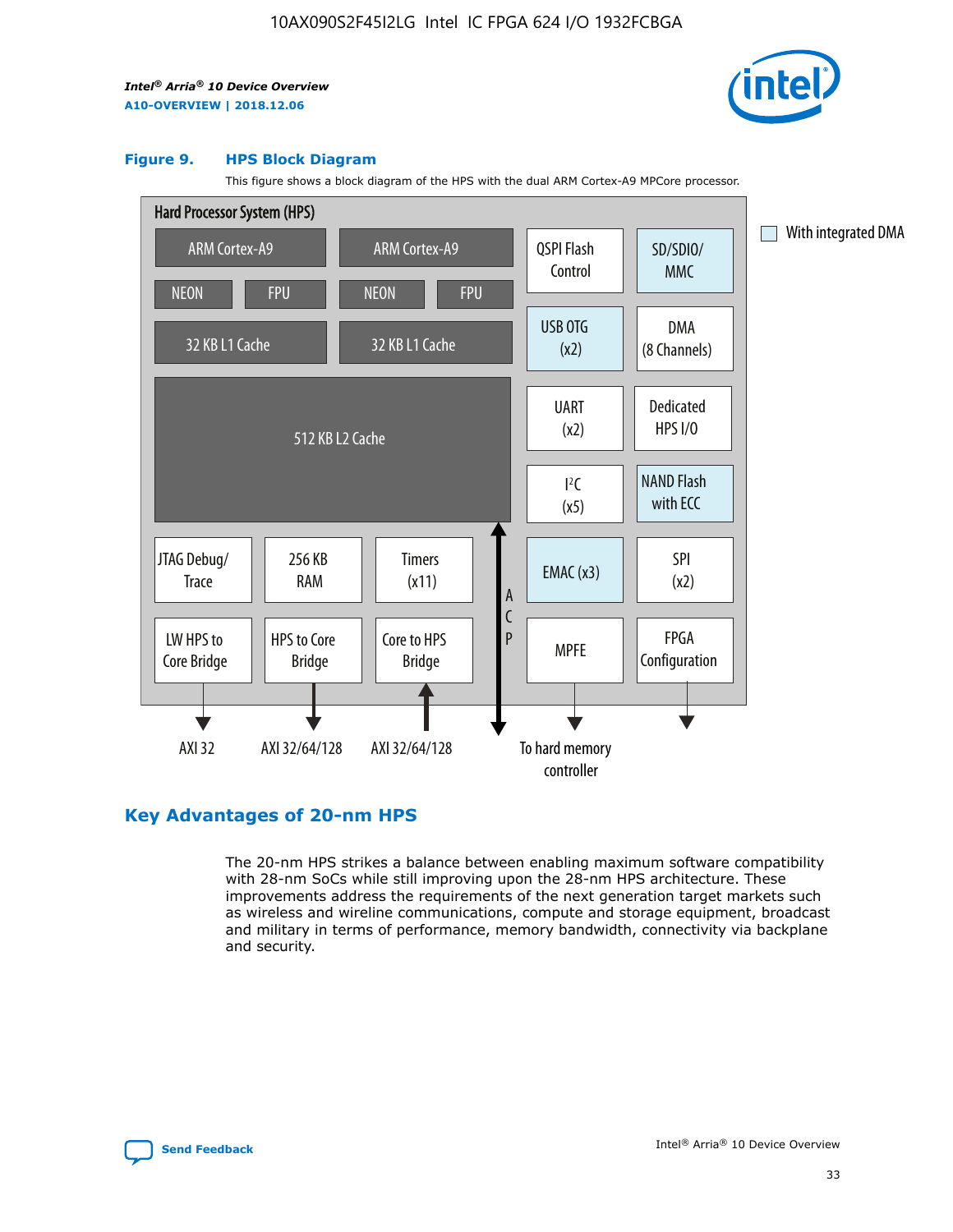

## **Table 24. Improvements in 20 nm HPS**

This table lists the key improvements of the 20 nm HPS compared to the 28 nm HPS.

| Advantages/<br><b>Improvements</b>                          | <b>Description</b>                                                                                                                                                                                                                                                                                                                                                                                                                                                                                                                                                                                                                                                                                                                                                                                                                                                                                                                                |
|-------------------------------------------------------------|---------------------------------------------------------------------------------------------------------------------------------------------------------------------------------------------------------------------------------------------------------------------------------------------------------------------------------------------------------------------------------------------------------------------------------------------------------------------------------------------------------------------------------------------------------------------------------------------------------------------------------------------------------------------------------------------------------------------------------------------------------------------------------------------------------------------------------------------------------------------------------------------------------------------------------------------------|
| Increased performance and<br>overdrive capability           | While the nominal processor frequency is 1.2 GHz, the 20 nm HPS offers an "overdrive"<br>feature which enables a higher processor operating frequency. This requires a higher supply<br>voltage value that is unique to the HPS and may require a separate regulator.                                                                                                                                                                                                                                                                                                                                                                                                                                                                                                                                                                                                                                                                             |
| Increased processor memory<br>bandwidth and DDR4<br>support | Up to 64-bit DDR4 memory at 2,400 Mbps support is available for the processor. The hard<br>memory controller for the HPS comprises a multi-port front end that manages connections<br>to a single port memory controller. The multi-port front end allows logic core and the HPS<br>to share ports and thereby the available bandwidth of the memory controller.                                                                                                                                                                                                                                                                                                                                                                                                                                                                                                                                                                                  |
| Flexible I/O sharing                                        | An advanced I/O pin muxing scheme allows improved sharing of I/O between the HPS and<br>the core logic. The following types of I/O are available for SoC:<br>17 dedicated I/Os-physically located inside the HPS block and are not accessible to<br>$\bullet$<br>logic within the core. The 17 dedicated I/Os are used for HPS clock, resets, and<br>interfacing with boot devices, QSPI, and SD/MMC.<br>48 direct shared I/O-located closest to the HPS block and are ideal for high speed HPS<br>$\bullet$<br>peripherals such as EMAC, USB, and others. There is one bank of 48 I/Os that supports<br>direct sharing where the 48 I/Os can be shared 12 I/Os at a time.<br>Standard (shared) I/O-all standard I/Os can be shared by the HPS peripherals and any<br>logic within the core. For designs where more than 48 I/Os are reguired to fully use all<br>the peripherals in the HPS, these I/Os can be connected through the core logic. |
| <b>EMAC</b> core                                            | Three EMAC cores are available in the HPS. The EMAC cores enable an application to<br>support two redundant Ethernet connections; for example, backplane, or two EMAC cores<br>for managing IEEE 1588 time stamp information while allowing a third EMAC core for debug<br>and configuration. All three EMACs can potentially share the same time stamps, simplifying<br>the 1588 time stamping implementation. A new serial time stamp interface allows core<br>logic to access and read the time stamp values. The integrated EMAC controllers can be<br>connected to external Ethernet PHY through the provided MDIO or I <sup>2</sup> C interface.                                                                                                                                                                                                                                                                                            |
| On-chip memory                                              | The on-chip memory is updated to 256 KB support and can support larger data sets and<br>real time algorithms.                                                                                                                                                                                                                                                                                                                                                                                                                                                                                                                                                                                                                                                                                                                                                                                                                                     |
| <b>ECC</b> enhancements                                     | Improvements in L2 Cache ECC management allow identification of errors down to the<br>address level. ECC enhancements also enable improved error injection and status reporting<br>via the introduction of new memory mapped access to syndrome and data signals.                                                                                                                                                                                                                                                                                                                                                                                                                                                                                                                                                                                                                                                                                 |
| HPS to FPGA Interconnect<br>Backbone                        | Although the HPS and the Logic Core can operate independently, they are tightly coupled<br>via a high-bandwidth system interconnect built from high-performance ARM AMBA AXI bus<br>bridges. IP bus masters in the FPGA fabric have access to HPS bus slaves via the FPGA-to-<br>HPS interconnect. Similarly, HPS bus masters have access to bus slaves in the core fabric<br>via the HPS-to-FPGA bridge. Both bridges are AMBA AXI-3 compliant and support<br>simultaneous read and write transactions. Up to three masters within the core fabric can<br>share the HPS SDRAM controller with the processor. Additionally, the processor can be used<br>to configure the core fabric under program control via a dedicated 32-bit configuration port.                                                                                                                                                                                            |
| FPGA configuration and HPS<br>booting                       | The FPGA fabric and HPS in the SoCs are powered independently. You can reduce the clock<br>frequencies or gate the clocks to reduce dynamic power.<br>You can configure the FPGA fabric and boot the HPS independently, in any order, providing<br>you with more design flexibility.                                                                                                                                                                                                                                                                                                                                                                                                                                                                                                                                                                                                                                                              |
| Security                                                    | New security features have been introduced for anti-tamper management, secure boot,<br>encryption (AES), and authentication (SHA).                                                                                                                                                                                                                                                                                                                                                                                                                                                                                                                                                                                                                                                                                                                                                                                                                |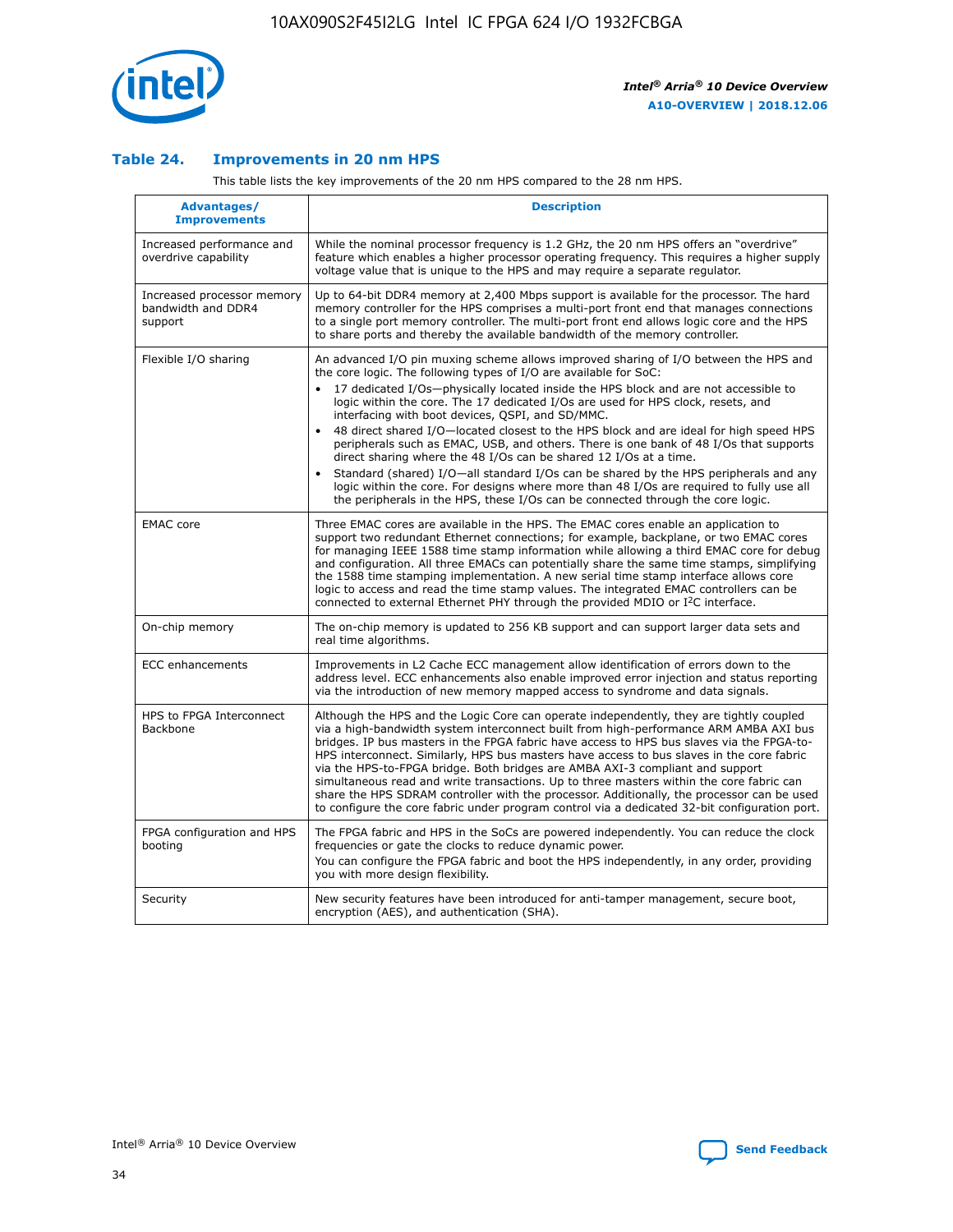

# **Features of the HPS**

The HPS has the following features:

- 1.2-GHz, dual-core ARM Cortex-A9 MPCore processor with up to 1.5-GHz via overdrive
	- ARMv7-A architecture that runs 32-bit ARM instructions, 16-bit and 32-bit Thumb instructions, and 8-bit Java byte codes in Jazelle style
	- Superscalar, variable length, out-of-order pipeline with dynamic branch prediction
	- Instruction Efficiency 2.5 MIPS/MHz, which provides total performance of 7500 MIPS at 1.5 GHz
- Each processor core includes:
	- 32 KB of L1 instruction cache, 32 KB of L1 data cache
	- Single- and double-precision floating-point unit and NEON media engine
	- CoreSight debug and trace technology
	- Snoop Control Unit (SCU) and Acceleration Coherency Port (ACP)
- 512 KB of shared L2 cache
- 256 KB of scratch RAM
- Hard memory controller with support for DDR3, DDR4 and optional error correction code (ECC) support
- Multiport Front End (MPFE) Scheduler interface to the hard memory controller
- 8-channel direct memory access (DMA) controller
- QSPI flash controller with SIO, DIO, QIO SPI Flash support
- NAND flash controller (ONFI 1.0 or later) with DMA and ECC support, updated to support 8 and 16-bit Flash devices and new command DMA to offload CPU for fast power down recovery
- Updated SD/SDIO/MMC controller to eMMC 4.5 with DMA with CE-ATA digital command support
- 3 10/100/1000 Ethernet media access control (MAC) with DMA
- 2 USB On-the-Go (OTG) controllers with DMA
- $\bullet$  5 I<sup>2</sup>C controllers (3 can be used by EMAC for MIO to external PHY)
- 2 UART 16550 Compatible controllers
- 4 serial peripheral interfaces (SPI) (2 Master, 2 Slaves)
- 62 programmable general-purpose I/Os, which includes 48 direct share I/Os that allows the HPS peripherals to connect directly to the FPGA I/Os
- 7 general-purpose timers
- 4 watchdog timers
- Anti-tamper, Secure Boot, Encryption (AES) and Authentication (SHA)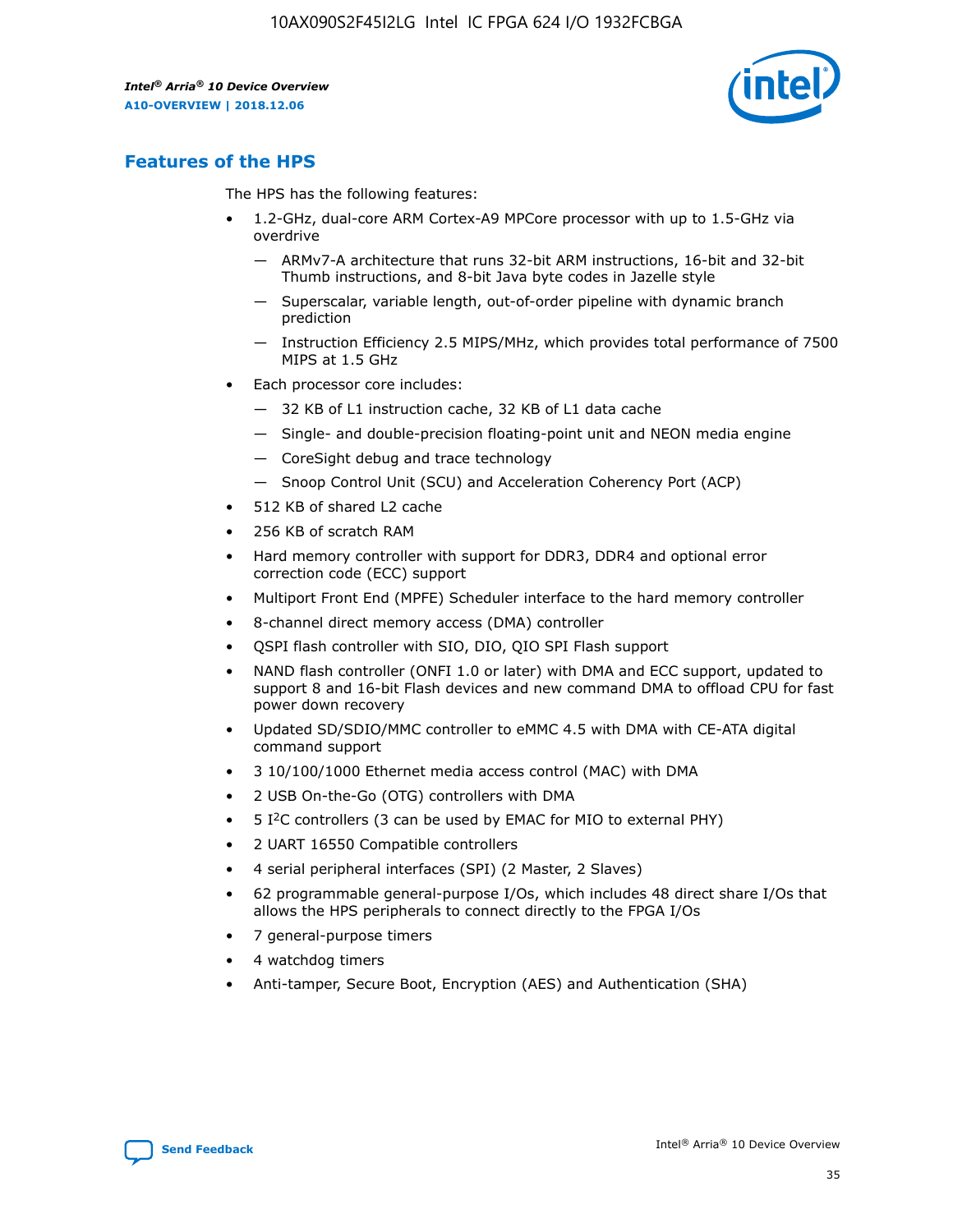

# **System Peripherals and Debug Access Port**

Each Ethernet MAC, USB OTG, NAND flash controller, and SD/MMC controller module has an integrated DMA controller. For modules without an integrated DMA controller, an additional DMA controller module provides up to eight channels of high-bandwidth data transfers. Peripherals that communicate off-chip are multiplexed with other peripherals at the HPS pin level. This allows you to choose which peripherals interface with other devices on your PCB.

The debug access port provides interfaces to industry standard JTAG debug probes and supports ARM CoreSight debug and core traces to facilitate software development.

## **HPS–FPGA AXI Bridges**

The HPS–FPGA bridges, which support the Advanced Microcontroller Bus Architecture (AMBA) Advanced eXtensible Interface (AXI™) specifications, consist of the following bridges:

- FPGA-to-HPS AMBA AXI bridge—a high-performance bus supporting 32, 64, and 128 bit data widths that allows the FPGA fabric to issue transactions to slaves in the HPS.
- HPS-to-FPGA Avalon/AMBA AXI bridge—a high-performance bus supporting 32, 64, and 128 bit data widths that allows the HPS to issue transactions to slaves in the FPGA fabric.
- Lightweight HPS-to-FPGA AXI bridge—a lower latency 32 bit width bus that allows the HPS to issue transactions to soft peripherals in the FPGA fabric. This bridge is primarily used for control and status register (CSR) accesses to peripherals in the FPGA fabric.

The HPS–FPGA AXI bridges allow masters in the FPGA fabric to communicate with slaves in the HPS logic, and vice versa. For example, the HPS-to-FPGA AXI bridge allows you to share memories instantiated in the FPGA fabric with one or both microprocessors in the HPS, while the FPGA-to-HPS AXI bridge allows logic in the FPGA fabric to access the memory and peripherals in the HPS.

Each HPS–FPGA bridge also provides asynchronous clock crossing for data transferred between the FPGA fabric and the HPS.

## **HPS SDRAM Controller Subsystem**

The HPS SDRAM controller subsystem contains a multiport SDRAM controller and DDR PHY that are shared between the FPGA fabric (through the FPGA-to-HPS SDRAM interface), the level 2 (L2) cache, and the level 3 (L3) system interconnect. The FPGA-to-HPS SDRAM interface supports AMBA AXI and Avalon® Memory-Mapped (Avalon-MM) interface standards, and provides up to six individual ports for access by masters implemented in the FPGA fabric.

The HPS SDRAM controller supports up to 3 masters (command ports), 3x 64-bit read data ports and 3x 64-bit write data ports.

To maximize memory performance, the SDRAM controller subsystem supports command and data reordering, deficit round-robin arbitration with aging, and high-priority bypass features.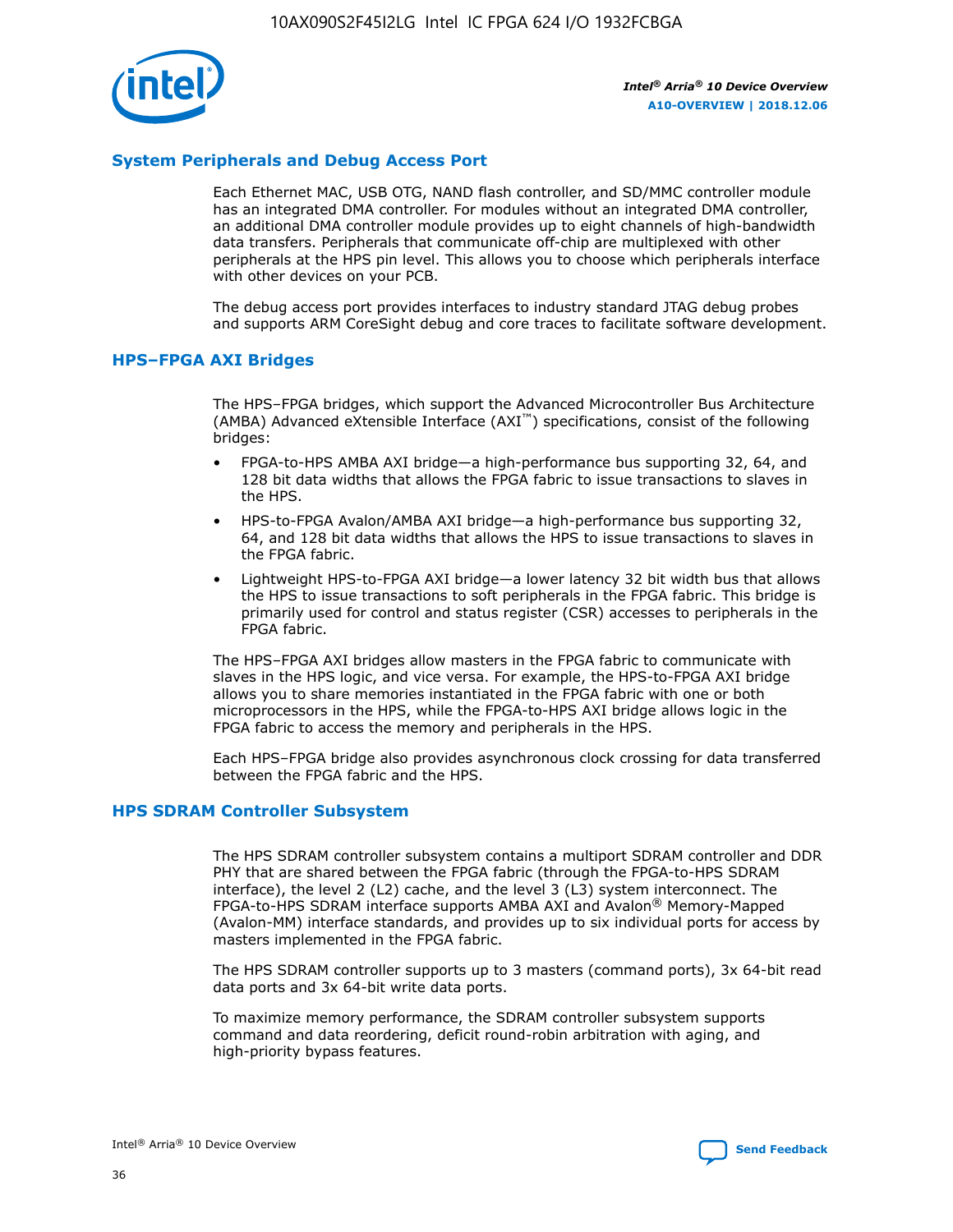

# **FPGA Configuration and HPS Booting**

The FPGA fabric and HPS in the SoC FPGA must be powered at the same time. You can reduce the clock frequencies or gate the clocks to reduce dynamic power.

Once powered, the FPGA fabric and HPS can be configured independently thus providing you with more design flexibility:

- You can boot the HPS independently. After the HPS is running, the HPS can fully or partially reconfigure the FPGA fabric at any time under software control. The HPS can also configure other FPGAs on the board through the FPGA configuration controller.
- Configure the FPGA fabric first, and then boot the HPS from memory accessible to the FPGA fabric.

## **Hardware and Software Development**

For hardware development, you can configure the HPS and connect your soft logic in the FPGA fabric to the HPS interfaces using the Platform Designer system integration tool in the Intel Quartus Prime software.

For software development, the ARM-based SoC FPGA devices inherit the rich software development ecosystem available for the ARM Cortex-A9 MPCore processor. The software development process for Intel SoC FPGAs follows the same steps as those for other SoC devices from other manufacturers. Support for Linux\*, VxWorks\*, and other operating systems are available for the SoC FPGAs. For more information on the operating systems support availability, contact the Intel FPGA sales team.

You can begin device-specific firmware and software development on the Intel SoC FPGA Virtual Target. The Virtual Target is a fast PC-based functional simulation of a target development system—a model of a complete development board. The Virtual Target enables the development of device-specific production software that can run unmodified on actual hardware.

# **Dynamic and Partial Reconfiguration**

The Intel Arria 10 devices support dynamic and partial reconfiguration. You can use dynamic and partial reconfiguration simultaneously to enable seamless reconfiguration of both the device core and transceivers.

# **Dynamic Reconfiguration**

You can reconfigure the PMA and PCS blocks while the device continues to operate. This feature allows you to change the data rates, protocol, and analog settings of a channel in a transceiver bank without affecting on-going data transfer in other transceiver banks. This feature is ideal for applications that require dynamic multiprotocol or multirate support.

# **Partial Reconfiguration**

Using partial reconfiguration, you can reconfigure some parts of the device while keeping the device in operation.

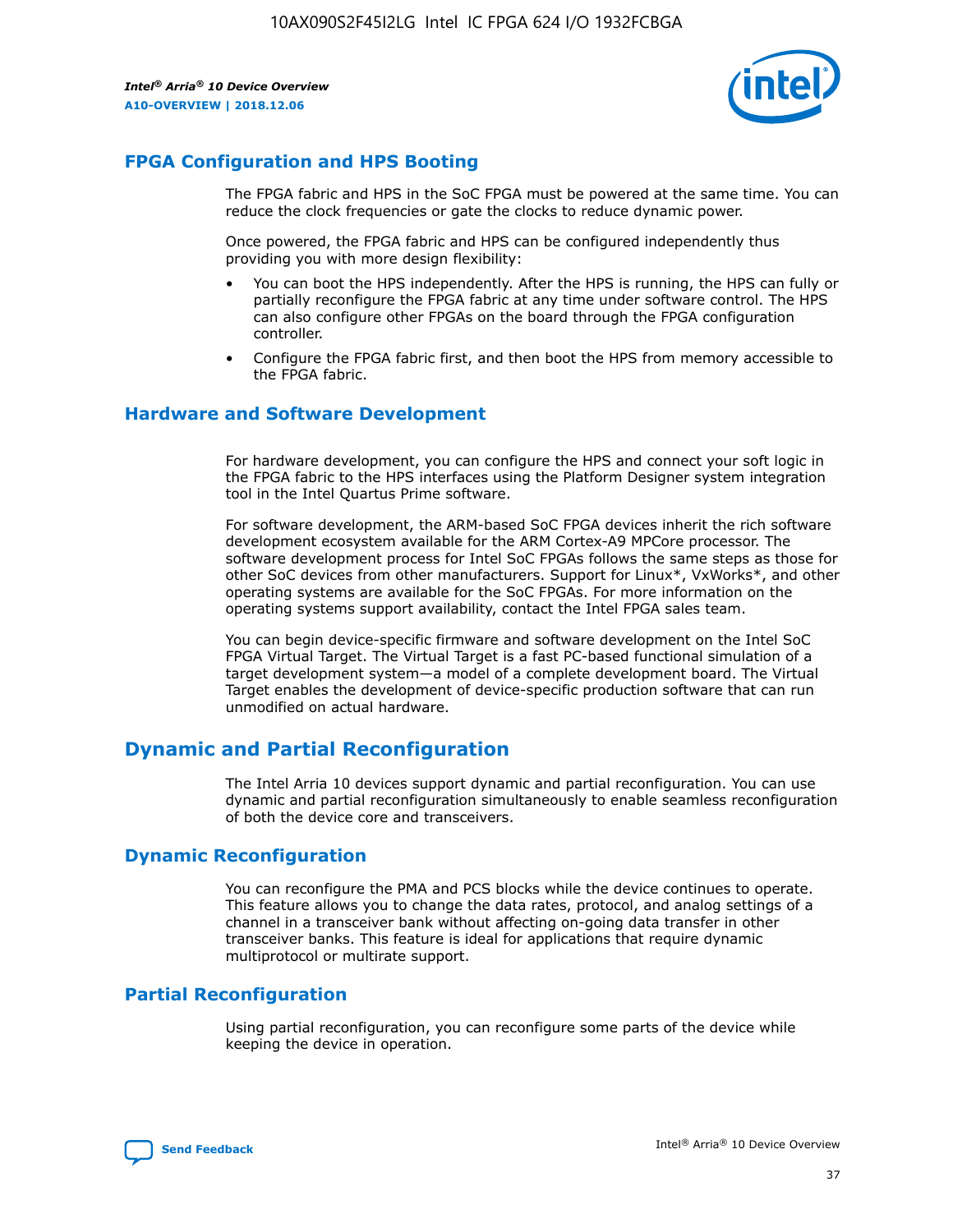

Instead of placing all device functions in the FPGA fabric, you can store some functions that do not run simultaneously in external memory and load them only when required. This capability increases the effective logic density of the device, and lowers cost and power consumption.

In the Intel solution, you do not have to worry about intricate device architecture to perform a partial reconfiguration. The partial reconfiguration capability is built into the Intel Quartus Prime design software, making such time-intensive task simple.

Intel Arria 10 devices support partial reconfiguration in the following configuration options:

- Using an internal host:
	- All supported configuration modes where the FPGA has access to external memory devices such as serial and parallel flash memory.
	- Configuration via Protocol [CvP (PCIe)]
- Using an external host—passive serial (PS), fast passive parallel (FPP) x8, FPP x16, and FPP x32 I/O interface.

# **Enhanced Configuration and Configuration via Protocol**

# **Table 25. Configuration Schemes and Features of Intel Arria 10 Devices**

Intel Arria 10 devices support 1.8 V programming voltage and several configuration schemes.

| <b>Scheme</b>                                                          | <b>Data</b><br><b>Width</b> | <b>Max Clock</b><br>Rate<br>(MHz) | <b>Max Data</b><br>Rate<br>(Mbps)<br>(13) | <b>Decompression</b> | <b>Design</b><br>Security <sup>(1</sup><br>4) | <b>Partial</b><br><b>Reconfiguration</b><br>(15) | <b>Remote</b><br><b>System</b><br><b>Update</b> |
|------------------------------------------------------------------------|-----------------------------|-----------------------------------|-------------------------------------------|----------------------|-----------------------------------------------|--------------------------------------------------|-------------------------------------------------|
| <b>JTAG</b>                                                            | 1 bit                       | 33                                | 33                                        |                      |                                               | Yes(16)                                          |                                                 |
| Active Serial (AS)<br>through the<br>EPCO-L<br>configuration<br>device | 1 bit,<br>4 bits            | 100                               | 400                                       | Yes                  | Yes                                           | $Y_{PS}(16)$                                     | Yes                                             |
| Passive serial (PS)<br>through CPLD or<br>external<br>microcontroller  | 1 bit                       | 100                               | 100                                       | Yes                  | Yes                                           | Yes(16)                                          | Parallel<br>Flash<br>Loader<br>(PFL) IP<br>core |
|                                                                        |                             |                                   |                                           |                      |                                               |                                                  | continued                                       |

<sup>(13)</sup> Enabling either compression or design security features affects the maximum data rate. Refer to the Intel Arria 10 Device Datasheet for more information.

<sup>(14)</sup> Encryption and compression cannot be used simultaneously.

 $<sup>(15)</sup>$  Partial reconfiguration is an advanced feature of the device family. If you are interested in</sup> using partial reconfiguration, contact Intel for support.

 $(16)$  Partial configuration can be performed only when it is configured as internal host.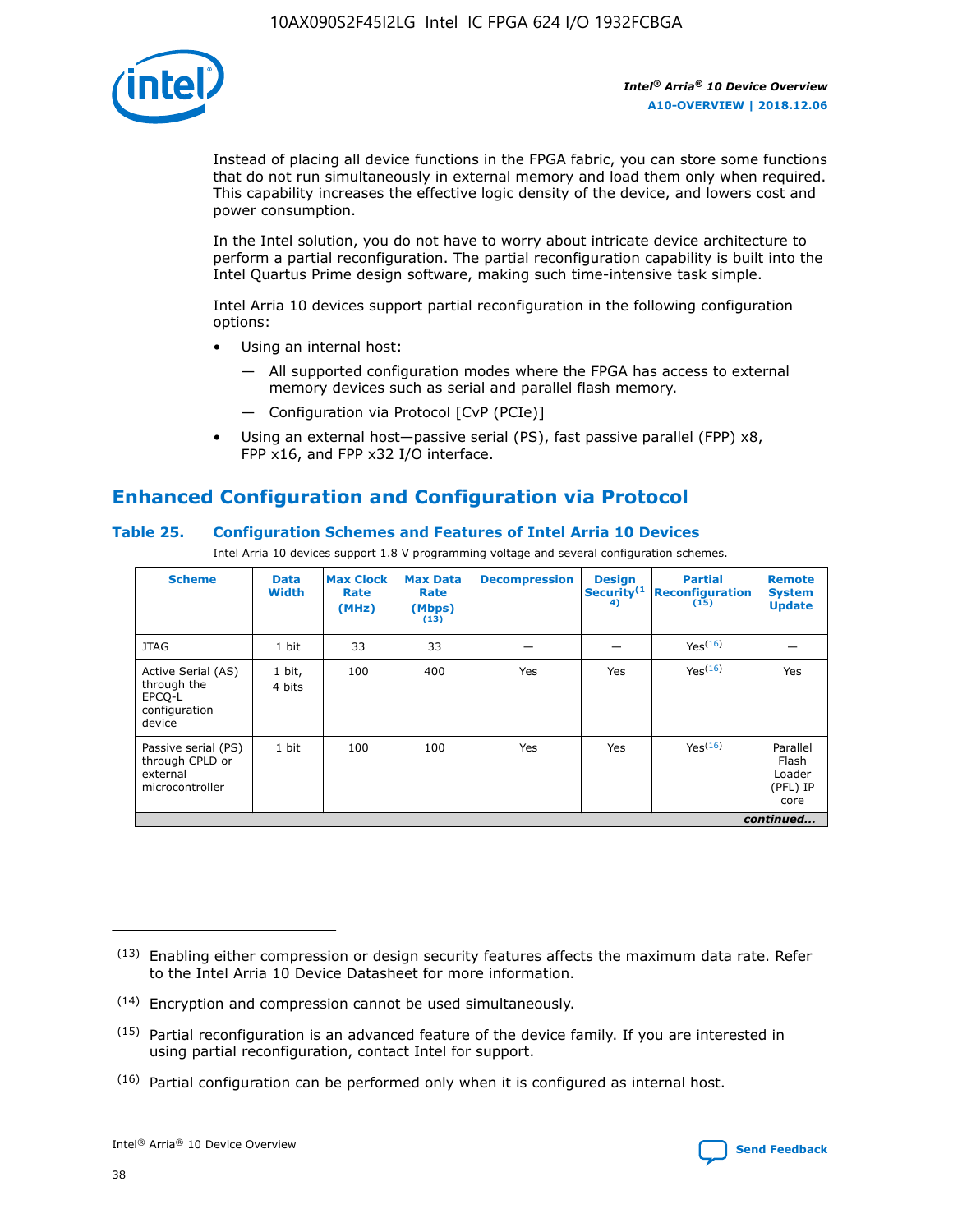

| <b>Scheme</b>                                    | <b>Data</b><br><b>Width</b> | <b>Max Clock</b><br>Rate<br>(MHz) | <b>Max Data</b><br>Rate<br>(Mbps)<br>(13) | <b>Decompression</b> | <b>Design</b><br>Security <sup>(1</sup><br>4) | <b>Partial</b><br><b>Reconfiguration</b><br>(15) | <b>Remote</b><br><b>System</b><br><b>Update</b> |
|--------------------------------------------------|-----------------------------|-----------------------------------|-------------------------------------------|----------------------|-----------------------------------------------|--------------------------------------------------|-------------------------------------------------|
| Fast passive                                     | 8 bits                      | 100                               | 3200                                      | <b>Yes</b>           | Yes                                           | Yes(17)                                          | PFL IP                                          |
| parallel (FPP)<br>through CPLD or                | 16 bits                     |                                   |                                           | Yes                  | Yes                                           |                                                  | core                                            |
| external<br>microcontroller                      | 32 bits                     |                                   |                                           | Yes                  | Yes                                           |                                                  |                                                 |
| Configuration via                                | 16 bits                     | 100                               | 3200                                      | Yes                  | Yes                                           | Yes <sup>(17)</sup>                              |                                                 |
| <b>HPS</b>                                       | 32 bits                     |                                   |                                           | Yes                  | Yes                                           |                                                  |                                                 |
| Configuration via<br>Protocol [CvP<br>$(PCIe^*)$ | x1, x2,<br>x4, x8<br>lanes  |                                   | 8000                                      | Yes                  | Yes                                           | Yes <sup>(16)</sup>                              |                                                 |

You can configure Intel Arria 10 devices through PCIe using Configuration via Protocol (CvP). The Intel Arria 10 CvP implementation conforms to the PCIe 100 ms power-up-to-active time requirement.

#### **Related Information**

[Configuration via Protocol \(CvP\) Implementation in Intel FPGAs User Guide](https://www.intel.com/content/www/us/en/programmable/documentation/dsu1441819344145.html#dsu1442269728522) Provides more information about the CvP configuration scheme.

# **SEU Error Detection and Correction**

Intel Arria 10 devices offer robust and easy-to-use single-event upset (SEU) error detection and correction circuitry.

The detection and correction circuitry includes protection for Configuration RAM (CRAM) programming bits and user memories. The CRAM is protected by a continuously running CRC error detection circuit with integrated ECC that automatically corrects one or two errors and detects higher order multi-bit errors. When more than two errors occur, correction is available through reloading of the core programming file, providing a complete design refresh while the FPGA continues to operate.

The physical layout of the Intel Arria 10 CRAM array is optimized to make the majority of multi-bit upsets appear as independent single-bit or double-bit errors which are automatically corrected by the integrated CRAM ECC circuitry. In addition to the CRAM protection, the M20K memory blocks also include integrated ECC circuitry and are layout-optimized for error detection and correction. The MLAB does not have ECC.

(14) Encryption and compression cannot be used simultaneously.

<sup>(17)</sup> Supported at a maximum clock rate of 100 MHz.



 $(13)$  Enabling either compression or design security features affects the maximum data rate. Refer to the Intel Arria 10 Device Datasheet for more information.

 $(15)$  Partial reconfiguration is an advanced feature of the device family. If you are interested in using partial reconfiguration, contact Intel for support.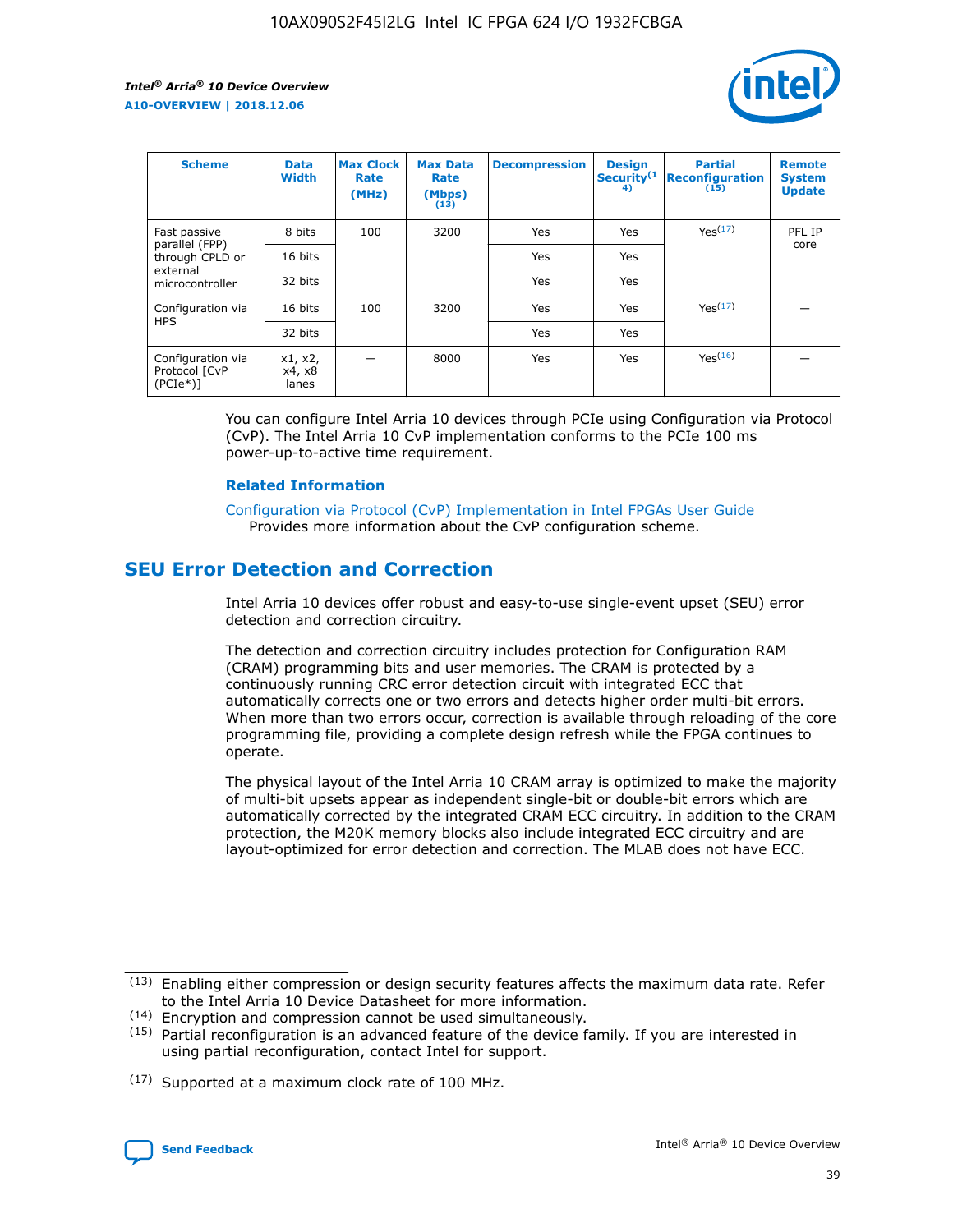

# **Power Management**

Intel Arria 10 devices leverage the advanced 20 nm process technology, a low 0.9 V core power supply, an enhanced core architecture, and several optional power reduction techniques to reduce total power consumption by as much as 40% compared to Arria V devices and as much as 60% compared to Stratix V devices.

The optional power reduction techniques in Intel Arria 10 devices include:

- **SmartVID**—a code is programmed into each device during manufacturing that allows a smart regulator to operate the device at lower core  $V_{CC}$  while maintaining performance
- **Programmable Power Technology**—non-critical timing paths are identified by the Intel Quartus Prime software and the logic in these paths is biased for low power instead of high performance
- **Low Static Power Options**—devices are available with either standard static power or low static power while maintaining performance

Furthermore, Intel Arria 10 devices feature Intel's industry-leading low power transceivers and include a number of hard IP blocks that not only reduce logic resources but also deliver substantial power savings compared to soft implementations. In general, hard IP blocks consume up to 90% less power than the equivalent soft logic implementations.

# **Incremental Compilation**

The Intel Quartus Prime software incremental compilation feature reduces compilation time and helps preserve performance to ease timing closure. The incremental compilation feature enables the partial reconfiguration flow for Intel Arria 10 devices.

Incremental compilation supports top-down, bottom-up, and team-based design flows. This feature facilitates modular, hierarchical, and team-based design flows where different designers compile their respective design sections in parallel. Furthermore, different designers or IP providers can develop and optimize different blocks of the design independently. These blocks can then be imported into the top level project.

# **Document Revision History for Intel Arria 10 Device Overview**

| <b>Document</b><br><b>Version</b> | <b>Changes</b>                                                                                                                                                                                                                                                              |
|-----------------------------------|-----------------------------------------------------------------------------------------------------------------------------------------------------------------------------------------------------------------------------------------------------------------------------|
| 2018.12.06                        | Added links to Intel Arria 10 device errata documents.<br>Removed automotive temperature option from the Intel Arria 10 GX devices.<br>Removed -3 fabric speed grade from the Intel Arria 10 GT devices.<br>Updated power options for the Intel Arria 10 GX and GT devices. |
| 2018.04.09                        | Updated the lowest $V_{CC}$ from 0.83 V to 0.82 V in the topic listing a summary of the device features.                                                                                                                                                                    |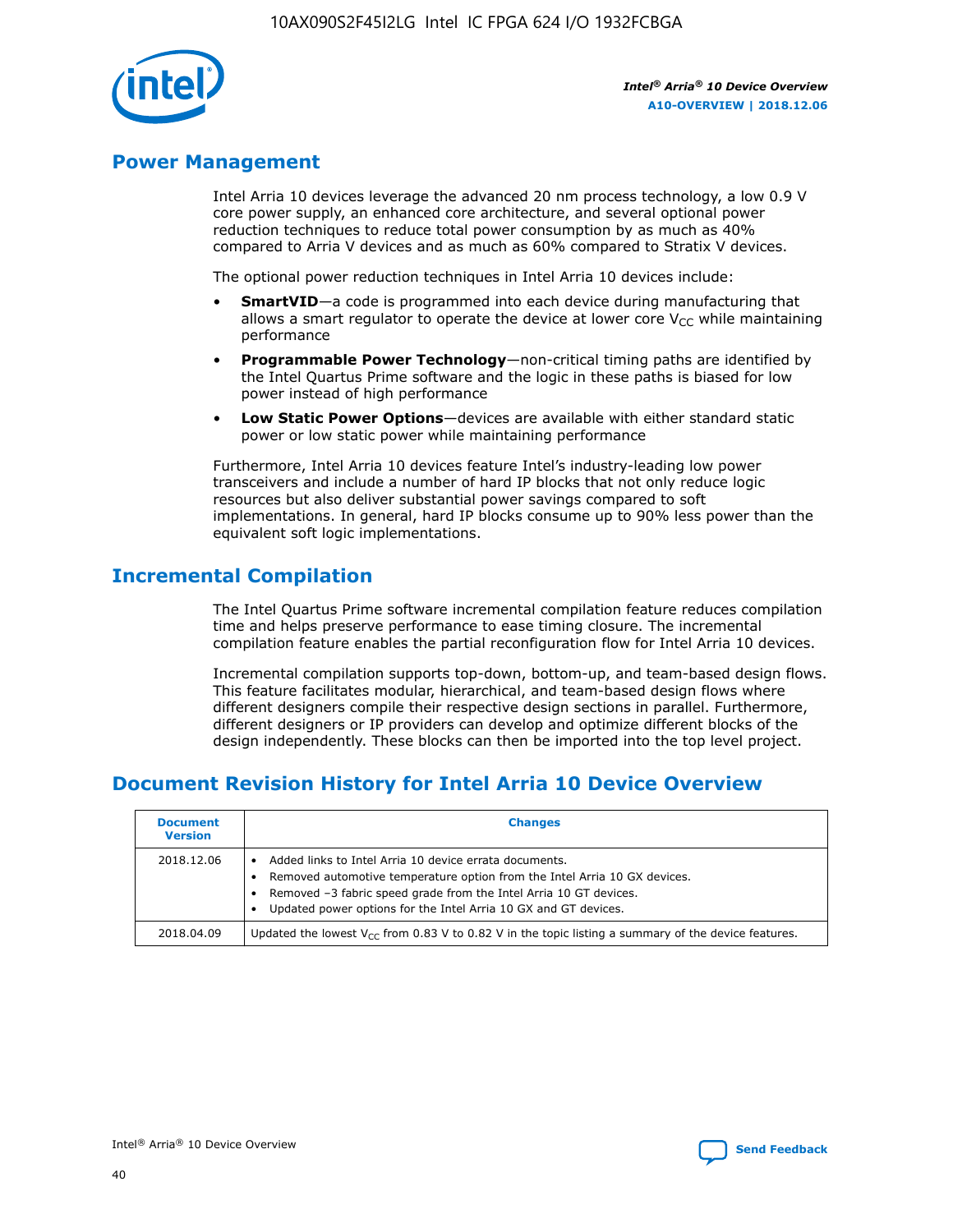$\mathsf{r}$ 



| January 2018<br>Updated the maximum data rate for HPS (Intel Arria 10 SX devices<br>2018.01.17<br>external memory interface DDR3 controller from 2,166 Mbps to 2,133<br>Mbps.<br>$\bullet$<br>+ SRAM to 633 MHz in Memory Standards Supported by the Soft<br>Memory Controller table.<br>Updated transceiver backplane capability to 12.5 Gbps.<br>$\bullet$<br>Removed transceiver speed grade 5 in Sample Ordering Core and<br>Available Options for Intel Arria 10 GX Devices figure.<br>Available Options for Intel Arria 10 GT Devices figure.<br>Updated short reach transceiver rate for Intel Arria 10 GT devices to<br>$\bullet$<br>25.8 Gbps.<br>Removed On-Die Instrumentation - EyeQ and Jitter Margin Tool<br>table.<br>2017.09.20<br>September 2017<br>1,333 MHz/2,666 Mbps to 1,200 MHz/2,400 Mbps.<br>July 2017<br>2017.07.13<br>Corrected the automotive temperature range in the figure showing the<br>available options for the Intel Arria 10 GX devices from "-40°C to 100°C"<br>to "-40°C to 125°C".<br>July 2017<br>2017.07.06<br>Added automotive temperature option to Intel Arria 10 GX device family.<br>2017.05.08<br>Corrected protocol names with "1588" to "IEEE 1588v2".<br>May 2017<br>$\bullet$<br>Updated the vertical migration table to remove vertical migration<br>$\bullet$<br>between Intel Arria 10 GX and Intel Arria 10 SX device variants.<br>Removed all "Preliminary" marks.<br>2017.03.15<br>March 2017<br>Removed the topic about migration from Intel Arria 10 to Intel Stratix<br>10 devices.<br>Rebranded as Intel.<br>$\bullet$<br>October 2016<br>2016.10.31<br>Removed package F36 from Intel Arria 10 GX devices.<br>$\bullet$<br>Updated Intel Arria 10 GT sample ordering code and maximum GX<br>$\bullet$<br>transceiver count. Intel Arria 10 GT devices are available only in the<br>SF45 package option with a maximum of 72 transceivers.<br>May 2016<br>2016.05.02<br>Updated the FPGA Configuration and HPS Booting topic.<br>Remove $V_{CC}$ PowerManager from the Summary of Features, Power<br>Management and Arria 10 Device Variants and packages topics. This<br>feature is no longer supported in Arria 10 devices.<br>Removed LPDDR3 from the Memory Standards Supported by the HPS<br>Hard Memory Controller table in the Memory Standards Supported by<br>Intel Arria 10 Devices topic. This standard is only supported by the<br>FPGA.<br>Removed transceiver speed grade 5 from the Device Variants and<br>Packages topic for Arria 10 GX and SX devices.<br>Changed the maximum Arria 10 GT datarate to 25.8 Gbps and the<br>February 2016<br>2016.02.11<br>minimum datarate to 1 Gbps globally.<br>Revised the state for Core clock networks in the Summary of Features<br>$\bullet$<br>topic.<br>• Changed the transceiver parameters in the "Summary of Features for<br>Arria 10 Devices" table.<br>for Arria 10 GT Devices" table.<br>• Changed the package availability for GT devices in the "Package Plan<br>for Arria 10 GT Devices" table.<br>Changed the package configurations for GT devices in the "Migration"<br>Capability Across Arria 10 Product Lines" figure. | <b>Date</b> | <b>Version</b> | <b>Changes</b>                                                                                                                                                                                                                                                                               |
|----------------------------------------------------------------------------------------------------------------------------------------------------------------------------------------------------------------------------------------------------------------------------------------------------------------------------------------------------------------------------------------------------------------------------------------------------------------------------------------------------------------------------------------------------------------------------------------------------------------------------------------------------------------------------------------------------------------------------------------------------------------------------------------------------------------------------------------------------------------------------------------------------------------------------------------------------------------------------------------------------------------------------------------------------------------------------------------------------------------------------------------------------------------------------------------------------------------------------------------------------------------------------------------------------------------------------------------------------------------------------------------------------------------------------------------------------------------------------------------------------------------------------------------------------------------------------------------------------------------------------------------------------------------------------------------------------------------------------------------------------------------------------------------------------------------------------------------------------------------------------------------------------------------------------------------------------------------------------------------------------------------------------------------------------------------------------------------------------------------------------------------------------------------------------------------------------------------------------------------------------------------------------------------------------------------------------------------------------------------------------------------------------------------------------------------------------------------------------------------------------------------------------------------------------------------------------------------------------------------------------------------------------------------------------------------------------------------------------------------------------------------------------------------------------------------------------------------------------------------------------------------------------------------------------------------------------------------------------------------------------------------------------------------------------------------------------------------------------------------------------------------------------------------|-------------|----------------|----------------------------------------------------------------------------------------------------------------------------------------------------------------------------------------------------------------------------------------------------------------------------------------------|
|                                                                                                                                                                                                                                                                                                                                                                                                                                                                                                                                                                                                                                                                                                                                                                                                                                                                                                                                                                                                                                                                                                                                                                                                                                                                                                                                                                                                                                                                                                                                                                                                                                                                                                                                                                                                                                                                                                                                                                                                                                                                                                                                                                                                                                                                                                                                                                                                                                                                                                                                                                                                                                                                                                                                                                                                                                                                                                                                                                                                                                                                                                                                                                |             |                | Updated maximum frequency supported for half rate QDRII and QDRII<br>Removed package code 40, low static power, SmartVID, industrial, and<br>military operating temperature support from Sample Ordering Core and<br>support from PMA Features of the Transceivers in Intel Arria 10 Devices |
|                                                                                                                                                                                                                                                                                                                                                                                                                                                                                                                                                                                                                                                                                                                                                                                                                                                                                                                                                                                                                                                                                                                                                                                                                                                                                                                                                                                                                                                                                                                                                                                                                                                                                                                                                                                                                                                                                                                                                                                                                                                                                                                                                                                                                                                                                                                                                                                                                                                                                                                                                                                                                                                                                                                                                                                                                                                                                                                                                                                                                                                                                                                                                                |             |                | Updated the maximum speed of the DDR4 external memory interface from                                                                                                                                                                                                                         |
|                                                                                                                                                                                                                                                                                                                                                                                                                                                                                                                                                                                                                                                                                                                                                                                                                                                                                                                                                                                                                                                                                                                                                                                                                                                                                                                                                                                                                                                                                                                                                                                                                                                                                                                                                                                                                                                                                                                                                                                                                                                                                                                                                                                                                                                                                                                                                                                                                                                                                                                                                                                                                                                                                                                                                                                                                                                                                                                                                                                                                                                                                                                                                                |             |                |                                                                                                                                                                                                                                                                                              |
|                                                                                                                                                                                                                                                                                                                                                                                                                                                                                                                                                                                                                                                                                                                                                                                                                                                                                                                                                                                                                                                                                                                                                                                                                                                                                                                                                                                                                                                                                                                                                                                                                                                                                                                                                                                                                                                                                                                                                                                                                                                                                                                                                                                                                                                                                                                                                                                                                                                                                                                                                                                                                                                                                                                                                                                                                                                                                                                                                                                                                                                                                                                                                                |             |                |                                                                                                                                                                                                                                                                                              |
|                                                                                                                                                                                                                                                                                                                                                                                                                                                                                                                                                                                                                                                                                                                                                                                                                                                                                                                                                                                                                                                                                                                                                                                                                                                                                                                                                                                                                                                                                                                                                                                                                                                                                                                                                                                                                                                                                                                                                                                                                                                                                                                                                                                                                                                                                                                                                                                                                                                                                                                                                                                                                                                                                                                                                                                                                                                                                                                                                                                                                                                                                                                                                                |             |                |                                                                                                                                                                                                                                                                                              |
|                                                                                                                                                                                                                                                                                                                                                                                                                                                                                                                                                                                                                                                                                                                                                                                                                                                                                                                                                                                                                                                                                                                                                                                                                                                                                                                                                                                                                                                                                                                                                                                                                                                                                                                                                                                                                                                                                                                                                                                                                                                                                                                                                                                                                                                                                                                                                                                                                                                                                                                                                                                                                                                                                                                                                                                                                                                                                                                                                                                                                                                                                                                                                                |             |                |                                                                                                                                                                                                                                                                                              |
|                                                                                                                                                                                                                                                                                                                                                                                                                                                                                                                                                                                                                                                                                                                                                                                                                                                                                                                                                                                                                                                                                                                                                                                                                                                                                                                                                                                                                                                                                                                                                                                                                                                                                                                                                                                                                                                                                                                                                                                                                                                                                                                                                                                                                                                                                                                                                                                                                                                                                                                                                                                                                                                                                                                                                                                                                                                                                                                                                                                                                                                                                                                                                                |             |                |                                                                                                                                                                                                                                                                                              |
|                                                                                                                                                                                                                                                                                                                                                                                                                                                                                                                                                                                                                                                                                                                                                                                                                                                                                                                                                                                                                                                                                                                                                                                                                                                                                                                                                                                                                                                                                                                                                                                                                                                                                                                                                                                                                                                                                                                                                                                                                                                                                                                                                                                                                                                                                                                                                                                                                                                                                                                                                                                                                                                                                                                                                                                                                                                                                                                                                                                                                                                                                                                                                                |             |                |                                                                                                                                                                                                                                                                                              |
|                                                                                                                                                                                                                                                                                                                                                                                                                                                                                                                                                                                                                                                                                                                                                                                                                                                                                                                                                                                                                                                                                                                                                                                                                                                                                                                                                                                                                                                                                                                                                                                                                                                                                                                                                                                                                                                                                                                                                                                                                                                                                                                                                                                                                                                                                                                                                                                                                                                                                                                                                                                                                                                                                                                                                                                                                                                                                                                                                                                                                                                                                                                                                                |             |                | Changed the transceiver parameters in the "Maximum Resource Counts"<br>continued                                                                                                                                                                                                             |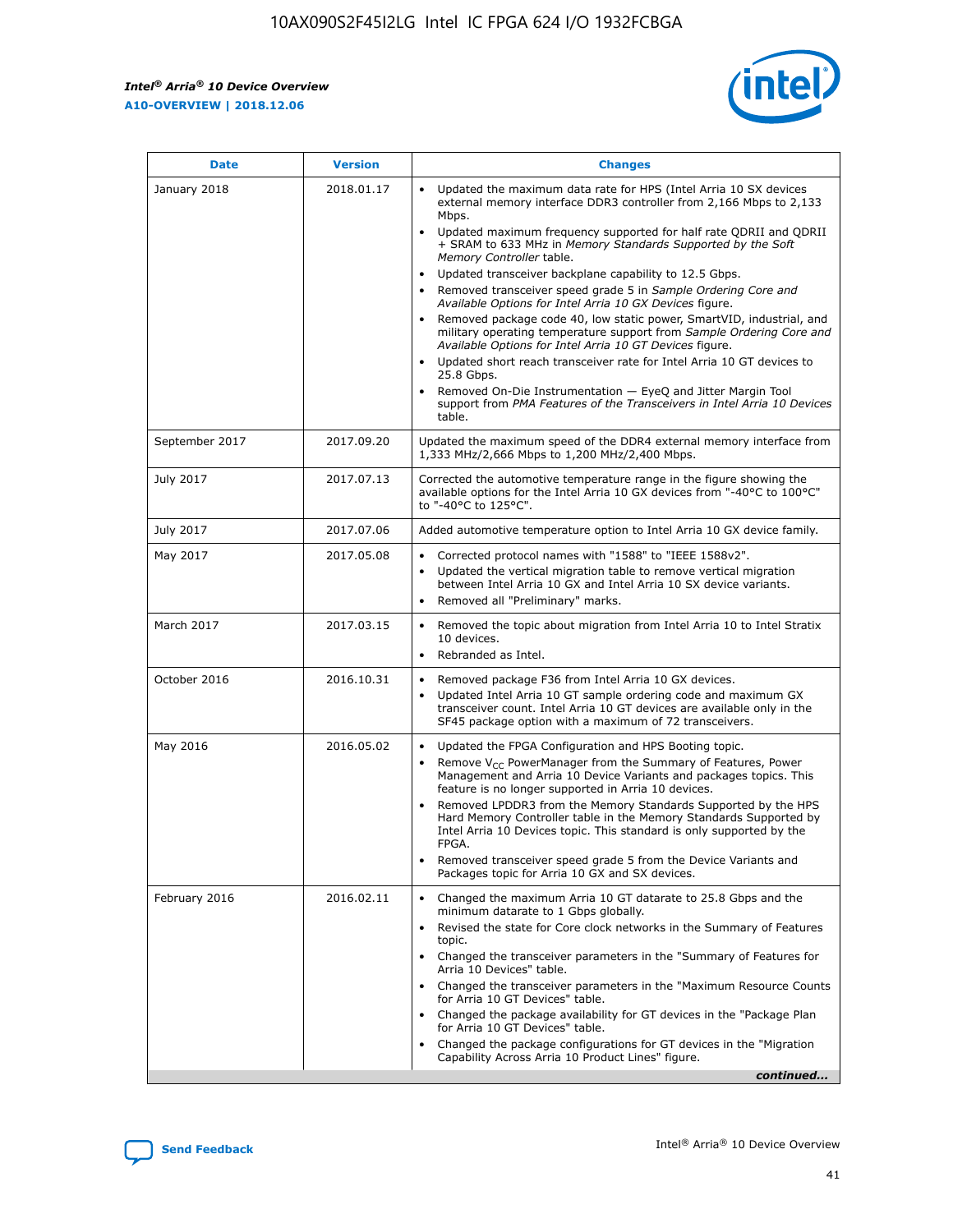

| <b>Date</b>   | <b>Version</b> | <b>Changes</b>                                                                                                                                                               |
|---------------|----------------|------------------------------------------------------------------------------------------------------------------------------------------------------------------------------|
|               |                | • Changed transceiver parameters in the "Low Power Serial Transceivers"<br>section.                                                                                          |
|               |                | • Changed the transceiver descriptions in the "Device Variants for the<br>Arria 10 Device Family" table.                                                                     |
|               |                | Changed the "Sample Ordering Code and Available Options for Arria 10<br>$\bullet$<br>GT Devices" figure.                                                                     |
|               |                | Changed the datarates for GT devices in the "PMA Features" section.                                                                                                          |
|               |                | Changed the datarates for GT devices in the "PCS Features" section.<br>$\bullet$                                                                                             |
| December 2015 | 2015.12.14     | Updated the number of M20K memory blocks for Arria 10 GX 660 from<br>2133 to 2131 and corrected the total RAM bit from 48,448 Kb to<br>48,408 Kb.                            |
|               |                | Corrected the number of DSP blocks for Arria 10 GX 660 from 1688 to<br>1687 in the table listing floating-point arithmetic resources.                                        |
| November 2015 | 2015.11.02     | Updated the maximum resources for Arria 10 GX 220, GX 320, GX 480,<br>$\bullet$<br>GX 660, SX 220, SX 320, SX 480, and SX 660.                                               |
|               |                | • Updated resource count for Arria 10 GX 320, GX 480, GX 660, SX 320,<br>SX 480, a SX 660 devices in Number of Multipliers in Intel Arria 10<br><b>Devices</b> table.        |
|               |                | Updated the available options for Arria 10 GX, GT, and SX.                                                                                                                   |
|               |                | Changed instances of Quartus II to Quartus Prime.<br>$\bullet$                                                                                                               |
| June 2015     | 2015.06.15     | Corrected label for Intel Arria 10 GT product lines in the vertical migration<br>figure.                                                                                     |
| May 2015      | 2015.05.15     | Corrected the DDR3 half rate and quarter rate maximum frequencies in the<br>table that lists the memory standards supported by the Intel Arria 10 hard<br>memory controller. |
| May 2015      | 2015.05.04     | • Added support for 13.5G JESD204b in the Summary of Features table.<br>• Added a link to Arria 10 GT Channel Usage in the Arria 10 GT Package<br>Plan topic.                |
|               |                | • Added a note to the table, Maximum Resource Counts for Arria 10 GT<br>devices.                                                                                             |
|               |                | • Updated the power requirements of the transceivers in the Low Power<br>Serial Transceivers topic.                                                                          |
| January 2015  | 2015.01.23     | • Added floating point arithmetic features in the Summary of Features<br>table.                                                                                              |
|               |                | • Updated the total embedded memory from 38.38 megabits (Mb) to<br>65.6 Mb.                                                                                                  |
|               |                | • Updated the table that lists the memory standards supported by Intel<br>Arria 10 devices.                                                                                  |
|               |                | Removed support for DDR3U, LPDDR3 SDRAM, RLDRAM 2, and DDR2.                                                                                                                 |
|               |                | Moved RLDRAM 3 support from hard memory controller to soft memory<br>controller. RLDRAM 3 support uses hard PHY with soft memory<br>controller.                              |
|               |                | Added soft memory controller support for QDR IV.<br>٠                                                                                                                        |
|               |                | Updated the maximum resource count table to include the number of<br>hard memory controllers available in each device variant.                                               |
|               |                | Updated the transceiver PCS data rate from 12.5 Gbps to 12 Gbps.<br>$\bullet$                                                                                                |
|               |                | Updated the max clock rate of PS, FPP x8, FPP x16, and Configuration<br>via HPS from 125 MHz to 100 MHz.                                                                     |
|               |                | Added a feature for fractional synthesis PLLs: PLL cascading.                                                                                                                |
|               |                | Updated the HPS programmable general-purpose I/Os from 54 to 62.<br>$\bullet$<br>continued                                                                                   |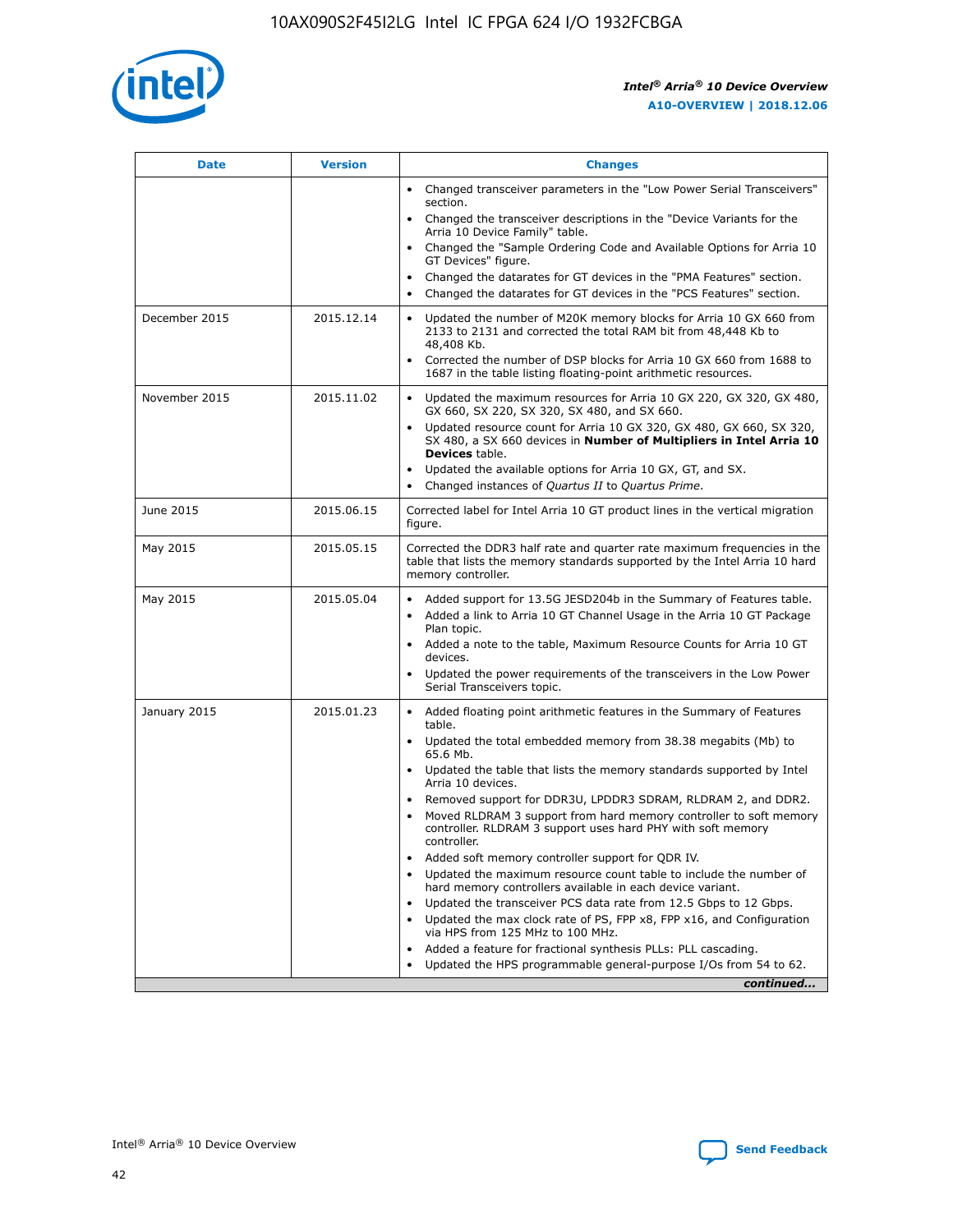r



| <b>Date</b>    | <b>Version</b> | <b>Changes</b>                                                                                                                                                                                                                                                                                                                                                                                                                                                                                                                                      |
|----------------|----------------|-----------------------------------------------------------------------------------------------------------------------------------------------------------------------------------------------------------------------------------------------------------------------------------------------------------------------------------------------------------------------------------------------------------------------------------------------------------------------------------------------------------------------------------------------------|
| September 2014 | 2014.09.30     | Corrected the 3 V I/O and LVDS I/O counts for F35 and F36 packages<br>$\bullet$<br>of Arria 10 GX.<br>Corrected the 3 V I/O, LVDS I/O, and transceiver counts for the NF40<br>$\bullet$<br>package of the Arria GX 570 and 660.<br>Removed 3 V I/O, LVDS I/O, and transceiver counts for the NF40<br>package of the Arria GX 900 and 1150. The NF40 package is not<br>available for Arria 10 GX 900 and 1150.                                                                                                                                       |
| August 2014    | 2014.08.18     | Updated Memory (Kb) M20K maximum resources for Arria 10 GX 660<br>devices from 42,660 to 42,620.<br>Added GPIO columns consisting of LVDS I/O Bank and 3V I/O Bank in<br>$\bullet$<br>the Package Plan table.<br>Added how to use memory interface clock frequency higher than 533<br>$\bullet$<br>MHz in the I/O vertical migration.<br>Added information to clarify that RLDRAM3 support uses hard PHY with<br>$\bullet$<br>soft memory controller.<br>Added variable precision DSP blocks support for floating-point<br>$\bullet$<br>arithmetic. |
| June 2014      | 2014.06.19     | Updated number of dedicated I/Os in the HPS block to 17.                                                                                                                                                                                                                                                                                                                                                                                                                                                                                            |
| February 2014  | 2014.02.21     | Updated transceiver speed grade options for GT devices in Figure 2.                                                                                                                                                                                                                                                                                                                                                                                                                                                                                 |
| February 2014  | 2014.02.06     | Updated data rate for Arria 10 GT devices from 28.1 Gbps to 28.3 Gbps.                                                                                                                                                                                                                                                                                                                                                                                                                                                                              |
| December 2013  | 2013.12.10     | Updated the HPS memory standards support from LPDDR2 to LPDDR3.<br>Updated HPS block diagram to include dedicated HPS I/O and FPGA<br>$\bullet$<br>Configuration blocks as well as repositioned SD/SDIO/MMC, DMA, SPI<br>and NAND Flash with ECC blocks.                                                                                                                                                                                                                                                                                            |
| December 2013  | 2013.12.02     | Initial release.                                                                                                                                                                                                                                                                                                                                                                                                                                                                                                                                    |